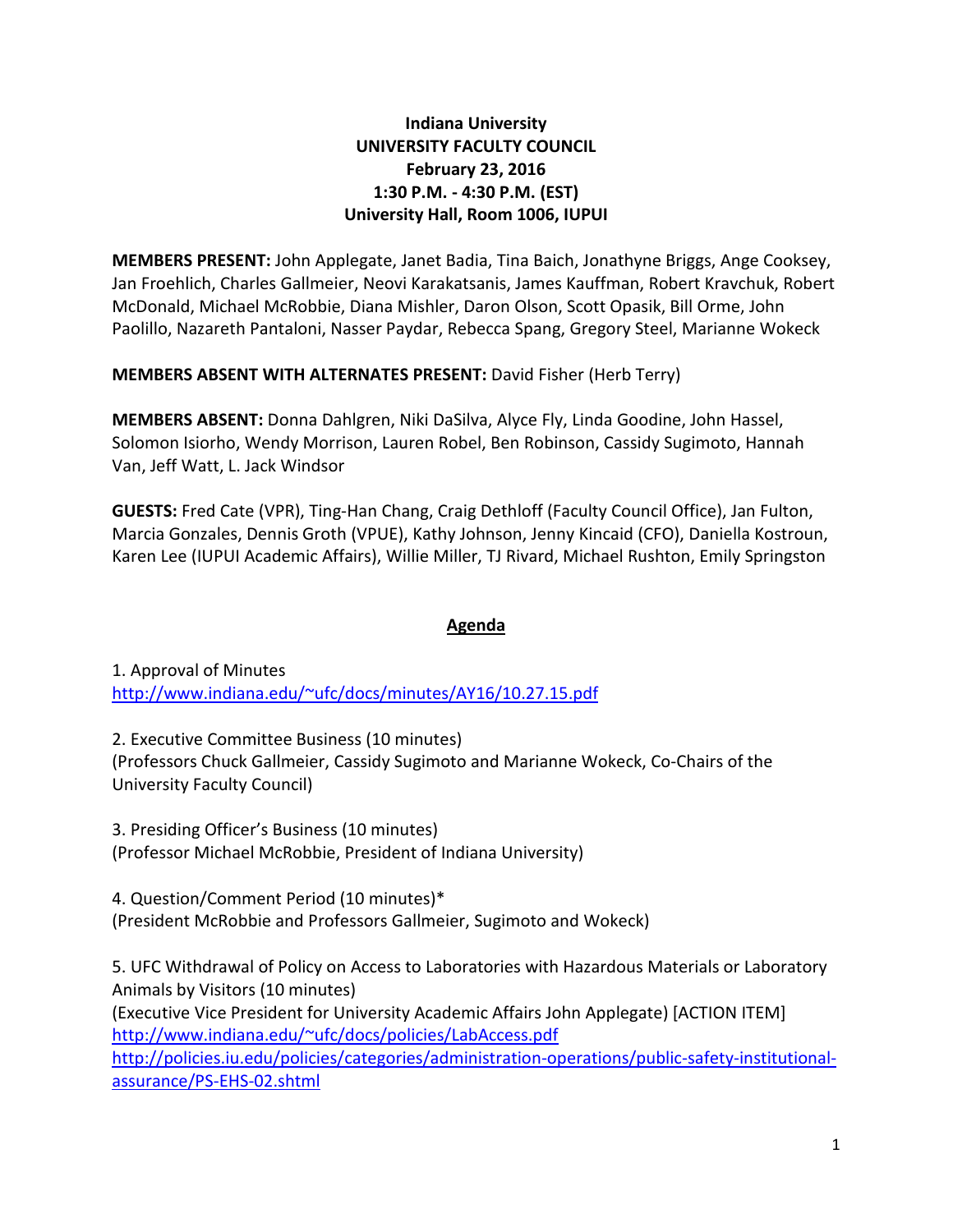6. UFC Approval of New Nepotism Policy (20 minutes)

(Executive Vice President for University Academic Affairs John Applegate) [ACTION ITEM] [http://www.indiana.edu/~ufc/docs/circulars/AY16/U5-2016.pdf](http://www.indiana.edu/%7Eufc/docs/circulars/AY16/U5-2016.pdf)  [http://www.indiana.edu/~ufc/docs/addDocs/AY16/NepotismAcadvUHRS.2.10.14.pdf](http://www.indiana.edu/%7Eufc/docs/addDocs/AY16/NepotismAcadvUHRS.2.10.14.pdf) 

7. University Transfer Policy (20 minutes)

(Executive Vice President John Applegate and Assistant Vice President for University Academic Affairs TJ Rivard) [ACTION ITEM]

[http://www.indiana.edu/~ufc/docs/circulars/AY16/U6-2016.pdf](http://www.indiana.edu/%7Eufc/docs/circulars/AY16/U6-2016.pdf) 

8. IU Librarian Revisions to University Academic Policies (10 minutes) (Executive Vice President for University Academic Affairs John Applegate) [ACTION ITEM] [http://www.indiana.edu/~ufc/docs/circulars/AY16/U7-2016.pdf](http://www.indiana.edu/%7Eufc/docs/circulars/AY16/U7-2016.pdf) 

9. Update on the Grand Challenges Program (10 minutes) (Vice President for Research Fred H. Cate) [DISCUSSION] <http://grandchallenges.iu.edu/>

10. Sexual Misconduct Report (30 minutes) (Emily Springston, Chief Student Welfare and Title IX Officer; Jennifer Kincaid, Chief Policy Officer) [DISCUSSION] [http://studentwelfare.iu.edu/files/docs/Office%20of%20Student%20Welfare%20and%20Title%](http://studentwelfare.iu.edu/files/docs/Office%20of%20Student%20Welfare%20and%20Title%20IX%2014-15%20Annual%20Report.pdf) [20IX%2014-15%20Annual%20Report.pdf](http://studentwelfare.iu.edu/files/docs/Office%20of%20Student%20Welfare%20and%20Title%20IX%2014-15%20Annual%20Report.pdf) 

11. New Directions in Academic Advising (30 minutes) (Vice Provost for Undergraduate Education Dennis Groth; Executive Vice Chancellor Kathy Johnson; Rebecca Torstrick Assistant Vice President for University Academic and Regional Campus Affairs) [DISCUSSION] [http://www.indiana.edu/~ufc/docs/addDocs/AY16/UFCAdvg.pdf](http://www.indiana.edu/%7Eufc/docs/addDocs/AY16/UFCAdvg.pdf) 

12. Faculty 10/12-month Method of Payment Option Update (10 minutes) (Executive Vice President John Applegate)

13. Update on the Bicentennial Strategic Plan (10 Minutes) (Executive Vice President John Applegate) [DISCUSSION]

# **Minutes**

# **AGENDA ITEM 1: APPROVAL OF MINUTES**

**MCROBBIE:** Alright, why don't we get started? My apologies for running a bit late, I've just finished a speech to Rotary, actually, and it just went a little over time. So let me start welcoming you all. I think this is the first meeting we've had in this building, certainly in this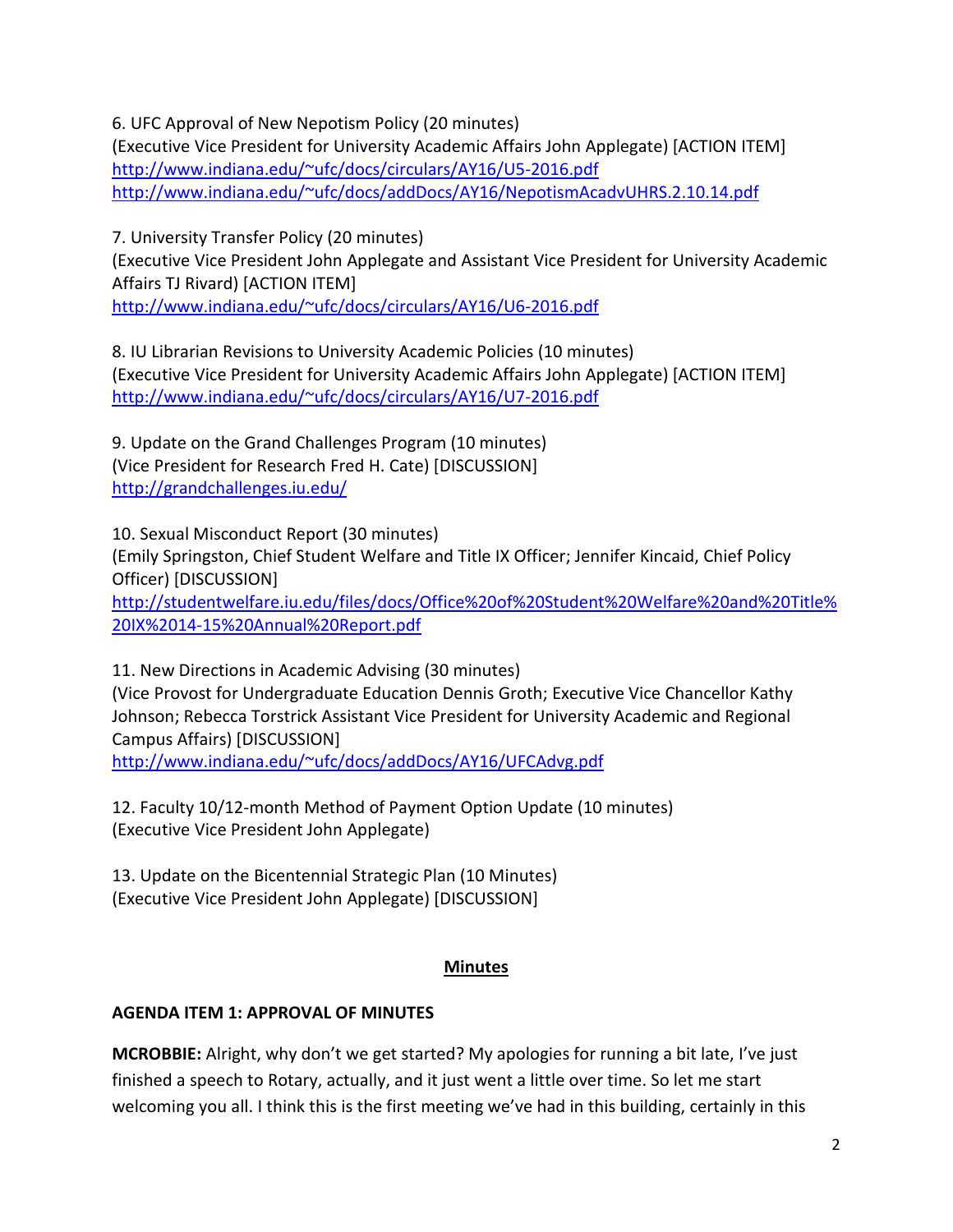room, I believe. So welcome to this wonderful new addition to the campus, too. Let's start with agenda item one, the approval of the minutes of the last meeting. They're being distributed, so everybody's had the chance to see them. Do I have a motion for the approval please?

### **WOCKEK:** So moved.

#### **MCROBBIE:** A second?

#### **OPASIK:** Second.

**MCROBBIE:** Any discussion on a motion to approve the minutes? Any corrections, comments, revisions or anything anybody wants to note? Okay. There being none, I'll put the motion to approve the minutes, all those in favor signify by saying, 'aye.' [Aye] Against, same sign. [silence] Minutes are adopted. Move to Executive Committee business, and I want to note that Cassidy Sugimoto couldn't make this meeting. Rebecca Spang is, I guess, substituting for her at this meeting here, so welcome Rebecca, too.

#### **SPANG:** Thank you.

**MCROBBIE:** Start with Marianne, do you have any comments that you want to make?

### **AGENDA ITEM 2: EXECUTIVE COMMITTEE BUSINESS**

**WOKECK:** Yeah, I have some brief comments. I would like to welcome you to the campus and thank the colleagues from farther away to come to IUPUI. It's a pleasure and it's nice that it's sunny in February. Since we last met in the fall, four issues of concern or requiring action have surfaced, or resurfaced, and I just very briefly will report that here. The campus is expanding its traditional age undergraduate cohort of students and has responded in part to that development by adding more campus housing. The transition from mostly commuter campus to a more residential campus is a challenge. And it occurs at a time when the enrollment in undergraduate programs that are not professionals—in professional schools—requires considerable rethinking of curriculum and instruction, because transfers from Ivy Tech are decreasing and more students complete high school with AP and college credits. Second ,the diversity of faculty by category and ranks has expanded considerably and the alignment of campus policies and procedures that were designed for and focus on tenure-line faculty leave non-tenure-line, NTT faculty, out or disadvantaged and do not include some categories such as academic specialists at all. Since departments and schools have made different decisions as to how to involve all faculty types, devising campus policies and procedures is complicated and remains complicated for us. Part of the differentiation among faculty with regard to category and rank has also brought to the fore critical issues of performance evaluation. In particular, the role of revenue generation and the review and ranking of research by peers. Some of those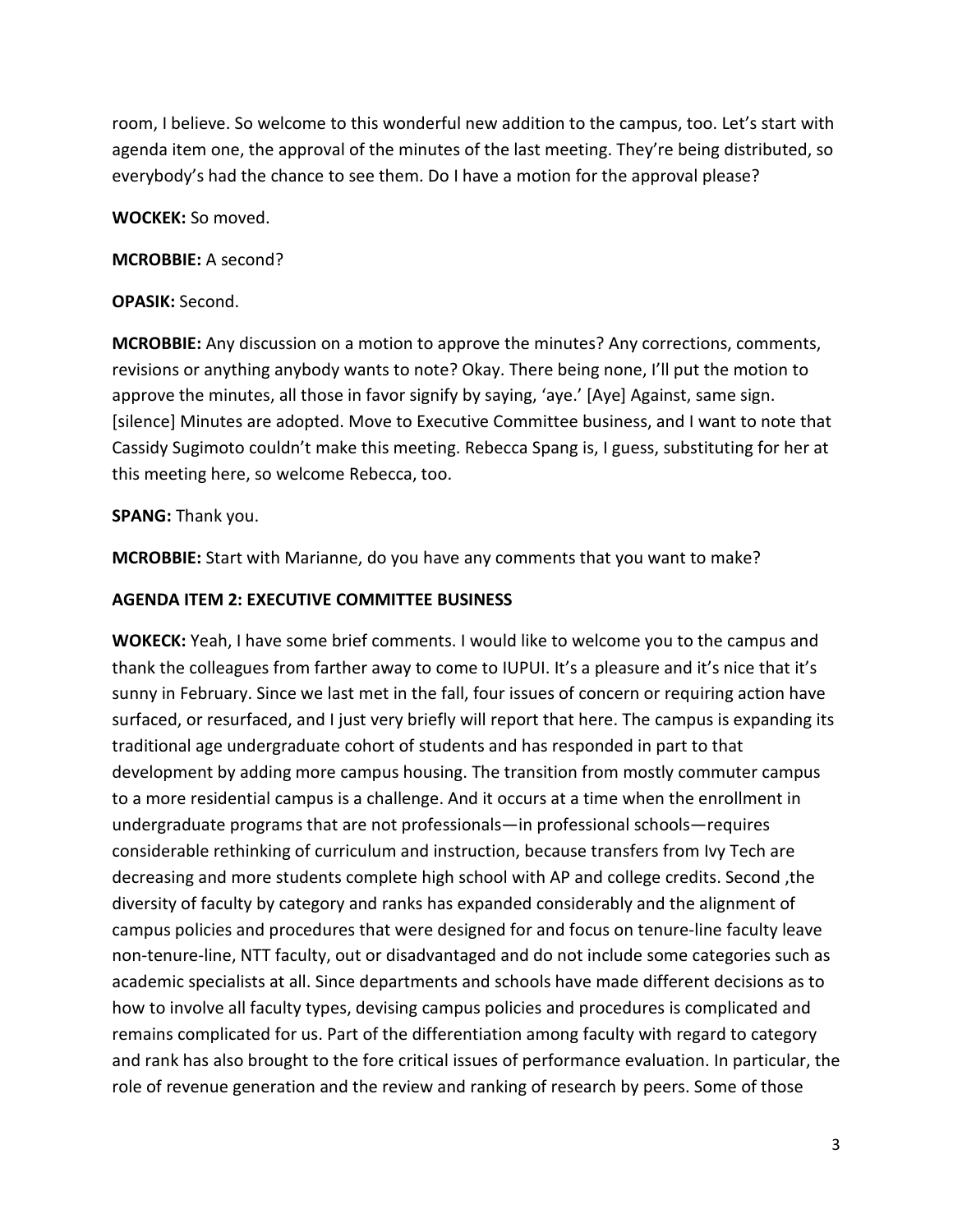have resulted in grievances that the IFC has to deal with, and is dealing with, and it takes quite some time. And lastly, the restructuring of the search committee for a dean of the School of Education into a committee considering the structure of this core school has led to questions about how best to manage complex units in the IU system. It is an ongoing discussion of course, albeit one with many uncertainties and anxieties. One of our colleagues from IU East has brought to our attention, and it's something that we may want to pick up as an action item later, that the date for the UFC meeting in February would be more convenient if it were later, after elections and when the weather in April is better. So this is something that has been brought to our attention and we may want to discuss that. And I want to conclude by saying this is my last meeting as co-chair and I want to thank you for participating in UFC. Thank you.

**GALLMEIER:** I want to—well, first of all I want to make my comments short. I've been told that I talk a little bit too long sometimes. So I promise this will be brief. We have a full agenda. I just want to add to Marianne that I've been talked to my colleagues on the regional campuses of UFC that I would really like to see if we could make that change, so the in-person meeting would be in April because many of us come from a long distance. There are weather issues. So if we can give that some serious thought. I'd appreciate it.

**MCROBBIE:** Well, we should definitely look at that.

### **WOKECK:** Mmhmm.

### **MCROBBIE:** Yeah.

**GALLMEIER:** So I'm going to, of course, talk very briefly and I want to talk a little bit about what some of my colleagues have called, "academic assessment gone mad." And the question posed is; is the age of accountability—has accountability to stakeholders gotten a little bit out of hand? Now anthropologists, sociologists and social linguists have argued that language shapes our perception of reality. It really shows us what culture is and how culture changes. And I can't help but notice in the past few years we seem to be living in a sea of acronyms. They're everywhere. At all the meetings I attend—I promise you I attend a great many of them—all the agendas are chock-full of acronyms. They're every place you look. That's where they are. I often don't know what many of them mean. I was relieved to discover recently that many of my colleagues on the committees I belong to don't know what they mean either. But none of us ever ask them to be defined. We're afraid because we have the assumption that everyone knows what they mean, or they should know what they mean by now. So I can't help but feel like I spend much of my day in a giant bowl of alphabet soup. So please, if there's any way we could do this, and I know we can, instead of just having the acronym can we spell them out so that our colleagues know just what the heck we're talking about. If we could do that I'd appreciate it very much. Thank you.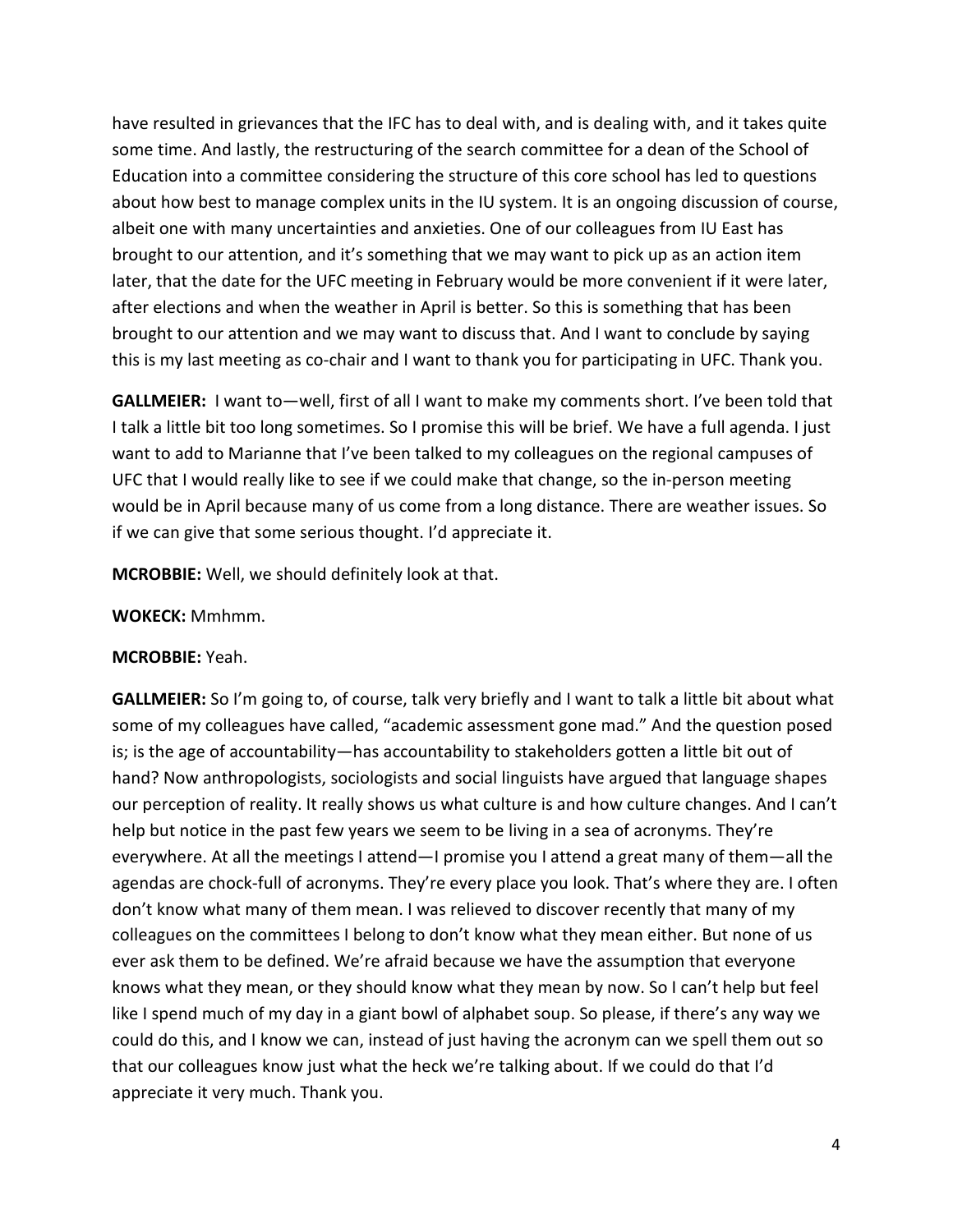#### **MCROBBIE:** Thanks, Chuck. Rebecca, do you want to go on?

**SPANG:** Yes. I'm Rebecca Spang. I'm president-elect of the BFC. So I will be a co-chair of the UFC next year and I'm filling in right now for Cassidy who is working with her collaborators in the Netherlands. And I just wanted to highlight a few things that the BFC has been doing. I think one of the most important things we're working on is to look at our committee structure and evaluate whether we actually have the committees necessary for a faculty governance that is responsive and fast moving. So one thing we've done is to create an International Affairs Committee, because the administration has a Vice President and a Vice Provost for International Affairs. We didn't have a committee with whom those administrators could interact directly. And it's so obvious that the university, the campus, is increasingly international, that we have contacts all over the globe, the faculty needs to have a way to make its position on international matters known as well. So we created that committee. We're looking at streamlining some of the other committees or combining them in ways to prevent duplication of labor. Some other interesting and important things that are going on; I think the most important is that on a three-pronged level the BFC—and Cassidy is really playing a very major role here as you would expect from somebody whose professional area is Library Science and Informatics—is working to develop some sort of open access policy for research, for publication. IUPUI already has one, IU does not. And so perhaps once the IUB policy is in place— and this is something that's being worked on by the Faculty Affairs Committee, the Research Affairs Committee and our Library Committee, which is basically research collections—once those committees have done their work and it's come to the full BFC and we have a policy, then with IUPUI having a policy and Bloomington having a policy it might be worth thinking about how those could be brought together to create a university-wide policy. So those are the most important things I think that are happening within the BFC right now. Thank you.

**MCROBBIE:** Thank you Rebecca, questions? For Marianne or Chuck or Rebecca, questions anybody? Questions?

**OPASIK:** [comment indistinct] Which committees did you combine together, or have you combined any together yet?

**SPANG:** The one that we've combined is that we had a—what we've proposed, we haven't voted on it yet—but our proposal is that we have a Student Academic Appointee Advisory Committee and a Student Advisory Committee. So, once upon a time there was a special committee created just for student academic appointees, but since the Graduate School is not a campus body, it doesn't make sense for us just to have a campus committee dealing with those sorts of issues. Moreover, that other committee—Student Affairs Committee—can just as well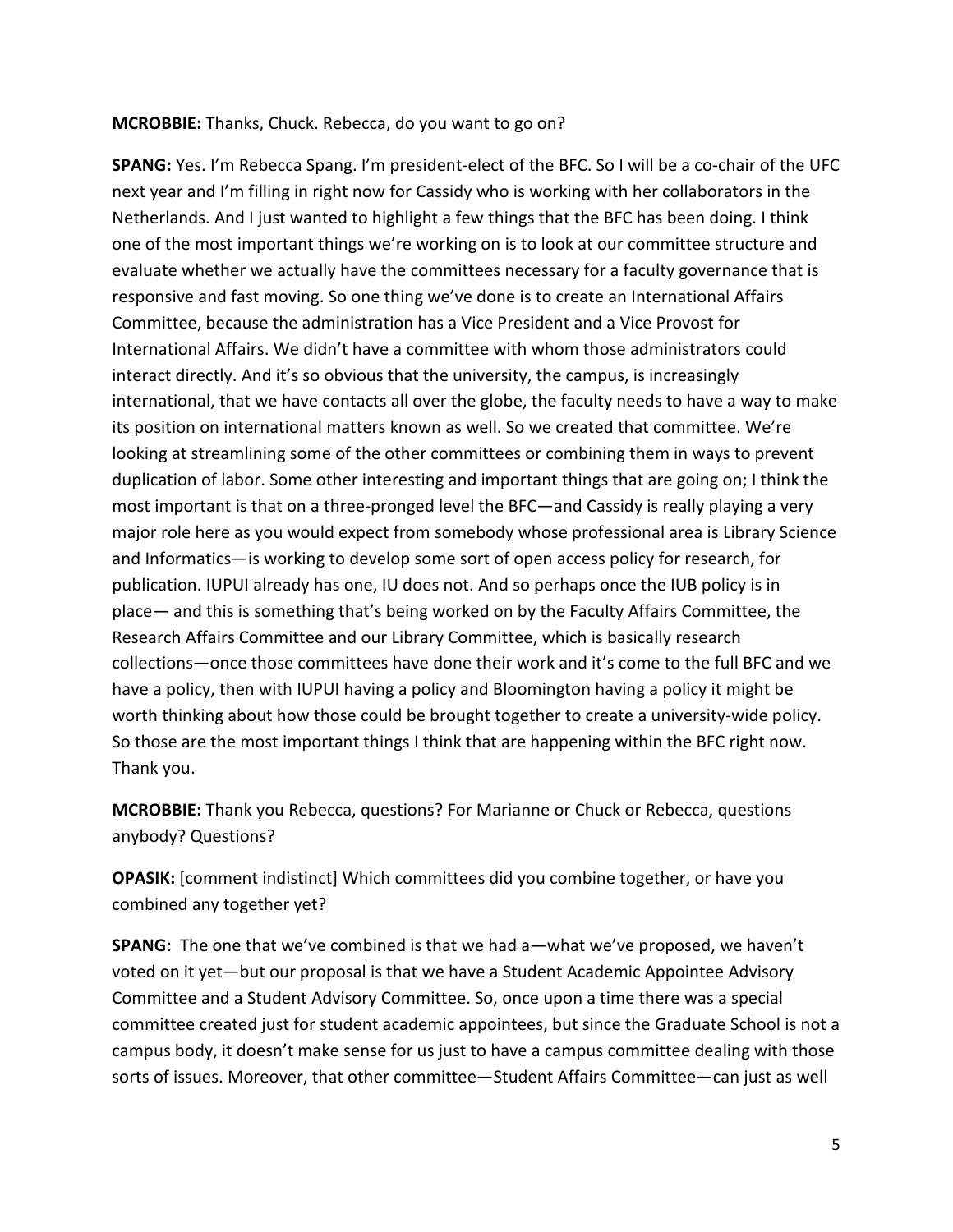cover issues of student academic appointees as student non-appointees. So we're thinking—we have proposed to the full Faculty Council that we combine those two committees.

**ORME:** Question?

**MCROBBIE:** Yes, please.

**ORME:** Are there significant differences between the established IUPUI open access policy and the proposed Bloomington policy?

**SPANG:** I haven't seen what the proposed Bloomington policy is going to be, because it's still being worked on in these three committees, so I can't speak to that.

**ORME:** Thank you.

### **AGENDA ITEM 3: PRESIDING OFFICER'S BUSINESS**

**MCROBBIE:** Questions? Okay. Let's move on. I just want to comment on a couple of things [coughs] excuse me. You would have—also would have seen the announcement of the search committee for the Chief Financial Officer that's going to be chaired by Idie Kesner, the Dean of the Kelley School of Business. I consulted with Cassidy and Marianne—Chuck's actually on the committee—and put together a committee that is sort of diverse in a whole range of ways. That, I think, from memory, it's next Tuesday or Wednesday that they have their first meeting and I'm giving them their charge at that meeting and the process is going to start at that point. There are a lot of—suggested names have come in all over the place and I think there'll be a lot of interest in this position. As to a timetable, I'd hope that they could come up with a recommendation—a short list—by summer, just after or towards the end of the semester, something like that. And it'd be nice to try and make the June Board meeting. That may be optimistic. If not then, the August Board meeting for a final appointment. So that one's underway. [coughs] Excuse me, I'm losing my voice. We'll make Informatics and Computing, you're well aware, that's under search at the moment. We expect to make an announcement of a final appointment there in the next week. School of Art and Design on the Bloomington campus, that's down to process of interviews of a final group of candidates but that hasn't started yet. At then IUPUC, which is the other big search underway at the moment, that's been announced and those candidates, I believe, have been around this week on the campus. Some of you may even have been involved in interviewing those people. So that's the situation with those searches. We've in the past, and probably—well, we need to find a way maybe with the Executive Committee to get a briefing from Jeff Linder—that we've always had a point of updating people on what's happening in the legislature. So far things have been relatively quiet. I think there's been some disappointments and things that didn't get attended to, but so far nothing that we're overly concerned about has got through or looks like it's going to be passed.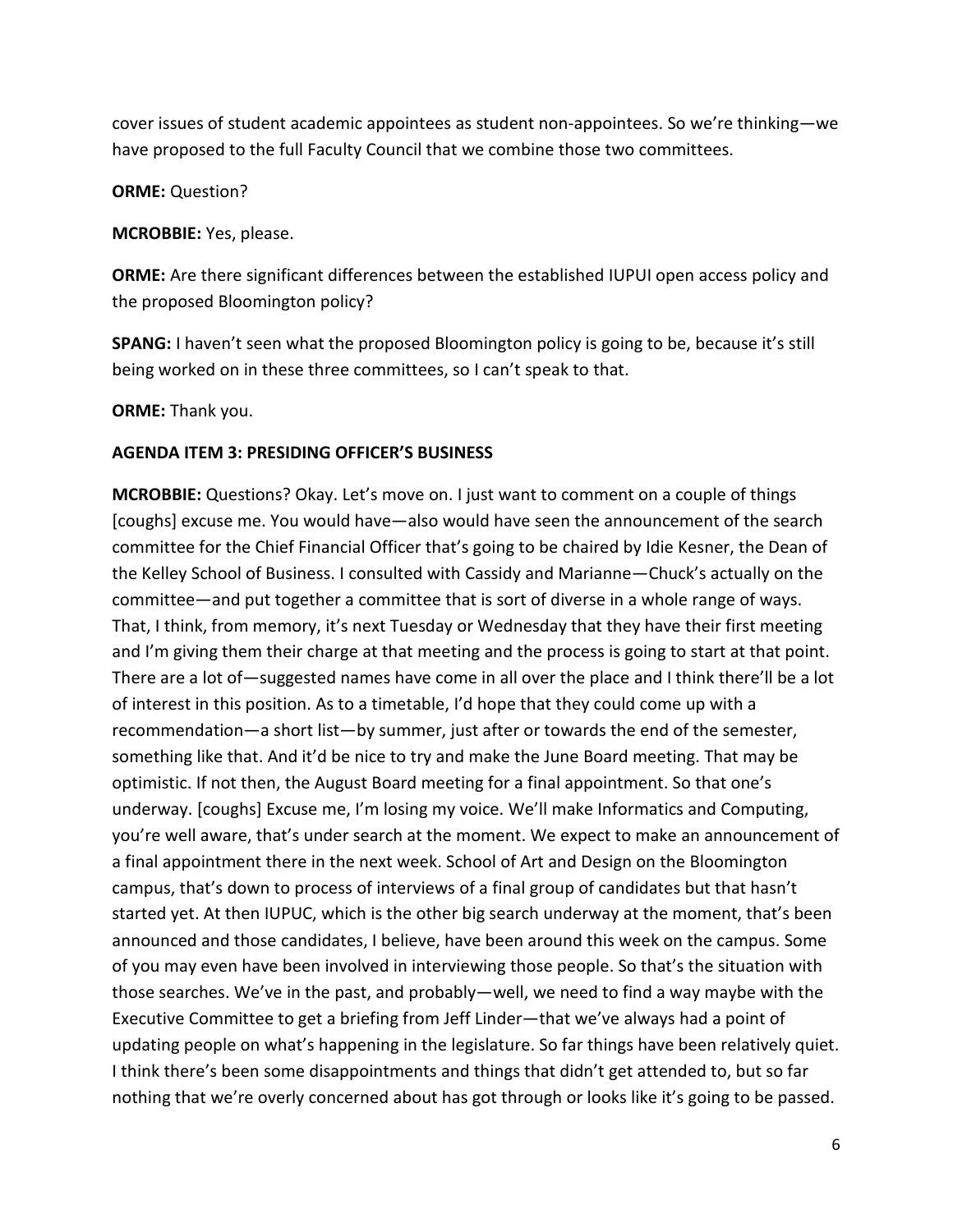We're hoping some useful administrative changes might get passed. There's a good chance that'll happen. But once the sess—I think the session is going to finish on the  $11<sup>th</sup>$ , I think they've announced that once it's over—we should get Geoff to do a briefing at some point, at least to the executive committee, I think, on his appreciation of what happened. They're the main things I wanted to comment on and with that I'm happy to take any questions.

# **AGENDA ITEM 4: QUESTION/COMMENT PERIOD**

Any questions people might have for me on any matter? Alright, there being none, let's move on to agenda item—well I guess I've asked for questions under both two and three, I'm assuming that unless there is anything we can just jump straight to five. Which I propose doing, so let's go to five and John is going to lead this.

# **AGENDA ITEM 5: UFC WITHDRAWL OF POLICY ON ACCESS TO LABORATORIES WITH HAZARDOS MATERIALS OR LABORATORY ANIMALS BY VISITORS**

**APPLEGATE:** Okay, this is a really brief item and Marianne you may want to just check me. I believe this is a report of action already taken by the Executive Committee…?

**WOKECK:** That is correct.

**APPLEGATE:** So it's being reported back to the full UFC. So just to describe what it is, we had not heretofore had a general comprehensive university lab safety policy. And as you might imagine lab safety is not only important in itself, but laboratories are subjected to a wide range of laws and regulations having to do with safety. So the Office of Environmental Health and Safety has been working to put together a comprehensive policy for quite some time. There were some policies in effect previously, and they included this 2006 UFC policy on lab visitors. So, obviously a safety issue. It was really subsumed by the policy that you have in front of you with the number PS-EHS-02. And so the Executive Committee simply—what's the word?

**WOKECK:** Affirmed that…

**APPLEGATE:** Yeah, affirmed that and discontinued the 2006 UFC policy. So that doesn't come as an action item. It comes as an information item. But it's basically trying to put in one place the wide range of rules that apply to lab safety. And you'll see as you look through the policy that there's a fair amount of reference to ongoing operational sets of practices, which are again intended to put in one place for the people who are responsible for labs. I should add that this was developed—the PS-EHS-02 was developed in consultation with the UFC co-chairs and with the respective research committees because of course they represent the faculty who are most involved with labs. The only other thing I'd mention is that it's part of the culture of compliance that we're trying to develop as a way first and foremost of protecting the safety of our students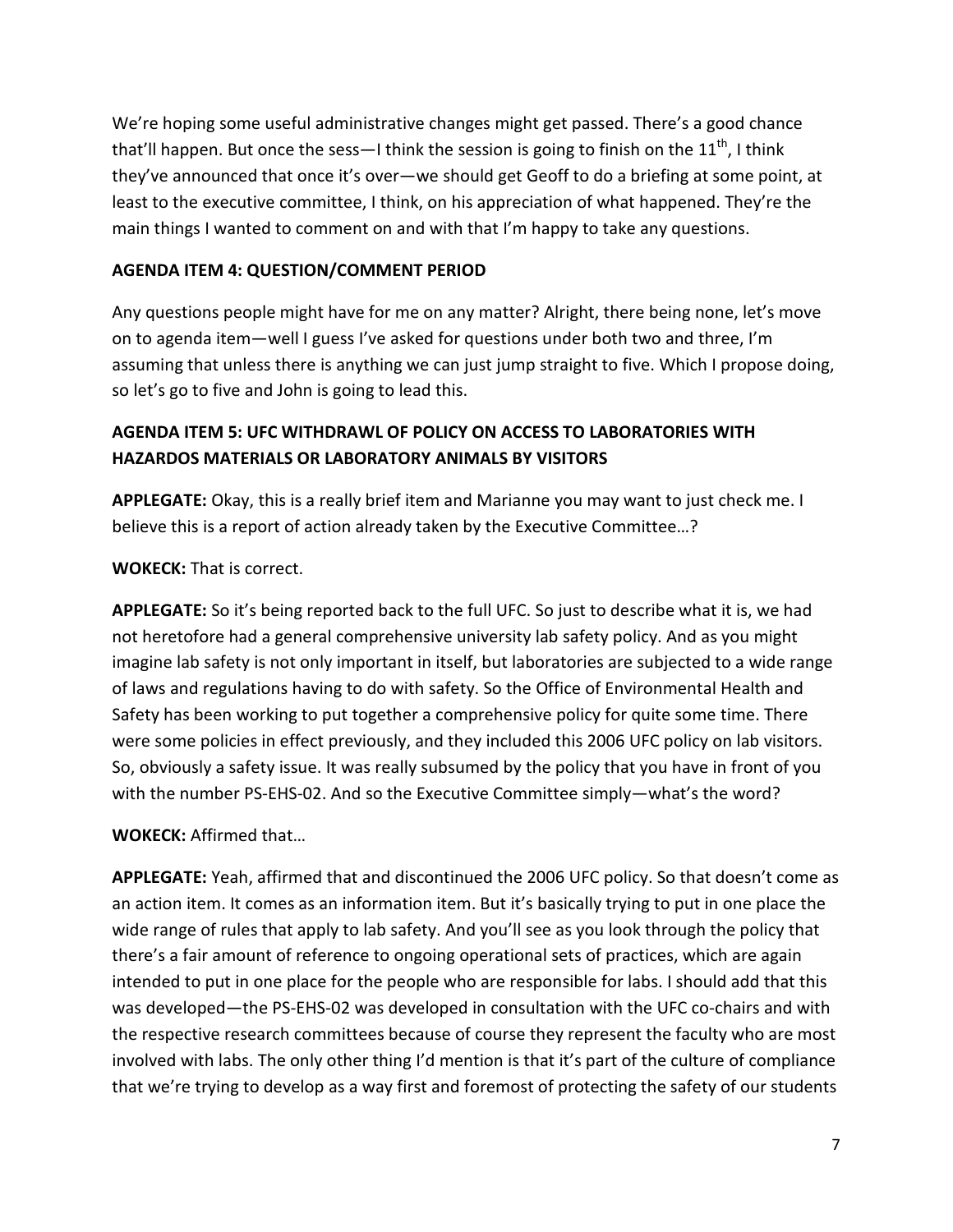and faculty and staff. But secondarily to make sure that we are being compliant with the welter of external regulations that apply to laboratories. So I'm happy to answer any questions if there are any.

**WOKECK:** There's one brief comment and that is that at this point given the way that those policies are being put together, it is still difficult to actually search for them if you don't know the numbers or the name and it's something that we do down the road need to change because this is the kind of policy that we need to have easy access to, even if you don't know exactly what it's called. And at this point this is simply not yet in place. So it's just a comment.

**APPLEGATE**: Right, and in fact we're looking at a new tool behind the policies website that will have a better search function. The current search function, you're right, is limited and I find myself—you know, there are those six categories—six or eight categories. You pick one and then you sort of scroll down the list. And some of them, you know—when that was created we simply transferred what existed in, say, the Faculty Handbook without change. That was the idea. And some of the names of policies are, shall we say, obscure. So… any other?

### **MCROBBIE:** John?

### **APPLEGATE:** Yeah?

**MCROBBIE:** This is listed as an action item, and I assume that means we're voting to adopt the policy?

**APPLEGATE:** I'm not—is that necessary?

**WOKECK:** I don't think we have to unless that Craig corrects me on the procedures?

**DETHLOFF:** Just vote to withdraw the policy.

**WOKECK:** Pardon?

**DETHLOFF:** Vote to withdraw the policy.

**APPLEGATE:** Oh, that is an action item. Okay.

**MCROBBIE:** And just can you explain which—?

**APPLEGATE:** Sure, the policy that is being withdrawn is the one that's called "Policy on Visitor's Access to Laboratories."

**MCROBBIE:** It's dated March 28<sup>th</sup>—sorry, it was approved March 28<sup>th</sup> 2006.

**APPLEGATE:** Correct.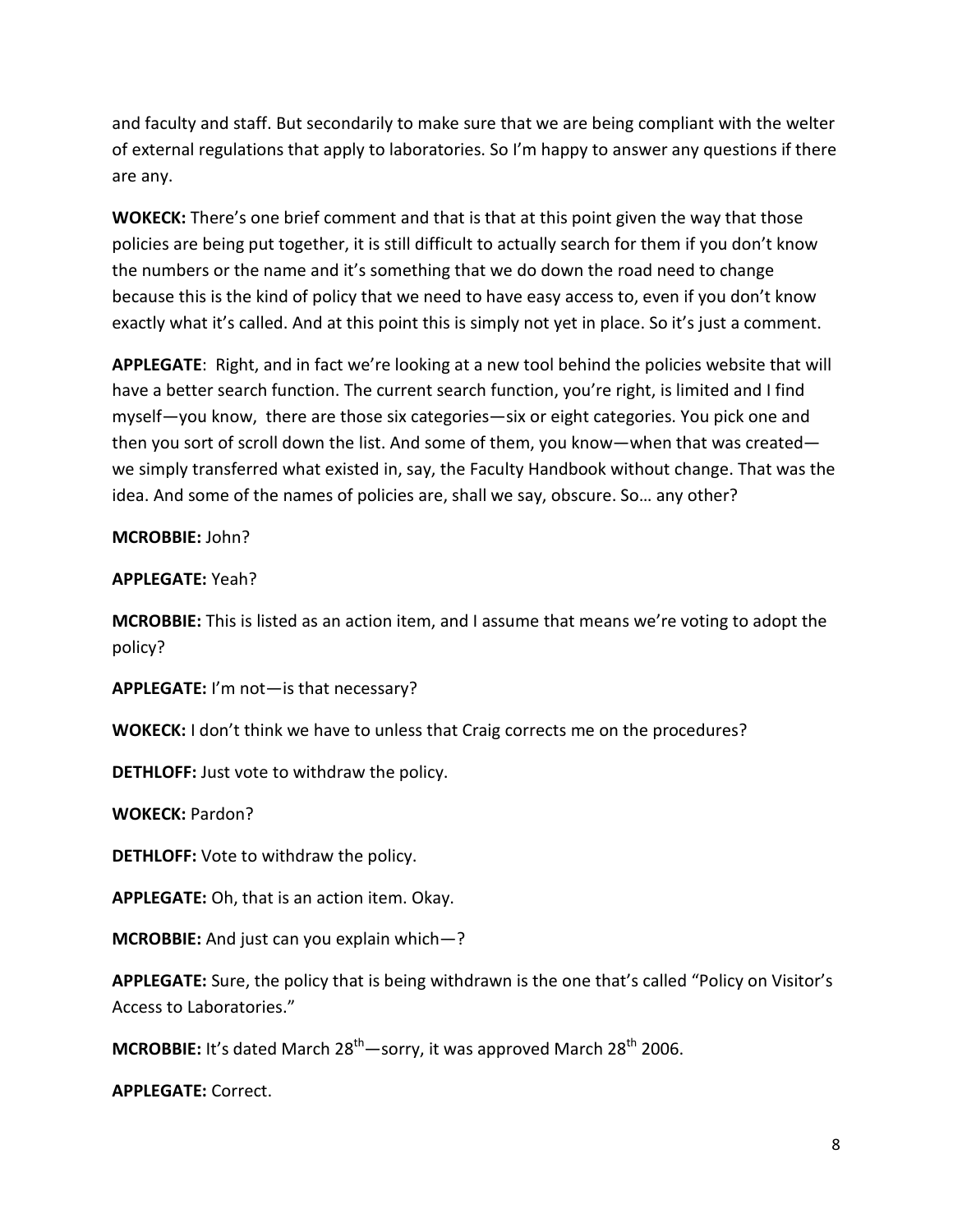### **MCROBBIE:** That's the one in front of us.

**APPLEGATE:** But the newer one does not need a vote.

**MCROBBIE:** Okay, alright. So we're going to need a motion to withdraw that policy. And a second? That's the motion in front of us to withdraw that policy. Any discussion? Yes?

**PAOLILLO:** I would just like to know how a "laboratory," is defined. I don't see it here.

**APPLEGATE:** That is a fair question and it's at the end. There's a set of definitions. "A workplace where chemical, biological, radiological, animal, or hazardous machinery are used for study or research on a non-productive… basis." "Non-productive," not suggesting that labs are not productive of valuable things, but—

**WOKECK:** Useless chemicals!

**APPLEGATE:** But, right. Not for the process of generating things for resale or whatever.

**MCROBBIE:** Herb, I thought you'd retired!

**TERRY:** David Fisher.

**MCROBBIE:** Oh, I see you're someone else! I'm sorry.

**TERRY:** I'm someone else. But I'm asking a question that goes—

**MCROBBIE:** Please, please.

**TERRY:** —back before I retired.

**MCROBBIE:** Please, go ahead.

**TERRY:** If I remember 2006 correctly, we spent some time determining that what we were ranking here was then consistent with federal policy. Do we know that this, on these matters, is consistent with federal policy?

#### **APPLEGATE:** Yes!

**TERRY:** Okay, fine. Great.

**APPLEGATE:** That is exactly—in two ways—one way is to reference federal policy and link to it. The other is, it's kind of their job to make sure that our plans are right.

**TERRY:** Right.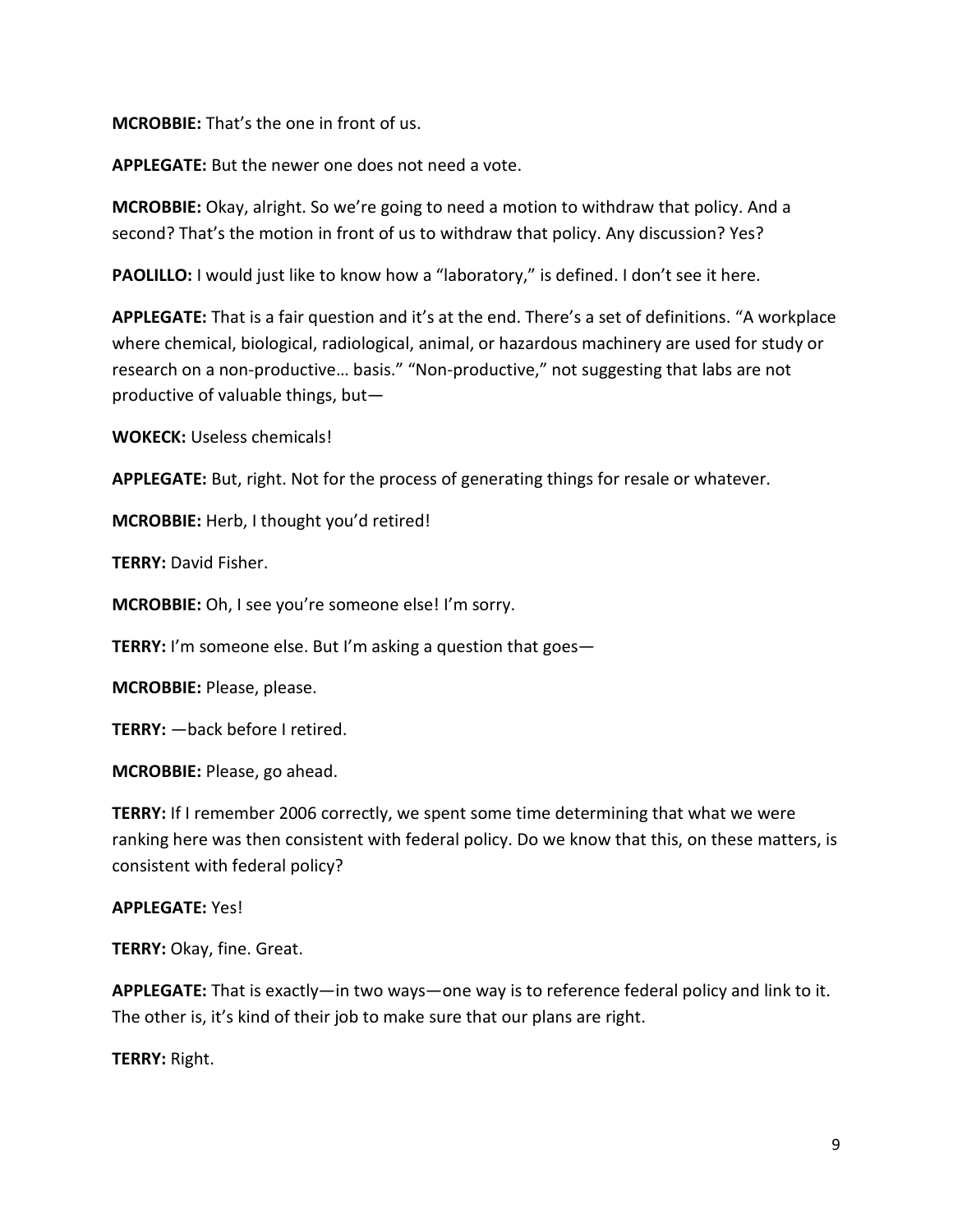**MCROBBIE:** Okay, any more discussion on the motion? No discussion? Okay, I'm going to put the motion to withdraw that policy. All those in favor signify by saying 'aye.' [Aye] Against, same sign. [silence] The policy is withdrawn.

**APPLEGATE:** Great, thank you.

**MCROBBIE:** Anything else on this topic, John, or—?

**APPLEGATE:** No, just more policies coming down the road.

**MCROBBIE:** Okay, so we move to agenda item six, the new nepotism policy. And again, that's going to be led by John.

#### **AGENDA ITEM 6 : UFC APPROVAL OF NEW NEPOTISM POLICY**

**APPLEGATE:** Right, and this one is for action and approval. And what this policy does is really combines two, and makes some revisions to them. We currently have a nepotism policy for staff and a nepotism policy for faculty. And what we found—there's two things; one is that they're both a bit outdated and secondly, that they are not exactly the same. They're not radically different but they're not exactly the same. And nepotism issues often arise where you have a faculty member and a staff member who are the—nepotisers? —or whatever—who are the related individuals. And so having two different policies raises the question what rules apply to that and you go up and down different ones. Yeah, stop that. The different approvals. So given that there were not huge changes, or huge differences, it seemed to make most sense to have a single policy. The other reason is that federal research requirements require nepotism policies, and so we need to make sure that both are compliant with federal requirements for contracts and grants. And so having that in one place rather than two makes a lot of sense. Again, it mostly modernizes the definitions and situations where we find it. And it really tries to be as anticipatory as possible. That is, rather than try to have a set of rigid rules about who can be in the same lab or in the same department or whatever, instead to have every encouragement to develop appropriate plans to deal with the potential conflicts that may arise. So I think that both makes—creates more flexibility. It also creates more transparency. Both for the people who are the actual subjects—the people who are in the relationship, but as we know one of the—morale, if nothing else—issues with nepotism is people's observation of a relationship and whether it generates some kind of favoritism or not. So, being able to be anticipatory, to be flexible, and to be transparent about how those relationships—or those professional side of the relationships—work is a goal of it. The last thing I'll mention is just for pre-existing situations. The idea is not to go back and re-examine every relationship which this—or have new rules for every relationship, but rather to have an approved mitigation or management plan for those, again with the same goals. There's a working group put this together with both faculty and Research Administration and others—General Counsel was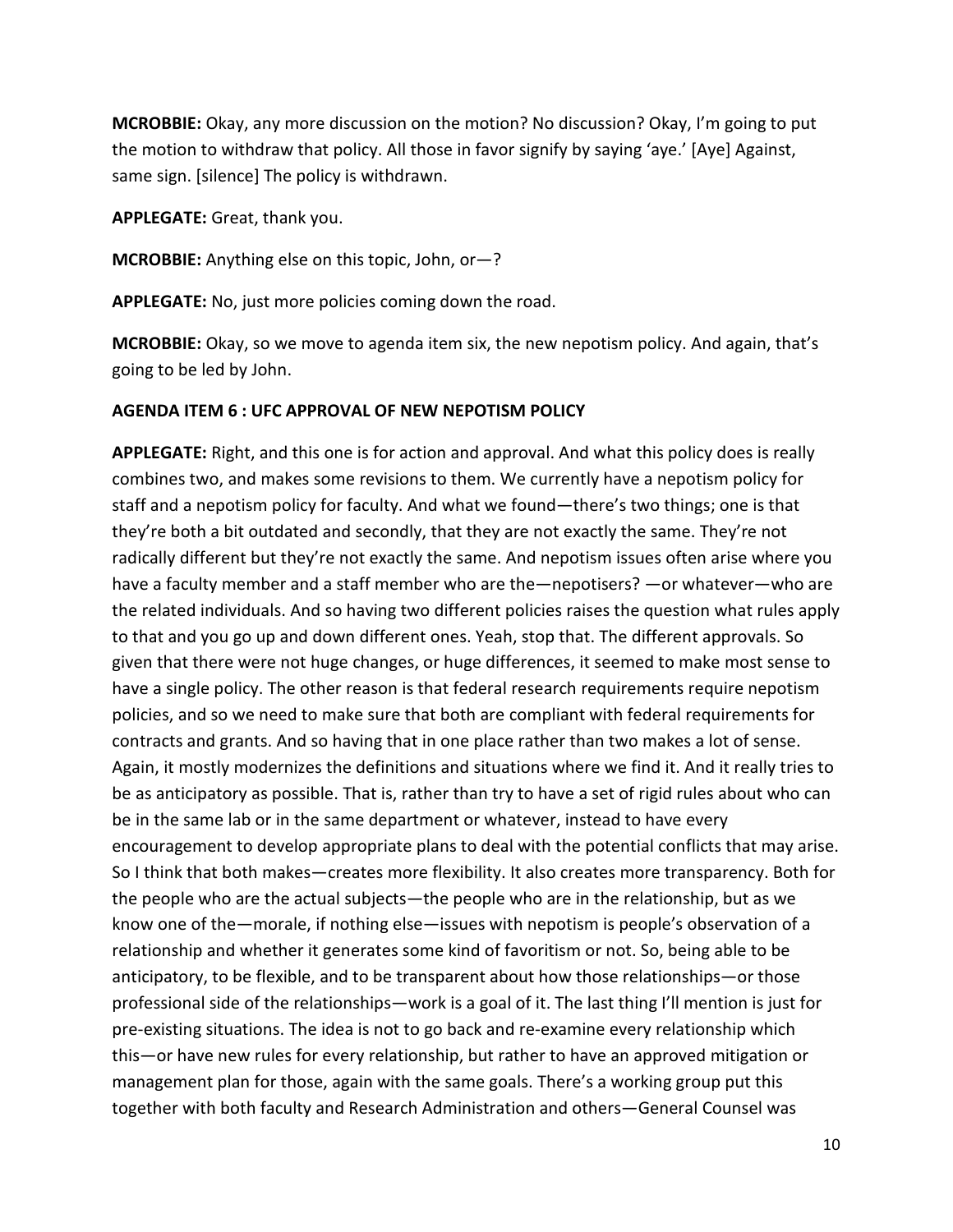represented. Marsha Gonzales, who's hiding back there, and Jenny Kincaid, who's not hiding, were on this. And I think they've come up with a policy that makes sense with, again, the appropriate flexibility to deal with situations that are perfectly appropriate but simply need to be managed appropriately.

**MCROBBIE:** Let's see, this then—the document, the UA-10, is for adoption?

**APPLEGATE:** Correct.

**MCROBBIE:** Right. So should have that in front of you, policy UA-10. Since this is listed as an action item, obviously, we need a motion to adopt this. Can I have such a motion please?

**ORME:** Yes.

**MCROBBIE:** And a seconder? Okay. So we have a motion in front of us to adopt this policy UA-10 on nepotism. Discussion? Yes, Herb?

**TERRY:** Off and on, AAUP, BFC met with the UFC, has discussed trying to get a faculty member on the Board of Trustees. We've considered approaching the legislature, see if they would create one. We've considered trying to find one who might run for the office of Alumni Trustee. How would the thing in the first column here apply if an IU faculty member or staff member were, for example—well, Cindy Stone was, actually, elected by the alumni, or somehow got a seat on the Board?

**APPLEGATE:** Marsha, do you want to talk about?

**GONZALES:** [comment indistinct]

**TERRY:** In your handout comparing these things. Yeah.

**APPLEGATE:** As it would apply to a trustee, you mean?

**TERRY:** We've never pursued that, but come up year after year in various governance councils.

**GONZALES:** Well, first of all, every relationship that we look at in trying to manage, we review it on a case by case basis. I wanted also to point out that this is consistent with our Principles of Ethical Conduct, the standard of conduct number eight which also applies to the Trustees. We looked at it, you know, this doesn't prohibit collaboration. We would look to see whether or not the nepotism definition is met, but we're trying to manage is supervision and influence over the employee from a hiring prospective, supervision/evaluation perspective. So those are some of the aspects we would look at in that particular arrangement. So…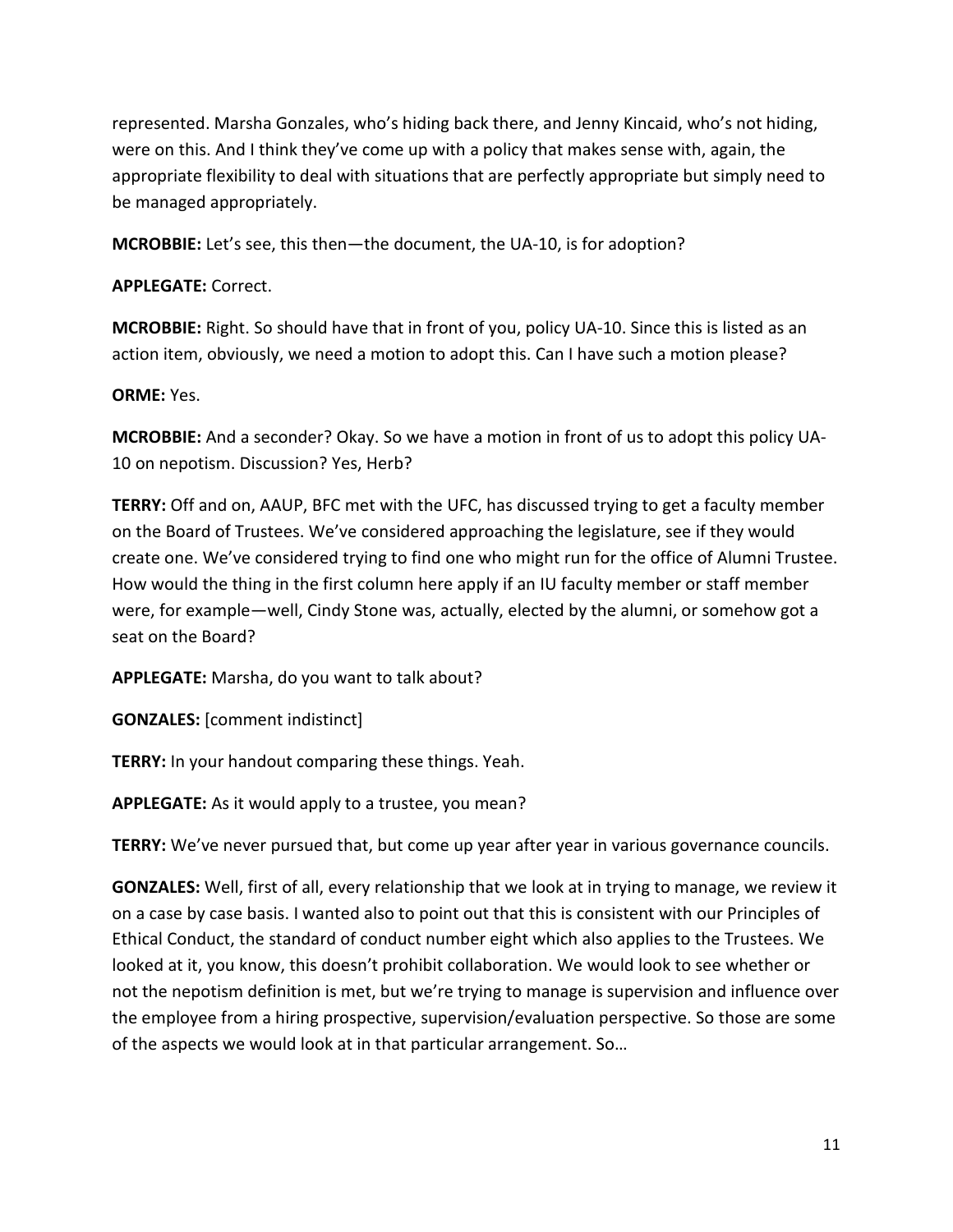**KINCAID:** This is also forward looking more, too. I think in the actual sentences, it should not be "familiar relationship with a member of the Board of Trustees… should not be recommended for employment." So I think that—that's just a technical measure, again an ethical measure in terms of having someone on the Board have undue influence in the recommendations for prospective employment.

**GONZALES:** They may have to recuse themselves from certain [comment indistinct].

**TERRY:** Okay. So what you're suggesting is, if an IU employee or the spouse of an IU employee ended up on the Board it wouldn't necessarily automatically result in the other person having to give up their appointment. It would be assessed.

**GONZALES:** Right, it would be.

**TERRY:** And I assume there are Board policies on this, too, but I don't know what the rules are for the Trustee election, to be honest.

**MCROBBIE:** Further comments from anybody. Other comments? Okay, with that I'm going to put the motion to adopt this policy. All those in favor, signify by saying 'aye.' [Aye] Against, same sign. [silence] The policy is adopted.

**APPLEGATE:** Alright. Thank you.

**MCROBBIE:** John, this is a better day for you.

**APPLEGATE**: I am not counting any chickens. I've been watching the, you know, primary process as much as anyone else. [laughter] As I recall, Jeb Bush had some expectations that so far have not been met. But actually, if I might Mr. President, reverse or do eight before seven, my colleague has —

**MCROBBIE:** I assume no one has any objections to doing that? Yep, that's fine.

# **AGENDA ITEM 8: IU LIBRARIAN REVISIONS TO UNIVERSITY ACADEMIC POLICIES**

**APPLEGATE:** Great, thank you very much. We've gone so fast that my colleague's not yet here. So on agenda item eight, "Librarian Revisions to University Academic Policies," these, again, will require action by the UFC. These are very purely technical changes, all required by the disbanding of having a single university-wide promotion and tenure system for libraries. There is collaboration among the regional libraries, actually, in the promotion and tenure process, but it's not a single university-wide process. Instead, in 2012, it was devolved to the campus processes aligning the librarian P&T process with the campus, rather than with a single librarian P&T process. So, there are simply a number of changes that are needed to reflect that; the references to the IU Library Faculty Handbook and the Faculty Review Board and the university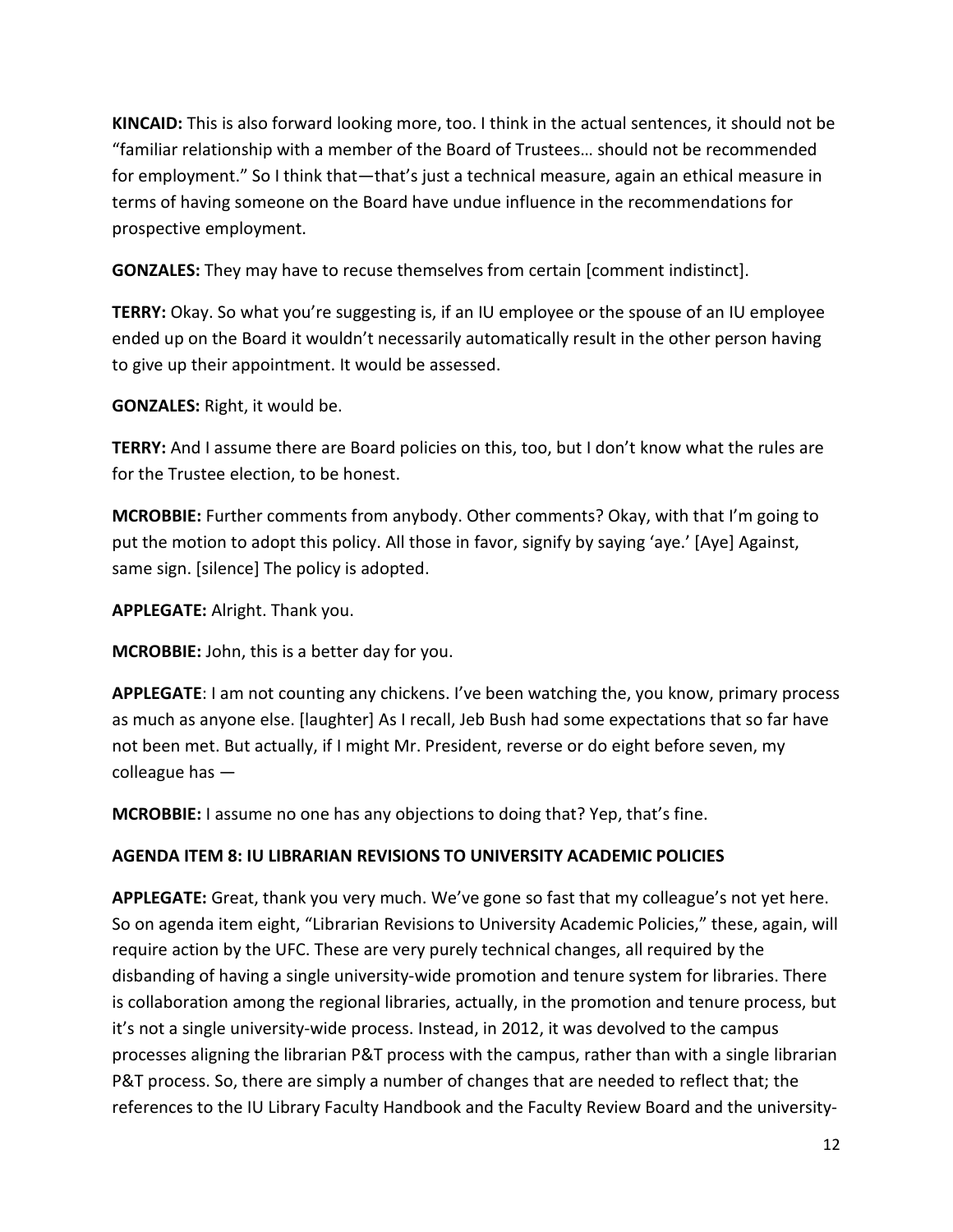wide system. And I think you have the memo from Erika Dowell. She was—and I say this as a compliment—lawyer-like in her fastidious indication of where the changes are, and what's added and what's subtracted, though I don't think anything's actually added.

**MCROBBIE:** So this is document number U7-2016.

**APPLEGATE:** Right.

**WOKECK:** Yes.

**MCROBBIE:** So, anything else, John?

**APPLEGATE:** No.

**MCROBBIE:** Okay, so this is, again, this is for action to adopt those changes which are obviously pretty much drafting changes. Could I have a motion to do so please?

**OPASIK:** So moved.

**MCROBBIE:** A second?

**BAICH:** I second.

**MCROBBIE:** Any discussion on that? Discussion? Okay , there being no discussion I'll put that motion. All those in favor? [Aye] Against? [silence] That is carried. That is, those changes are adopted.

**APPLEGATE:** Great, thank you. Well, my delaying tactic having failed, I will—

**MCROBBIE:** Fred, are you ready to perform? Are you—?

**APPLEGATE:** Yeah, that might be a good idea, actually. So, thank you with your indulgence.

**MCROBBIE:** Sorry. What was that?

**APPLEGATE:** If we could move to

**WOKECK:** Fred's here.

**APPLEGATE:** Oh, Fred's here! We could move to his agenda item.

**MCROBBIE:** Yeah, that's what I was saying. Yeah.

**APPLEGATE:** Oh.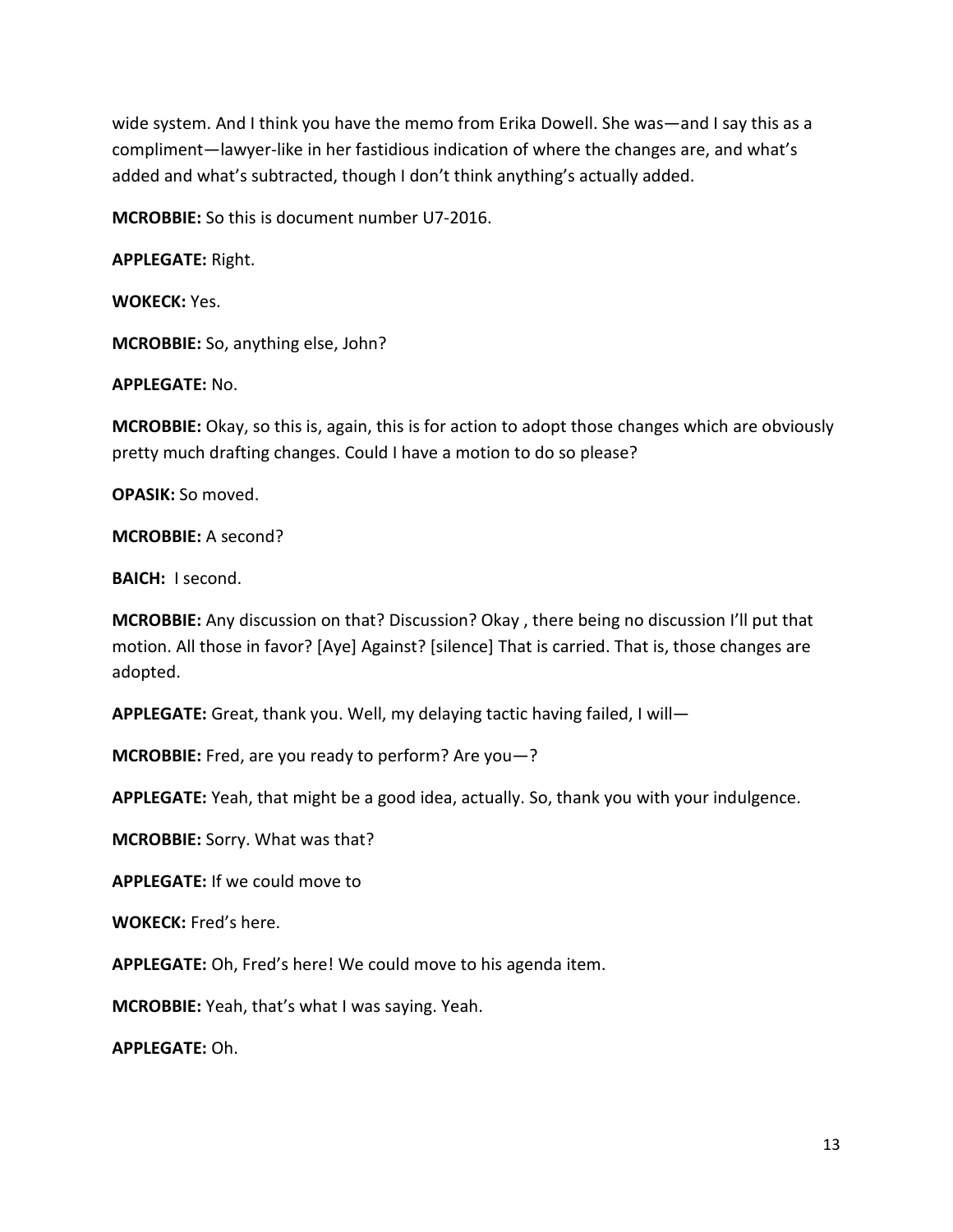**MCROBBIE:** Fred would you like to give your update and report on the Grand Challenges program?

#### **AGENDA ITEM 9: UPDATE ON THE GRAND CHALLENGES PROGRAM**

**CATE:** Thank you very much. I feel like I'm talking about "non-productive" research here after hearing that phrase earlier in the meeting. It's a tremendous pleasure to be here and I really appreciate the opportunity to talk about Grand Challenges. As you know, we've launched this program, which was part of the bicentennial strategic plan, committing \$300 million dollars in new and incoming funds—existing and new funds—into funding potentially five major research projects involving hiring as many as 175 new faculty across the university. And the goal here is really twofold, although we list lots of goals, they can be summed down to these two. One is to make sure that we are having the maximum impact we can through our research in the external community so that we are making an impact on society, we're making an impact on the state, we have a different type of conversation with state funders and with foundations and with others outside of the university. And the second goal is to have this transformative impact within IU, to be hiring faculty, to be focusing our research efforts in a way to be as strategic as possible and to create the maximum impact internally as possible. Let me just quickly tell you where we are in that process now. Although you may well know, it's all public. It's all on the website, grandchallenge.iu.edu. Preliminary proposals were due in November, we received 21 proposals. They came from more than 400 faculty on 6 campuses, representing 29 schools and 37 centers. So we were very happy with this first round of Grand Challenges that the reach extended as far as it did. Out of those 21, 5 were selected for development into full proposals. I might just say a word about how that was done. There's a Faculty Review Committee which reviewed every proposal. There is a what we're calling a "Steering Committee," which is basically made up of the administrators who are funding Grand Challenges and are going to be responsible for—at the high level—for overseeing its implementation. And those recommendations all then went to the president who makes the decisions about the final commitment of funds. The five proposals that are going forward—and again, these are all on the website, in detail—the full proposals are: health equity in Indiana and beyond, one on precision medicine, one on preparing for change dealing with nature's assets, public health and human wellbeing, a fourth on knowledge science and governance for sustainable water resources and the final one on transforming environmental protection for Indiana and beyond. Now those teams are now hard at work developing full proposals, a very time consuming, and I have to say cumbersome process, in which they have received an enormous amount of support from across the university. And particularly from the various offices including the chancellor's here, who has been really instrumental in helping facilitate these research partnerships. Those will be due in late April and we hope to have decisions announced by mid-June with a goal of implementing the likely one—successful one, potentially two—by early next fall so that this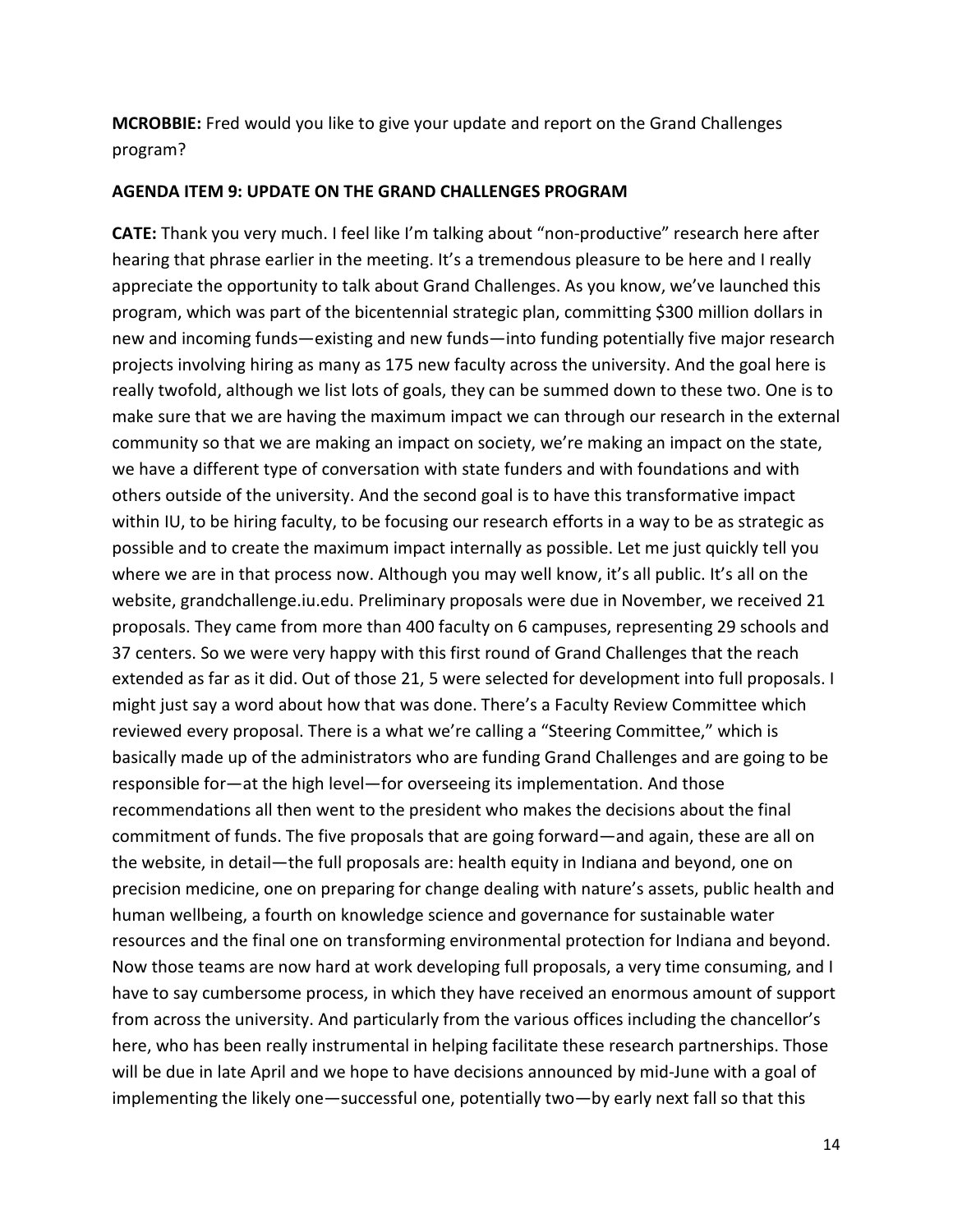would be in many ways, by university standards, lightning speed. We would have rolled out the entire thing in one year. There will be future rounds as well. We anticipate this funding for probably five rounds, maybe four rounds of competitions. We'll, of course, learn a little something each time, hopefully get more efficient at doing it, and less burdensome to the faculty. And at the same time I think that faculty will get a better sense of what it means to think at a Grand Challenge level, to think not in terms of a single research project or a center or an initiative, but at some really remarkably transformative broad research. So let me stop there. I'm happy to answer any questions or I can talk indefinitely. I should say, the president and I were yesterday in Washington for meetings at the White House with officials at the Office of Science and Technology Policy, and the president did that briefing and did it so efficiently I'm not even clear why I was needed here today. So what is it that I could tell you that we haven't already covered? Yeah, first!

**TERRY:** This is, again, looking at the larger impacts of initiatives like this. Cluster hires or interdisciplinary hires or schools that hire across schools, and this sort of thing, can sometimes be problematic when it comes to promotion and tenure and those sorts of things. I guess I would say, you know, I hope as you go along, if you identify things in the policies that we have that govern those activities that may not work very well as people get engaged in Grand Challenge's initiatives and want to be rewarded for them, but to bring that to this group and to the campus involved. We have promotion and tenure policies and other policies that were not predicated on work of that nature. And I just think it would be useful if, as you encounter those, alert folks.

**CATE:** I very much appreciate that comment. Let me say, we are acutely aware of the difficulty of this type of very strategic hiring**.** And also this type of process where there's funding committed for a hire but then we base all hires currently in departments, and therefore you've got to make sure the department's in line with what's going on. One way we deal with that now is often through written agreements. And in this case we will certainly be clear when making these hires what the agreements are regarding how tenure and promotion will be handled, consistent of course with policy. But I think this process is already illuminating some ways in which we might re-visit some university policies, to be more efficient, more strategic. I've raised some of these already with the UFC co-chairs who have been incredibly receptive to that conversation and so our goal is not really to remedy those issues in this one context, but to try to identify them and resolve them for future contexts as well. Please.

**WOKECK:** Fred, on the other side of that, I think it's also important to remember that the system is large enough and may have people who may not have been identified at the beginning to be part of that, but to really to pull them in rather than always looking outside for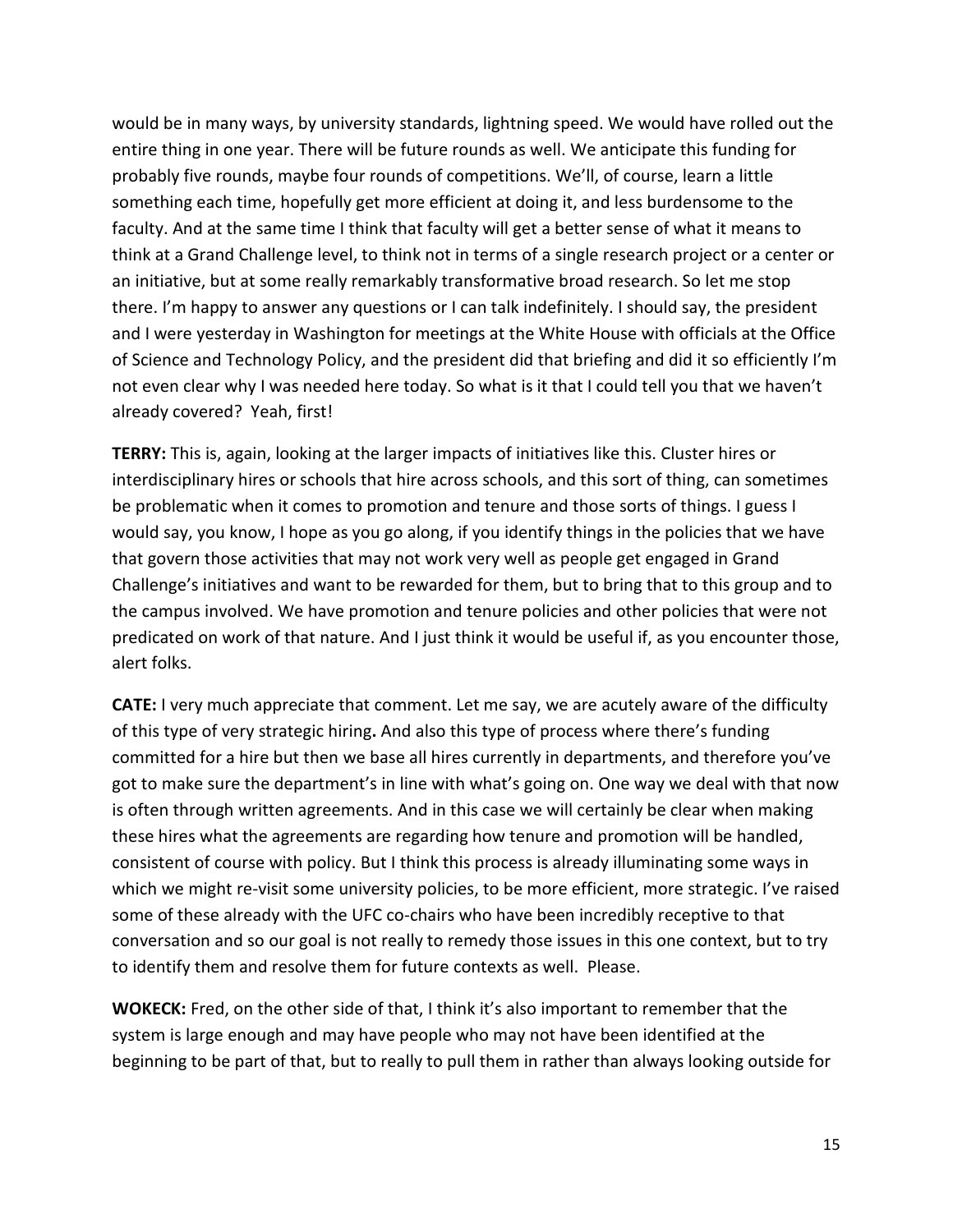new people. So I think this gives us an opportunity to really pull people with interests that come together through the Grand Challenges in ways that we have not done before.

**CATE:** Yeah, I…

**WOKECK:** So that's the other side of Herb's comment.

**CATE:** It's an excellent point and in fact I would say it is the—probably the most heartwarming comment that I hear about Grand Challenges. I hear lots of not-so-heartwarming comments about budget questions and things like this, but the notion that already we are seeing new research partnerships where colleagues may have existed, sometimes in the same department, but often in the same school or just across campuses, but they never have worked together before. Now there's an incentive and a process to get them talking together. And so we regard even the ones that may not get funded through the Grand Challenge process each as their own success if they get new teams collaborating and will continue to be open as these move forward.

**MCROBBIE:** Yes, Jane.

**FROEHLICH:** Back to a not-so-heartwarming question about budget.

**CATE:** Alright, budget is fine.

**FROEHLICH:** With that many hires at one time the perpetuation of that salary for those individuals becomes a burden on that department, particularly if they have more than one individual. So have you built into this whole thing investment so that the department continues to receive the funding they need to make those hires ten years from now?

**CATE:** Yes.

**FROELICH:** Okay.

**CATE:** Yes, and let me just be explicit. No one's going to be asked to make a hire and given funding for some short period of time and then asked to assume the cost later. The funding for Grand Challenges in the case of faculty lines—now this isn't true for equipment or other things—will be funding that will continue for the life of that appointment.

# **FROELICH:** Okay.

**MCROBBIE:** Other questions? Other questions for Fred? Alright, thanks Fred. Thank you very much, appreciate it. Alright, John your colleagues have arrived, I believe.

**APPLEGATE:** Yes, thank you very much.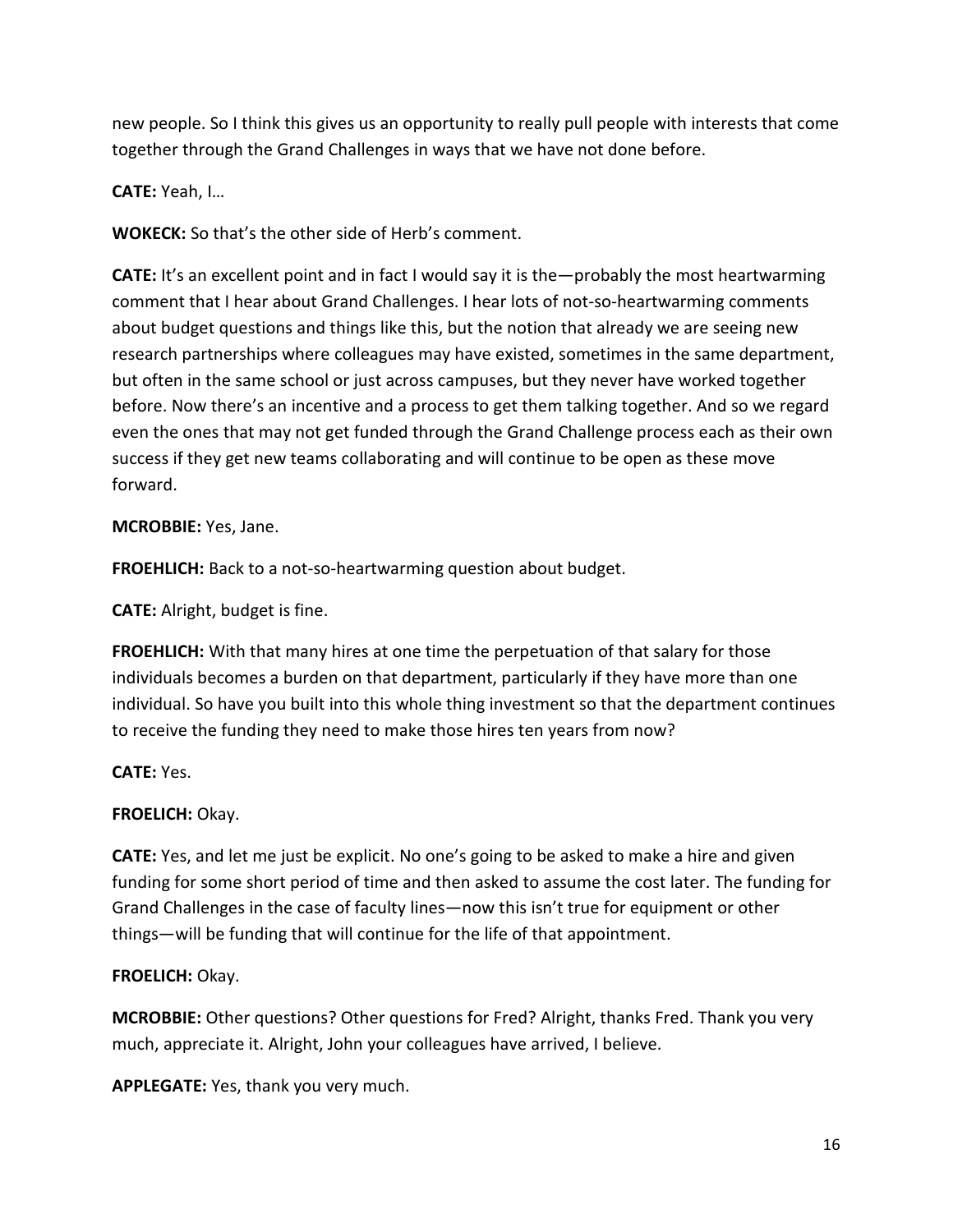**MCROBBIE:** So we move to agenda item seven, backwards.

#### **AGENDA ITEM 7: UNIVERSITY TRANSFER POLICY**

**APPLEGATE:** Perfect, great. Thank you. This is a set of policies that have to do with the transfer and acceptance of credit from inside and from outside. So let me start by introducing TJ Rivard, I think he's spoken here before on transfer issues, he is assistant vice president in my office and professor at IU East and the head of the University Transfer Office which is an increasingly necessary role as more and more students transfer among our campuses and particularly transfer from other institutions, community colleges and the other four-year institutions which will become relevant in a moment. And the goal of the office is to not only respond to a very heavy dose of external requirements—mostly from the state—about transferability of credit among public institutions in Indiana, but also to have a more transparent and accessible and authoritative source for the transfer requirements of the various campuses and departments. In some cases, we've been required to harmonize those, the so-called single transfer and articulation pathways. But in most cases it's simply a matter of making sure that those are available authoritatively to students and advisors in making their decisions. The policy basis of transfer really comes down to three separate policies, and they're listed at the top of this fairly thick document that you have. And they have been adopted over time for various purposes and cover, in the first case, the transfer of credit from two-year institutions which of course is very important to us. We get a lot of transfers from Ivy Tech on all of our campuses—primarily Ivy Tech—on all of our campuses. Then intercampus transfers, which again, happens increasingly. And then finally the Master Course Inventory policy which is the basic policy that assures that a course that has the same number and title in one place in the university has the same basic content across the university. The first two policies, and I will ask TJ to go into more detail about this, the first two are primarily like the other policies today, updating them, making some choices or ratifying choices, but are basically updating policies that exist in basically a reasonable form. ACA-81, the Master Course Inventory policy, is very much outdated. And it is a policy that is really—was adopted in—I have it here—in 2002, and is extremely arcane and has never been implemented because the amount of work that was required to create this inventory at other than a pretty basic level was—I mean—no one was either available or interested in doing it and so it really needs to be rethought. But it is a fundamental part of and a fundamental aspect of the university in that we offer the same degree. We're one university. And therefore having coordination among the courses that have the same number that lead to these various degrees is really important. So the idea is to create a policy that is workable so that differences and changes and disputes can be handled in an open and thoughtful way. I'll just add that there is an IU Articulation and Transfer Committee that TJ convenes that meets on a regular basis. Its beginnings really are that there is a state-wide Transfer and Articulation Committee. Some people here have had the misfortune of serving on said committee. Nasser,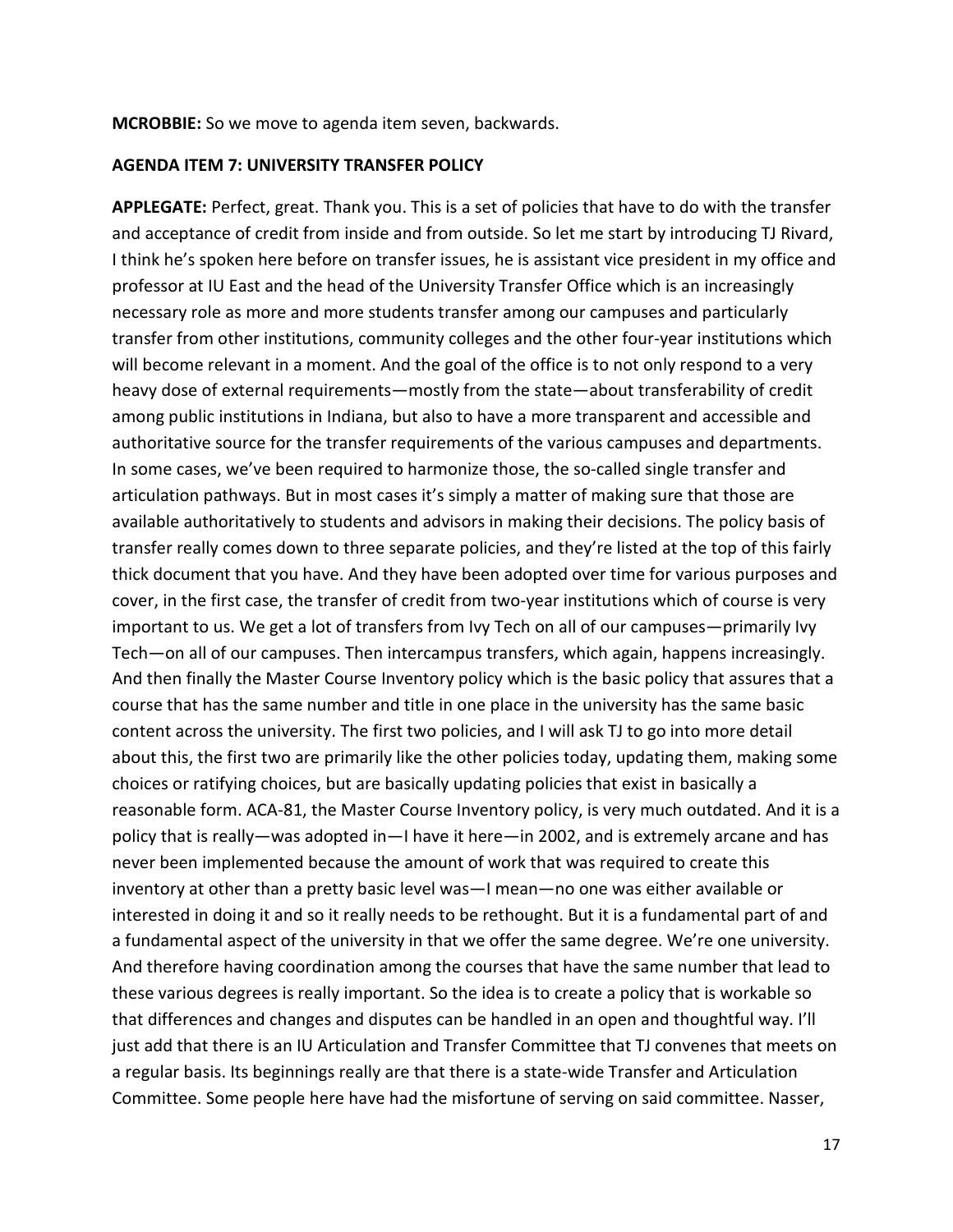I'm looking at you. And what we did a few years ago was to get the IU members of that committee together to work together to make sure that IU was speaking with a common voice and was therefore able to get the kinds of results in that committee that we felt we needed. Often those results have to do with recognizing the diversity of higher education in Indiana and recognizing the diversity of our campuses. Too often the discussion of transfer and articulation is about cookie cutter answers and, you know, one course or one model that fits everyone. That's not the strength of Indiana University and it shouldn't be. And so I think that group has had a great deal of success representing the university in that way. But that's the group that is also on a day-to-day basis literally involved with transfer and articulation issues, and so was really the appropriate place to do all of this work and it really was a lot. So TJ, with that I'll turn it over to you, if you maybe talk through each of the policies, and at least give people a sense of what the changes are.

**RIVARD:** Sure. Thanks. And good afternoon ,everyone. As John said my name is TJ Rivard and I'm the director of the University Transfer Office. And with that introduction I don't know that I can add anything else other than to begin to go through the policies and point out what our committee… The Articulation and Transfer Committee is made up of representation from all of the campuses and then there was a subgroup of us that came together and put together and made some recommendations on these policies. These went back to the Articulation and Transfer Committee and then with the agreement that they would come forward to UFC. So the first one—and I figure I'll just go through these in the order that you have them—in the first one, the transfer of credit from two year institutions. The basic issue there was that the title of the policy which is, "Transfer of Credit from Two Year Institutions" didn't match the actual policy. The actual policy as you can see there says, "Credits earned at undergraduate institutions other than Indiana University in courses at first or second-year levels…" So the policy implies it's any institution and the title says it's two-year institutions. So there was a discussion about which way it should really go. And so there was a group that,like, felt very strongly that it was community colleges and junior colleges that it should be aimed at them, and there were others that got into a more philosophical discussion and said if numbers on courses mean anything, then lower level courses and upper level courses should be differentiated no matter where they come from. So option one, you'll notice there specifies that particular option, to say that credit earned at an undergraduate institution other than Indiana University, it's the same policy and we just simply change the title to "Transfer of Credit Completed at the 100 & 200 Level." Now there would be an unintended consequence to that because we would have to—one of the things that my office, the University Transfer Office, did is we went through and we pulled all of the course work that is presently articulated from the 100 and 200 level to the 300 and 400 level for community colleges and there are quite a few. Which of course, it violates the policy in any sense, in which case we're going to have to go through that and figure that out with each of the campuses. However, if we were to do this for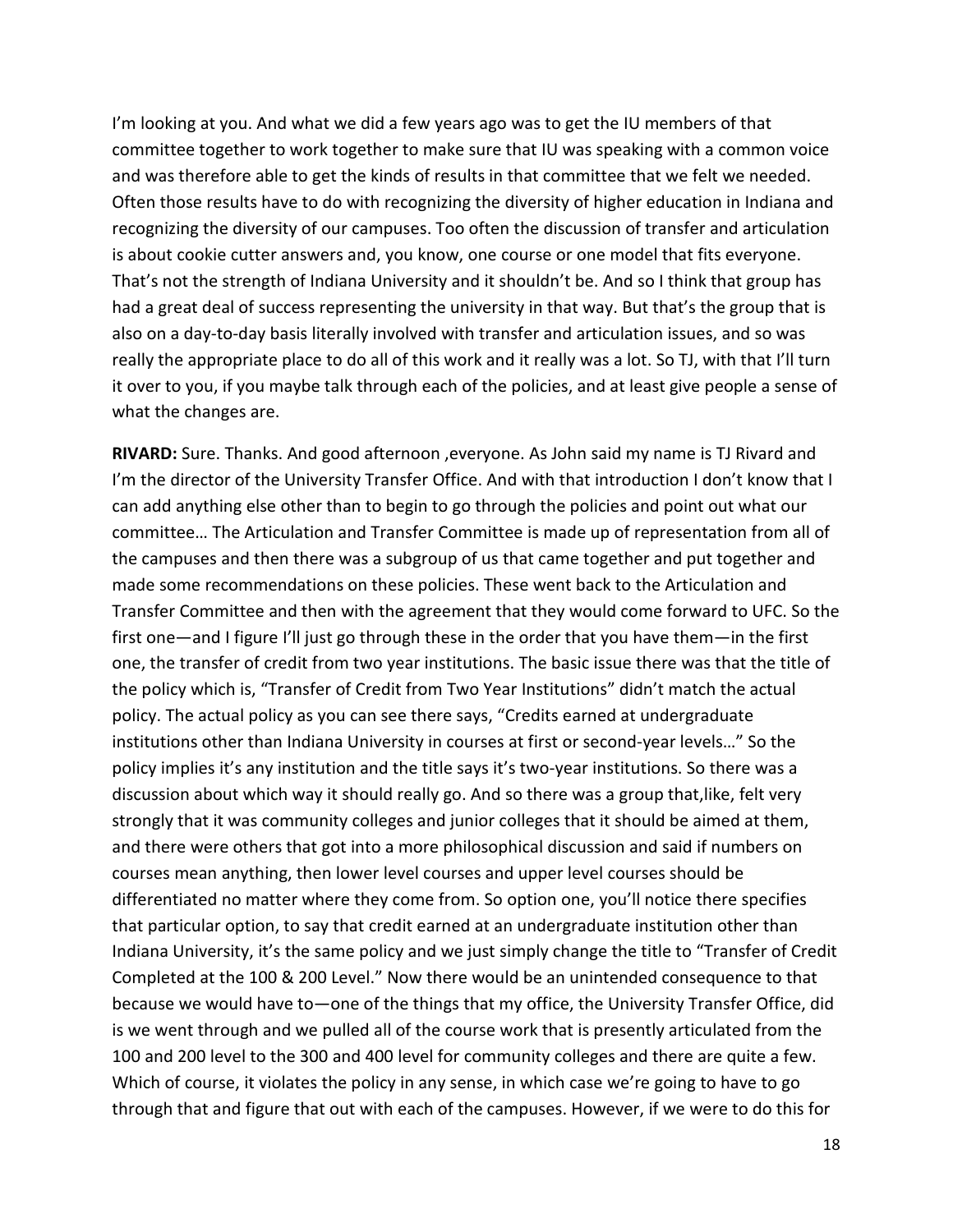all colleges, for all universities that transfer credit, it would be an extensive number so logistically it could become problematic in that regard. It would mean there would be a lot more course evaluations across the board, so I think that's something that this body would have to consider as you consider looking at this policy. So in a nutshell, that's what this policy the change either needs to happen in the title or the change needs to happen in the wording of it. The second option you'll notice here—

**APPLEGATE:** [comment indistinct] the committee's recommending the first option, that is, to keep the current rule and just to clarify it with the different title.

**RIVARD:** Exactly. Yes. The second option includes the underlined wording, which says "Application to degree requirements normally fulfilled only by advanced level course credits is precluded, unless the degree-granting unit authorizes the equivalency." And so on. There was a minority voice that said that it should be the degree-granting unit that determines whether or not a 100 or 200 level course could be counted at the 300 level. The overriding voice said that, well, they had that option anyway, because if the course comes in as undistributed the degree granting unit can apply it however they see fit. So there seemed to be a sense from the majority that that was not necessary and so would not be an option that they would recommend. Any questions about this?

**TERRY:** Actually it's a question about paragraph in the middle of page 11, the one that begins, "The current…" —page 2, I'm sorry—the one that begins, "The current policy works reasonably well…" Those further—it allows exceptions as needed. Where does it allow for those exceptions? Certainly the paragraph you've got here is mandatory.

**RIVARD:** I should say that it happens in practice more than anything else. So that if a student– so if a student—for example, criminal justice is probably a prime example of this—there's a number of 100 and 200 level courses in policing and in courts that on our campuses are at the 300 level. When a student comes in with those, and often times—especially in the regional campuses—the course is taught by the very same person and they will use the same book and the same syllabus and so on. And so what happens is that the course will come in and the receiving university—the receiving department—will say, well you won't have to retake that course, you have to take another 300 level class, but you won't have to retake that class. So they bring in that undistributed credit and waive the requirement to take that particular course. So it's really—that's probably misworded—it really should be about in terms of practice rather than…

# **TERRY:** Exceptions.

**RIVARD:** Exceptions.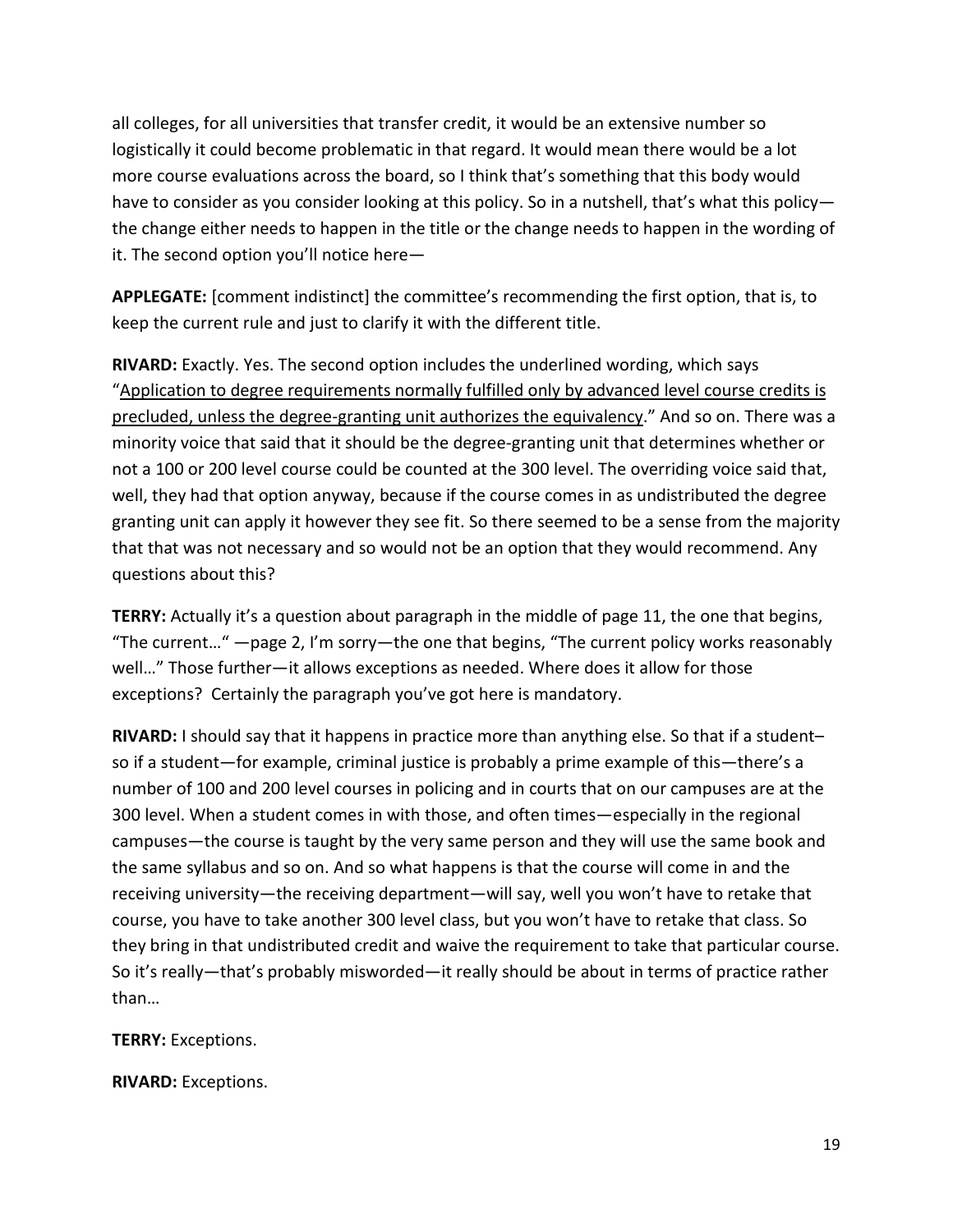**APPLEGATE:** Or the use of undistributed credit.

**RIVARD:** Right.

**TERRY:** Okay.

**WOKECK:** I think I would do that. That is much clearer to make it clear that it's undistributed comes in as undistributed credit—because otherwise it is indeed ambiguous and that makes it very clear.

**MCROBBIE:** Can we foreshadow that as a friendly amendment to this policy?

**TERRY:** Yeah.

**APPLEGATE:** Is it even needed, though? In other words, it's always open to bring

**WOKECK:** Well this is really the framing of—

**APPLEGATE:** Yeah, I really think it's more—

**WOKECK:**—the policy, so it's not part of the policy.

**RIVARD:** Right, it's not part of the policy.

**WOKECK:** It's a clarification, I think that Herb brought up, and I think it's an important one but I don't think it's part of the policy.

**RIVARD:** No.

**MCROBBIE:** Well, that's just a drafting change that you can make.

**RIVARD:** Yeah. Change that paragraph in the report.

**MCROBBIE:** Further questions for TJ?

**RIVARD:** Alright, moving onto the next policy, which is the Undergraduate Inter-Campus Transfers. This one does not change the intent of the policy. It's mostly changes in wording to clarify it and also to eliminate things like, "INSITE" and "IUCARE" which have not been used on any of our campuses for I don't know how long. So, it really was to kind of eliminate those things and then if you'll notice under, this is on page 8 at the top, C., this approval decisions concerning ICT applications. It's just to focus on the student applying for intercampus transfer as opposed to the transfer of the actual credit and that was a confusion that was in that particular note. The only other—if you'll notice on page, actually 8 going into 9, there is a reference to the UFC EPC committee. There was, to put this into a context, there've been a couple of courses that campuses have challenged, in other words, against another campus. So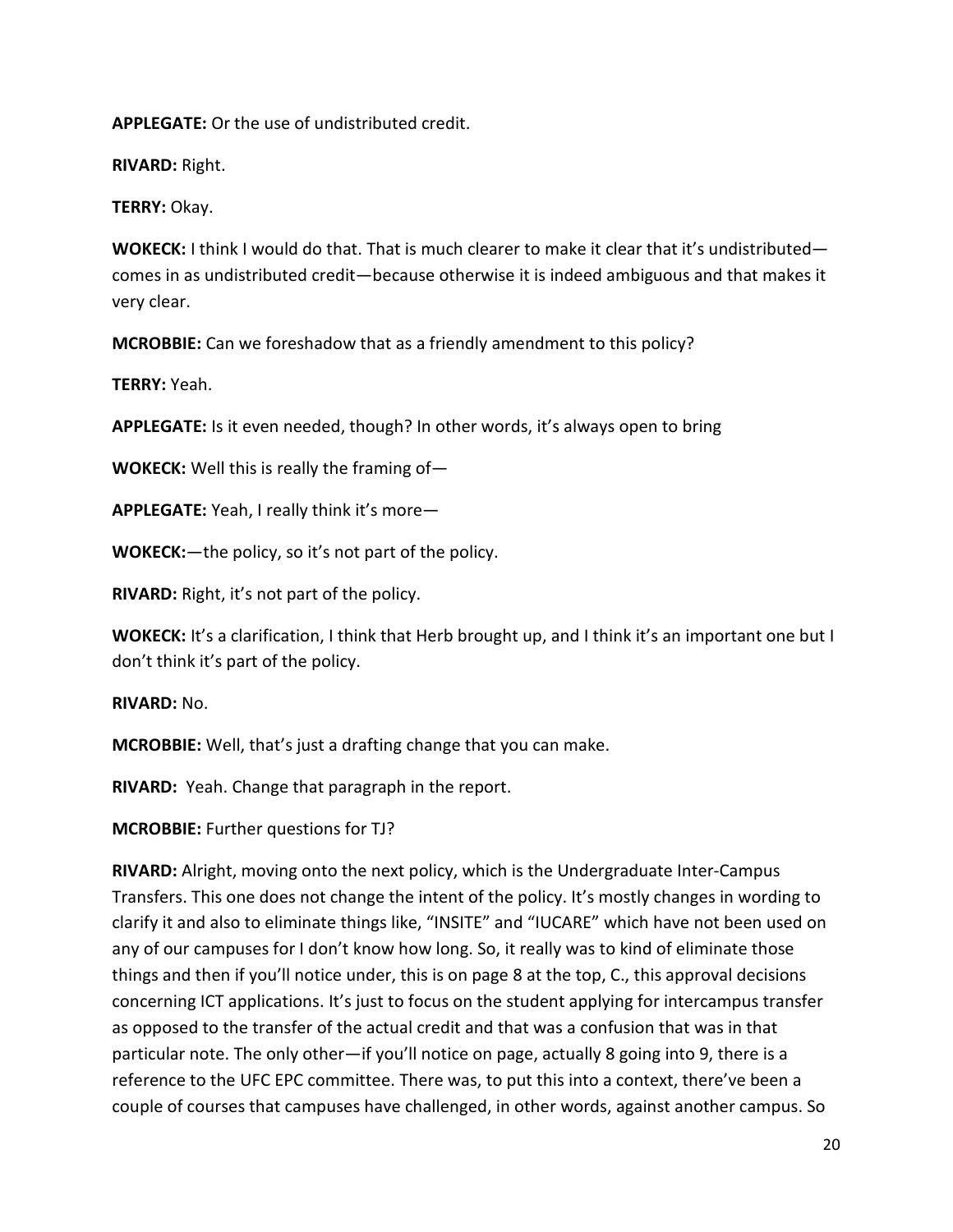business law was one that I most recently dealt with. There was IU Bloomington and IUPUI Kelly Schools teach business law in a particular way. The regional campuses also teach that very same course and they teach it in a particular way and so there was this discrepancy. It also ties into the MCI as well, so these two policies actually overlap with one another. So what occurred is that the A&T Committee came up with a process called the course discrepancy process and we implemented that when it came to business law. We brought faculty together from the campuses, talked about business law, ironed out the differences and now it works in terms of transfer in the way in which they dealt with it. And they had agreed finally that this is what the course should look like and everybody now uses the same course. Had they not agreed we would have gone through the remonstrance process and changed the name and number on one of those courses. So essentially what we did is we put the course discrepancy process, which is actually in the MCI policy, not in this one, in terms of defining it, and replaced the UFC EPC with that so that it was more institutionalized and could be facilitated through the UTO. The UTO does not make any decisions on that. It simply serves as a facilitating body for those kinds of discussions. Ultimately, and we'll get to this later, but ultimately that decision rests with this body here.

**APPLEGATE:** So again, these are basically bringing this policy up to date.

**RIVARD:** Right, bringing the policy up to present practices.

**GALLMEIER:** TJ, I hate to be a pain but, could we do something about the acronyms? Could we spell them out?

**RIVARD:** Sure. I live by acronyms and probably will die by them. Any other questions on that policy?

**MCROBBIE:** Questions for TJ on the second policy? Questions? Alright, there being none, can you move onto the third one?

**RIVARD:** And last but not least and perhaps the most important one is the MCI policy.

**MCROBBIE:** Master Course Inventory.

**WOKECK:** Yes, Master Course Inventory. You missed the introduction and hence you're being held to a standard that you didn't know about.

**RIVARD:** Well, the Master Course inventory policy which was developed in 2001 and it was primarily a process for all of the courses to go through, which some I think went through but most did not. We now have a Carmen process, which at least when a course is called forward from the Master Course Inventory that it goes out to the campuses and creates a model framework even though it's not called that in the Carmen system. It actually is a model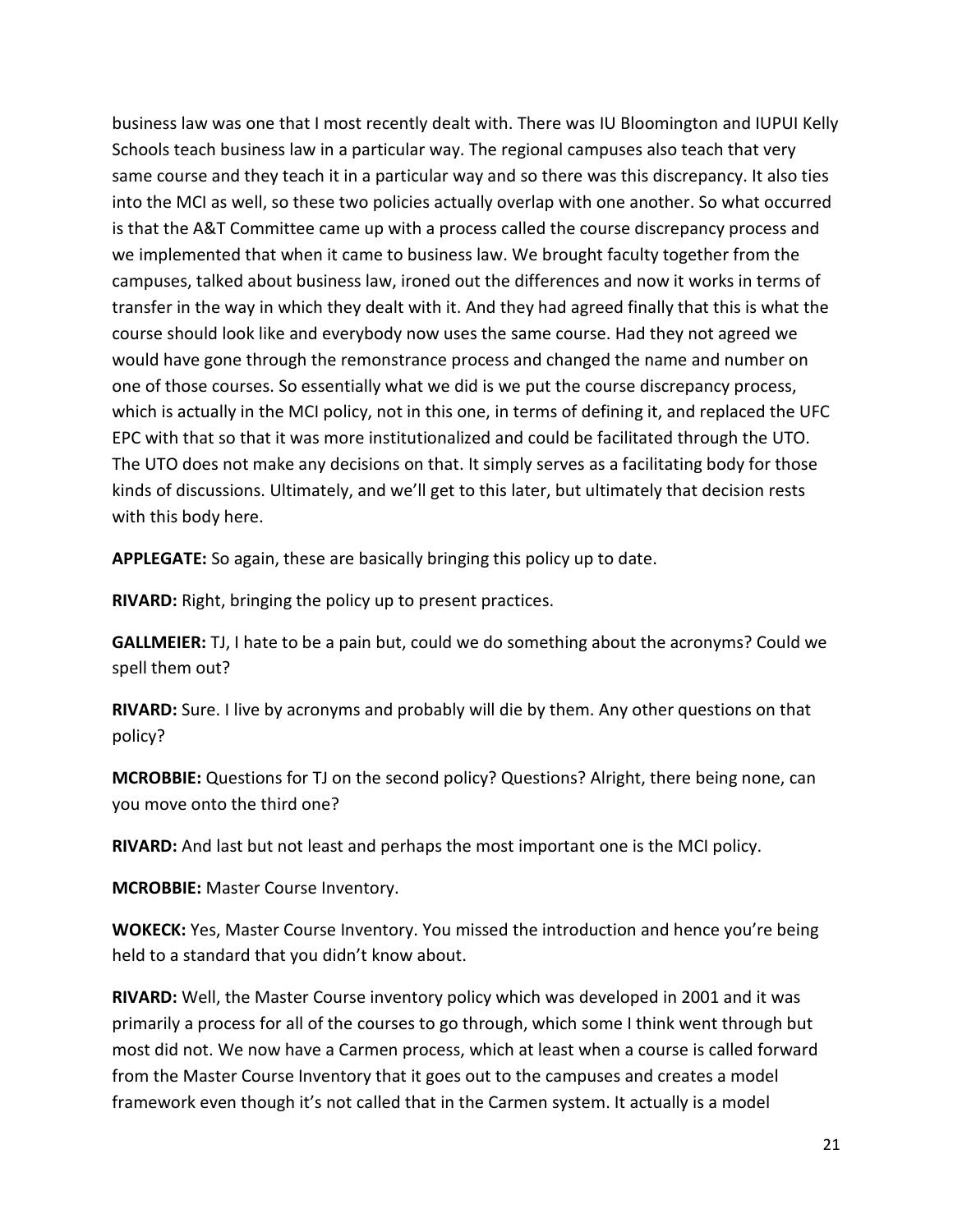framework which is called for out of the Master Course Inventory policy. So what we have done is actually taken that and attempted to reword the policy so that it reflects that idea of a model framework around coursework that will allow both the calling forth from courses from the Master Course Inventory as well as hopefully a repository for things like—and there's a list—on page 20. "A brief but informative description… nature of prerequisite qualifications… learning outcomes… standards of competency," and so on, that in the middle of that page. That those things would be recorded in Mandy Bartley's office and she would then—or that office—would be then the repository for all of these. So that when there was a discrepancy we would have something to access and we would be able to pull it forward and be able to then say, okay, here's what the course—not only the course description—but actually what the model framework for that course is, and so now we have something to base our conversation on between campuses or among faculty and so on. I also want to draw your attention to the principles, which is on page 21, the "Master Course Inventory (MCI) Principles," these are additions to the Master Course Inventory policy as it was presented. And it essentially identifies the basis behind which the Master Course Inventory was developed. So, "Identically numbered courses must be sufficiently comparable… Identically numbered courses should be treated equivalently on all campuses," and so on. Number 3 is important, "Differences in mode of delivery are no indicative of incomparability…" Now, the interesting thing to me on that is, if you look at page 22—and this is not a change from the original Master Course Inventory there's a "Revisions of MCI (or Master Course Inventory) information," says, "Substantial changes in course content, method, or requirements that may affect comparability should not be initiated on any campus, except in an experimental way, without communication with relevant units on other campuses." So there's a—what was meant by "method," I don't know, when that was developed in 2001. So, one could argue that that is something that needs to be discussed within this body in terms of differences in mode of delivery versus what a method is.

**APPLEGATE:** But the idea throughout this is, again, trying to balance the need for interoperability among campuses with understanding that the content of courses will differ among campuses, and indeed among instructors, and should. And so the choice of the term "framework" as what we're working from is to try to balance those two things. And I guess I also really want to highlight what TJ said about a place to begin the conversation because these questions do come up and should, that's natural, but do come up and there needs to be some place you can start to have that discussion and I guess I'd say the method question is another example of trying to build flexibility into it so that the Master Course Inventory doesn't become a way that we kind of pickle thus curriculum or our teaching methods into exactly what we're doing and really to encourage experimentation. But then with the idea that as a course method, or whatever, develops that that then needs to be propagated in a timely fashion so that we're again maintaining those principles of interoperability.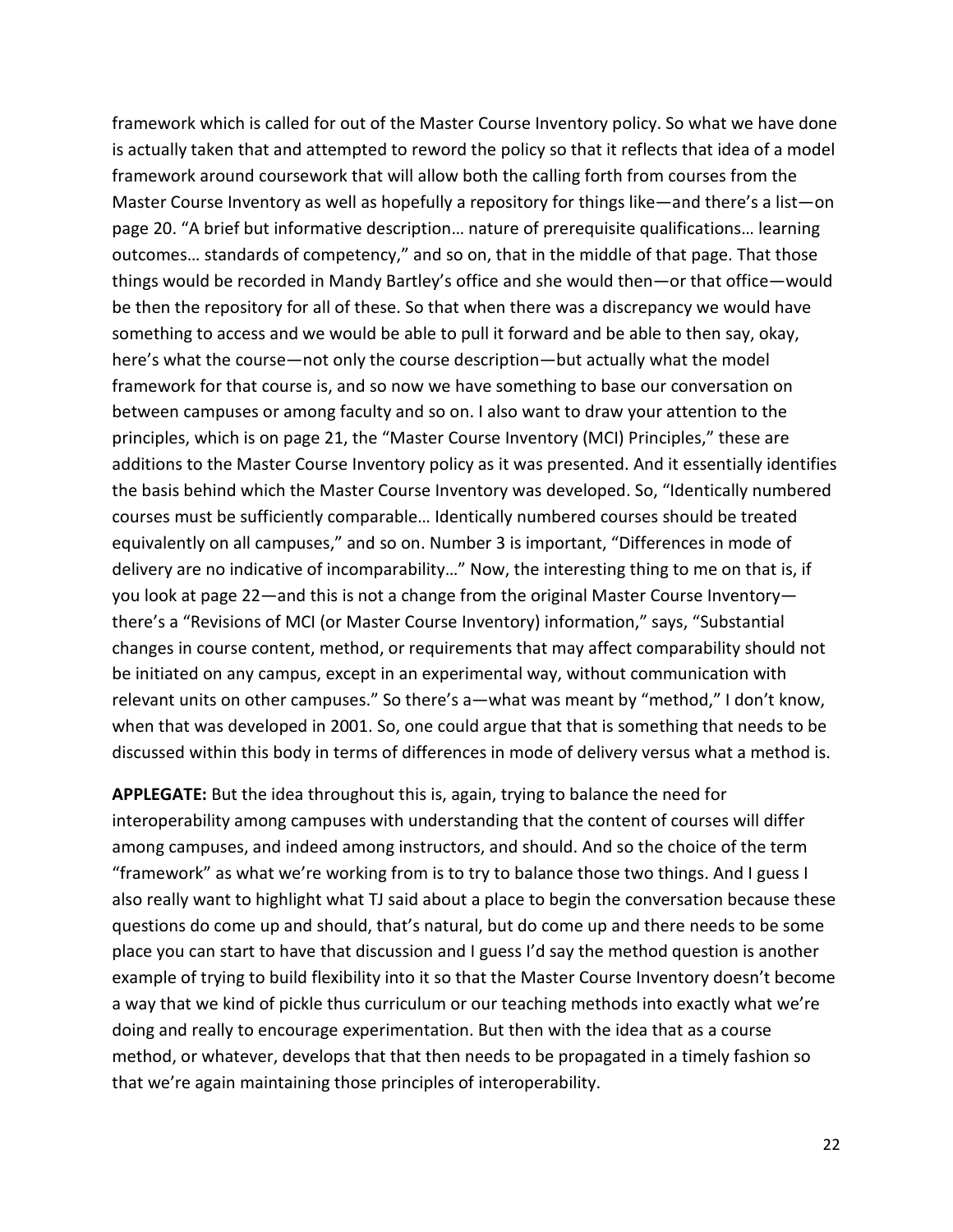**RIVARD:** Right, and I think that—and just to re-iterate—I mean the model framework is really the, I think, the key to this process. And of course courses that are already taught on the campuses which perhaps never have through this process will never go through this process unless there's a discrepancy of some sort. So that kind of eliminates that idea that we have to go through the entire catalogue of courses to make sure that there's some kind of equivalency unless there's an issue, unless an issue arises or unless a campus brings forward a course that they have not taught before so there'd be the matching course thing. And then the last thing on this particular policy is the actual course conflict resolution which the Articulation Transfer Committee uses and which I have used on occasion, Business law being an example, creative writing actually being an example which I kind of hold near and dear to my heart since that was, you know, it's my area. So we use it in that particular—and actually changed courses from both campuses because of what we're doing. So, that's that. And we wanted to get that particular piece into this policy so that it becomes—so that is it not something that's ad hoc, that it is something that is officially part of our process. Any questions?

# **WOKECK:** Yep.

### **MCROBBIE:** Marianne?

**WOKECK:** I've at least three. So one is, would you comment on the composition of the committees that are in here? For example, the UTO and the—that's the University Transfer Office—and the IU and AT&T and the, as it relates to number seven on page 13, in part I think what I want to try to get the better sense of  $-$  in some of the instances where you said that it will be in the end the UFC that needs to make decisions, my recommendation is that at least, there's at least one liaison, possibly more, from UFC on those committees because otherwise the communication might really not flow in the way that it should. So this is a suggestion as to how to compose those committees rather the structure itself.

# **RIVARD:** Mmhmm. Mmhmm.

**WOKECK:** I think it is fairly unwieldy as it currently is, and of course you look at efficiency, but I think the need for knowing what is going on if then UFC somewhere at the end of a process is asked to adjudicate, it would be helpful to be part of that process.

**RIVARD:** And to kind of respond to that last part first, I certainly don't see any problem with having someone from UFC being a part of that. As far as the committee make up themselves it would depend. Those are not built until there's an actual issue and they're built out of the faculty who are involved.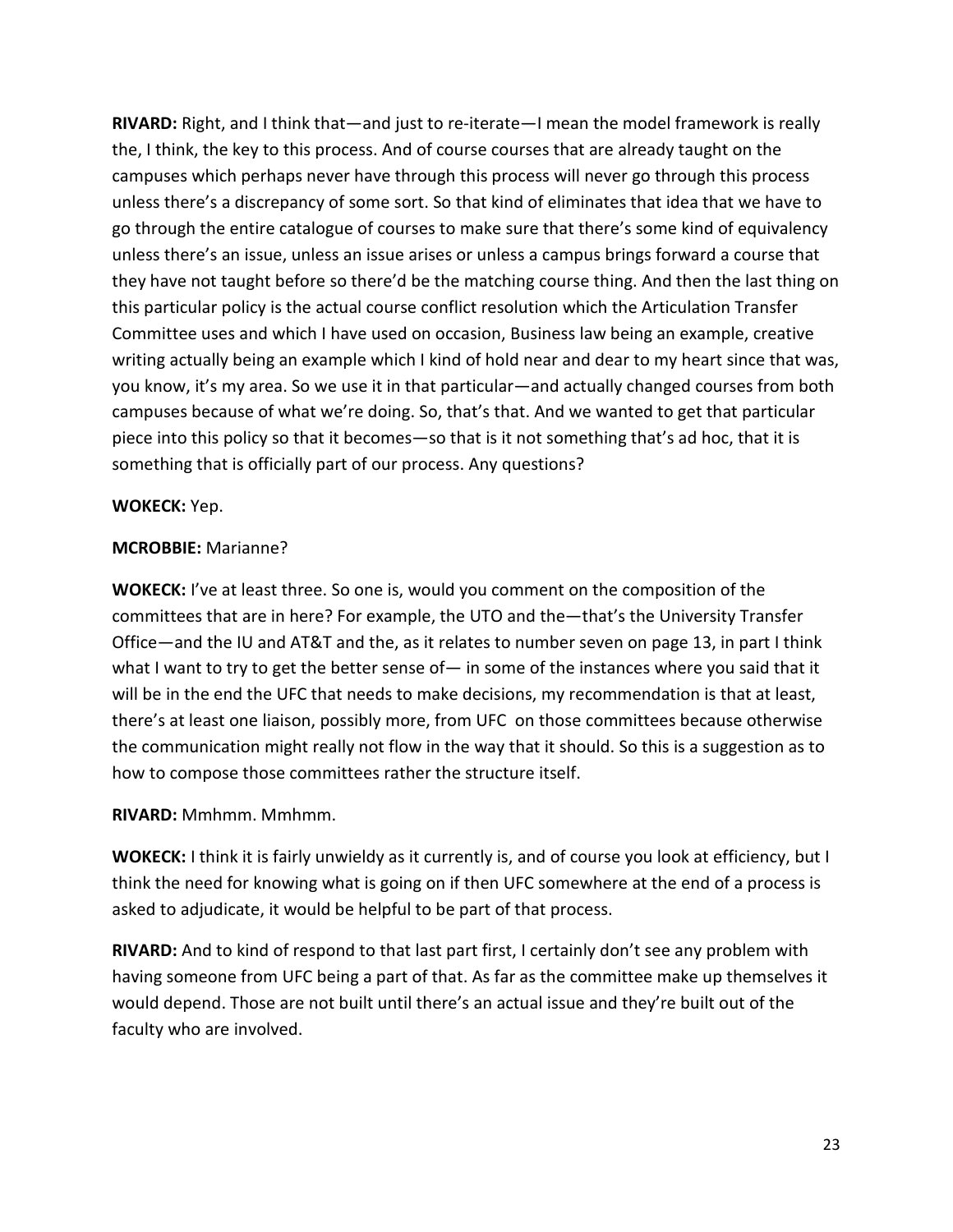**WOKECK:** Okay, I think that somewhere might be reflected as to what the composition is likely to be in that there is faculty representation, because under the acronyms you couldn't tell whether it is administrative or whether it is faculty and this needs to be clear in my view.

### **RIVARD:** Mmhmm.

**WOKECK:** So that was one. And the other that I'm curious about is that we are going through review process that was necessary, and how do we build in a review process that we may need in five years or ten years? In other words, how do we know that the process as we—the three policies as we hav—ethat they indeed work the way we want them to rather than have the same process from 2002 where we never did what we said we were going to. So that is there a way we can build in some kind of general review after, I don't know, a couple of years, that indeed we're doing and that it's effective what we're doing. Any thought on that?

**RIVARD:** Yes. There has been—we have talked about a review proc—and it's very similar to what happens in the Core Transfer Library right now is that there's this currency review that happens with course work. I think where we had come down on this was that would—and I guess I would throw the question back out—would there be a review process necessary unless there is an issue or a problem that has been identified? And in terms of a review process, because we were also talking about this from the perspective of AP credit as well as CLEP credit and PLA credit generally in that kind of—

**WOKECK:** Translate those acronyms—

**RIVARD:** I'm sorry, I'm sorry.

**WOKECK:** —because there are a lot of people who do not know what you are talking about.

**RIVARD:** I'm not even sure I can. CLEP credit is a CLEP test, what does the acronym stand for? College Level—

**BRIGGS:** Equivalency something.

**APPLEGATE:** AP, Advanced Placement.

**WOKECK:** Program. Advanced placement, yes. Sorry.

**RIVARD:** And it essentially offers credit to students who take the CLEP exam for particular coursework. Like, for example, a lot of people CLEP out of foreign language courses. They'll take these exams for foreign language and get certain amounts of credits for French or Italian or whatever. The AP is Advanced Placement and we have talked about the possibility of doing a kind of a review on the credit that is offered for those particular exams. Now one of the reasons we haven't moved forward on that is just the time and energy and hours it would take for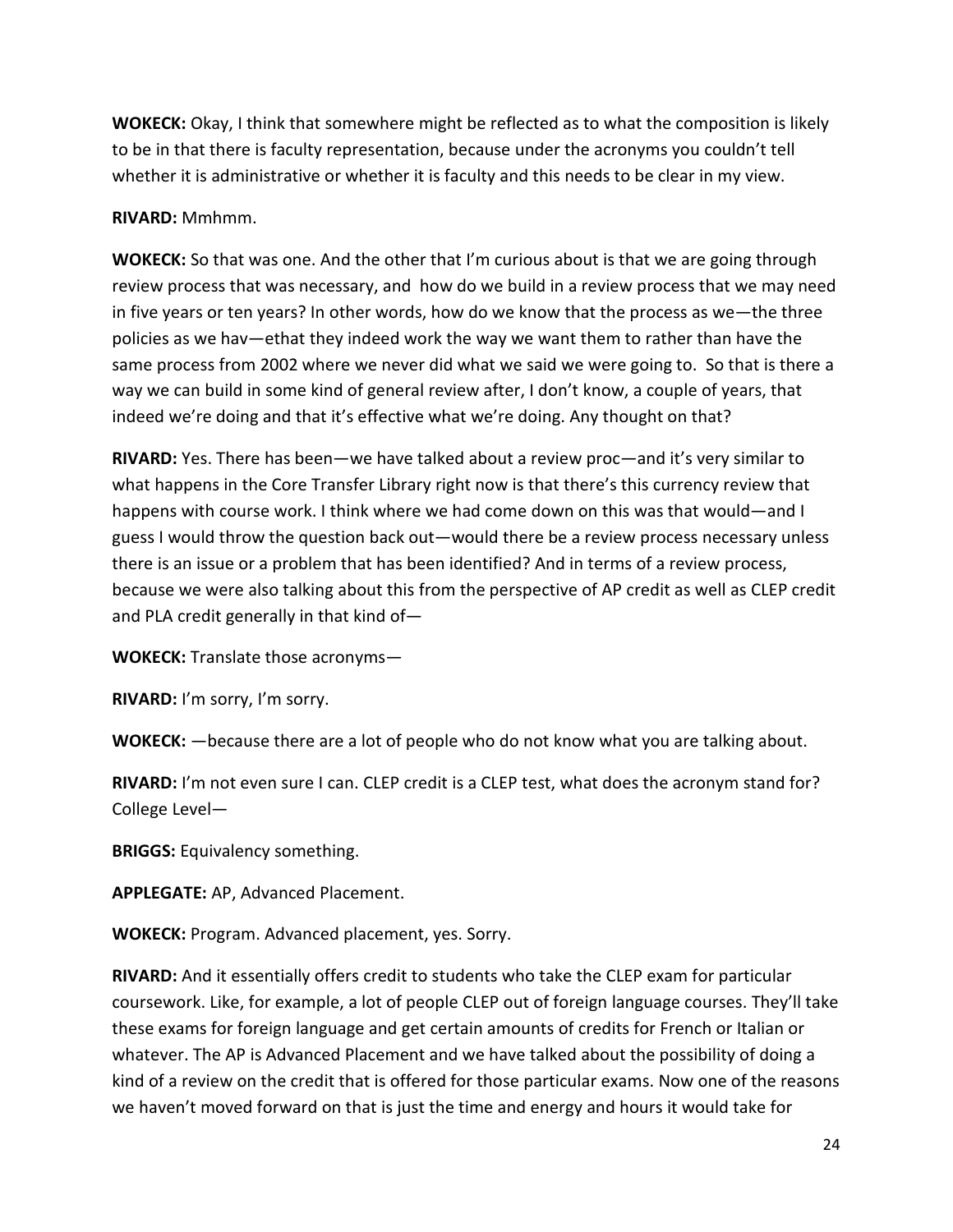faculty to do it. So we have been discussing it from the perspective of, are there ways in which we can use Box or use some other method where we can place these things up there and say if there are faculty who have an issue? We can invite faculty just to peruse it and then if they have an issue then we would have that kind of review, but just to do a blanket kind of review would be time consuming.

**WOKECK:** I was really looking at—not the review of the courses— but the review of what we put in place, is it working the way we want it to work?

**RIVARD:** Oh, oh. Personally, I think I see that as assessment of the Articulation and Transfer Committee and the University Transfer Office.

**WOKECK:** Okay, so there should be some reporting out mechanism that we consider. That's what I'm trying to get at in terms of efficiency and communication. And lastly what I would like to just call attention to, the Master Course Inventory is really very helpful in many of the things that you laid out. The one thing that it doesn't do as comprehensively I think as it could, or where sometimes there are some questions that remain, is that, if individual units create their programs with different kinds of requirements that the courses are the same but the requirements that they may have in different programs are different. And that is something that the Master Course List is because it is focusing on courses rather than programs just doesn't do. And that's something that I think collectively we need to think about because as we operate more as a system, especially with regard to IU Online, this has become a question and will continue to be questions and we need to be able to address them with the help of the Master Course List but in the context of curricula that are program specific. So this is just a heads-up we need to do more work.

**APPLEGATE:** I wonder if the thing to do is add a UFC representative to the Articulation Transfer Committee because the core of the committee, of course, are representatives, one from each campus which seems the right thing to do. But then there are a number of university—I'm looking at the first page of this—university representatives of individuals who need to be part of the conversation for more and less technical issues, but maybe that's the way to—

**WOKECK:** That would be one way that one could do that.

**APPLEGATE:** —to address it and so ask the UFC each year to designate someone to serve on that.

**WOKECK:** Yeah, okay.

**MCROBBIE:** Questions? Other questions? Yes, Herb.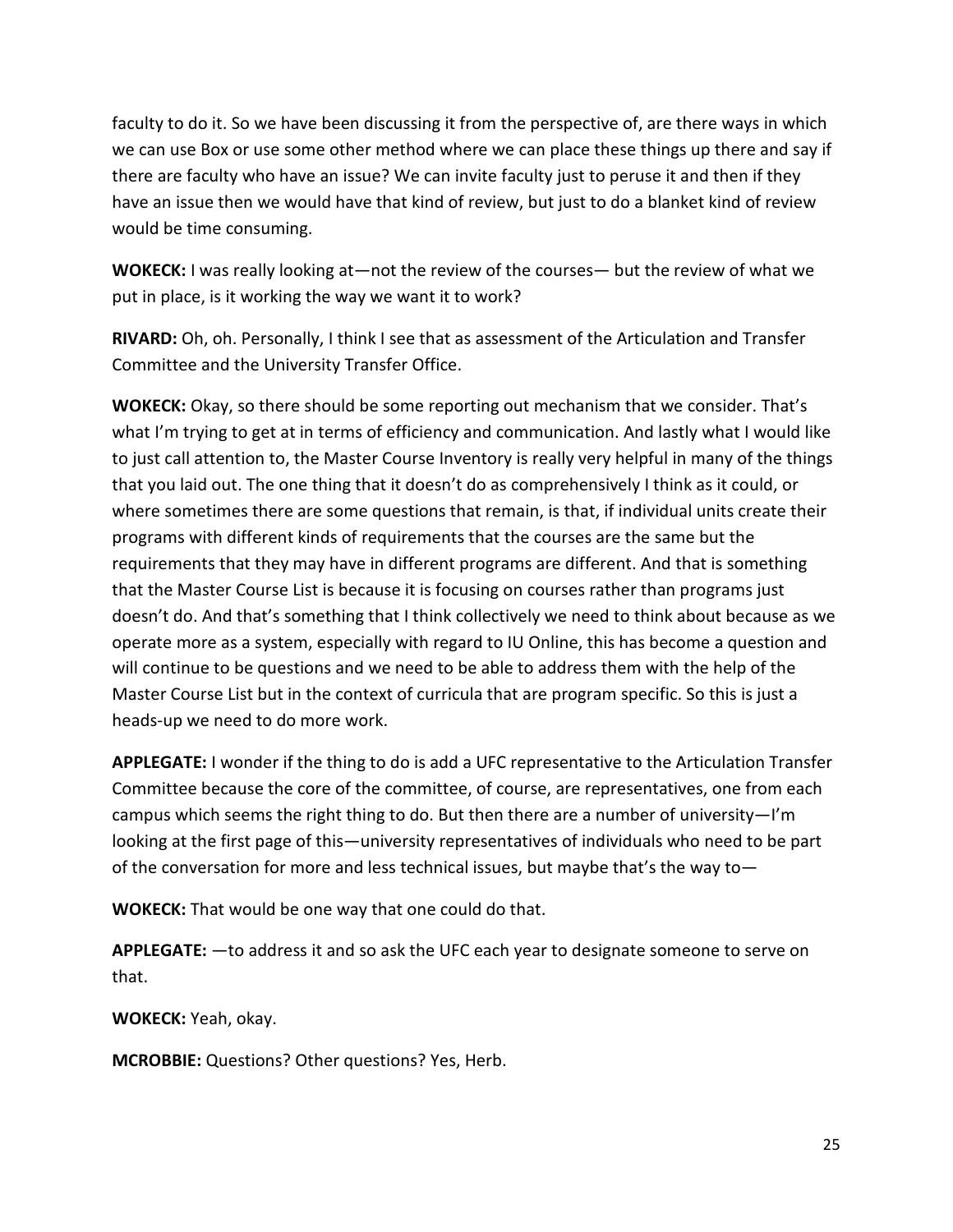**TERRY:** I'd actually follow up on Marianne and I hope Dennis can… If I remember right when we were trying to implement the degree map process we discovered that we had a major problem because different campuses had differing prerequisites for some courses. That some campuses didn't even offer the prerequisite that the campus that were being transferred—you're nodding—okay. Did that get resolved and is that at all relevant to this document?

**GROTH:** Well, the—

**TORSTRICK:** We're in the process of starting a process of cleaning up the prerequisites—

**TERRY:** Will this document work with that resolution as far as you can tell?

**GROTH:** It won't hurt it.

**TERRY:** It won't hurt it.

**APPLEGATE:** And remember prerequisites I think are in that list for the master—the framework, right? The framework includes prerequisites. So—

**TERRY:** Then I have a question as to the meaning of a word, on line 20. The first sentence in the last bulletin paragraph, what do you mean by the adjective "disciplinary" faculty? I raise that because I think, for example, you may have an introductory course in the Media School that might be actually taught by a sociologist sometimes. It might be taught by a political scientist at another time. What do you mean by that adjective? What is the practical effect of that limitation?

**RIVARD:** Yeah, we had a number of conversations—interesting you should bring that up because we had a number of conversations on, you know, program faculty, disciplinary faculty, we had faculty just generally there, and it was intended to suggest that the owners of the courses are the disciplinary experts and so it was the disciplinary experts that would be able to come to a meeting and suggest that the courses are equivalent or not equivalent based on their expertise. So that's essentially what we intended there, now I see what you're saying and I'm not certain exactly how to get around that.

**TERRY:** That presumes all courses are every single discipline—represent a single discipline.

**RIVARD:** Right.

**TERRY:** And increasingly with Grand Challenges and Media Schools and Schools of Global International Studies and that sort of thing we're trying to break that mold. And I'd hate to see us locked into this, if that's contrary to the way much of our instruction is likely to go in the future.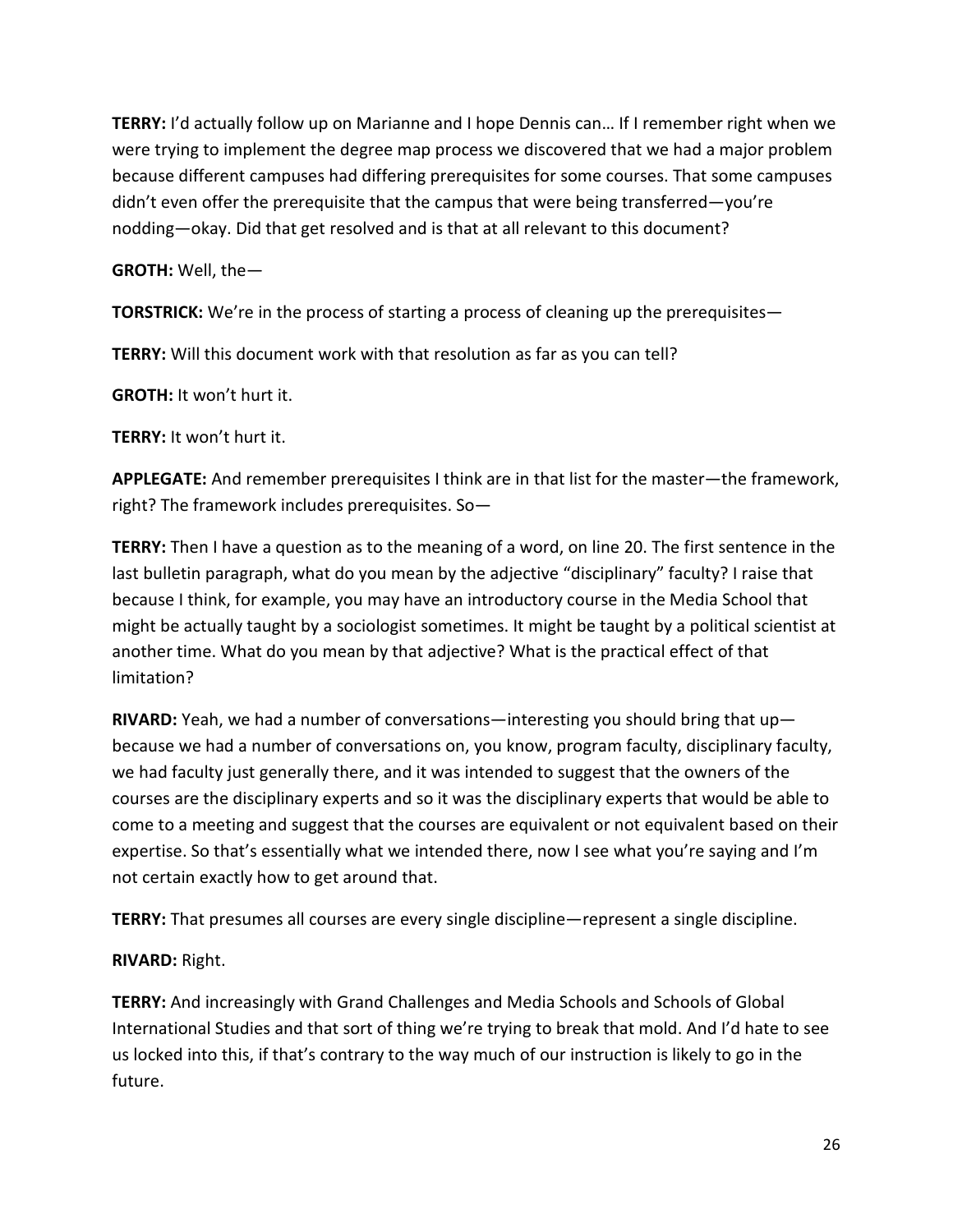**RIVARD:** We could say, "appropriate faculty."

**TERRY:** That might be better. It's more relevant, but the discipline no longer plays quite the role it once did.

**PAOLILLO:** So I wonder if the issue here is, I mean "appropriate" or "relevant," they're kind of ways to try to dodge what it is that we're really getting at. And one could ask, 'Okay, so what happens if you just remove that word?' Now you say, 'all faculty who teach the course,' and that is probably not what you want if you have people who teach it irregularly. Right? So, maybe you mean "regular" faculty, you know, people who regularly teach the course or something of that nature and that maybe helps you whittle it down to a manageable set of faculty rather than maybe a, you know, any number of contingent faculty that might have been hired to teach it one some occasion.

**APPLEGATE:** "Regularly teach," would seem to cover it rather nicely, I have to say.

**TERRY:** Rather than "disciplinary."

**WOKECK:** Yeah.

**MCROBBIE:** So what's the change? Is it just the change?

**RIVARD:** The suggested change would be when there is a—this is the way I understood it— "When there is a challenge to the equivalency of a course, all faculty that regularly teach the course will be invited to discuss the issues…"

**MCROBBIE:** So if we take that as a kind of foreshadowed friendly memo when we put the motion...?

**RIVARD:** Yes.

**MCROBBIE:** Okay. People are okay with that? More questions on the third policy?

**WOKECK:** Herb has a [comment indistinct]

**TERRY:** This is just a suggestion—

**MCROBBIE:** You're in fine form today! [laughter]

**TERRY:** Yeah, I just got these! This is just a suggestion for clarity. I know that on page 23 you say you're going to attach the April 23<sup>rd</sup> 2002 policy, but I think by and large your intent is that U6-2016 replace that policy. I can't find anything in the policy that you intend to keep in effect, is that correct?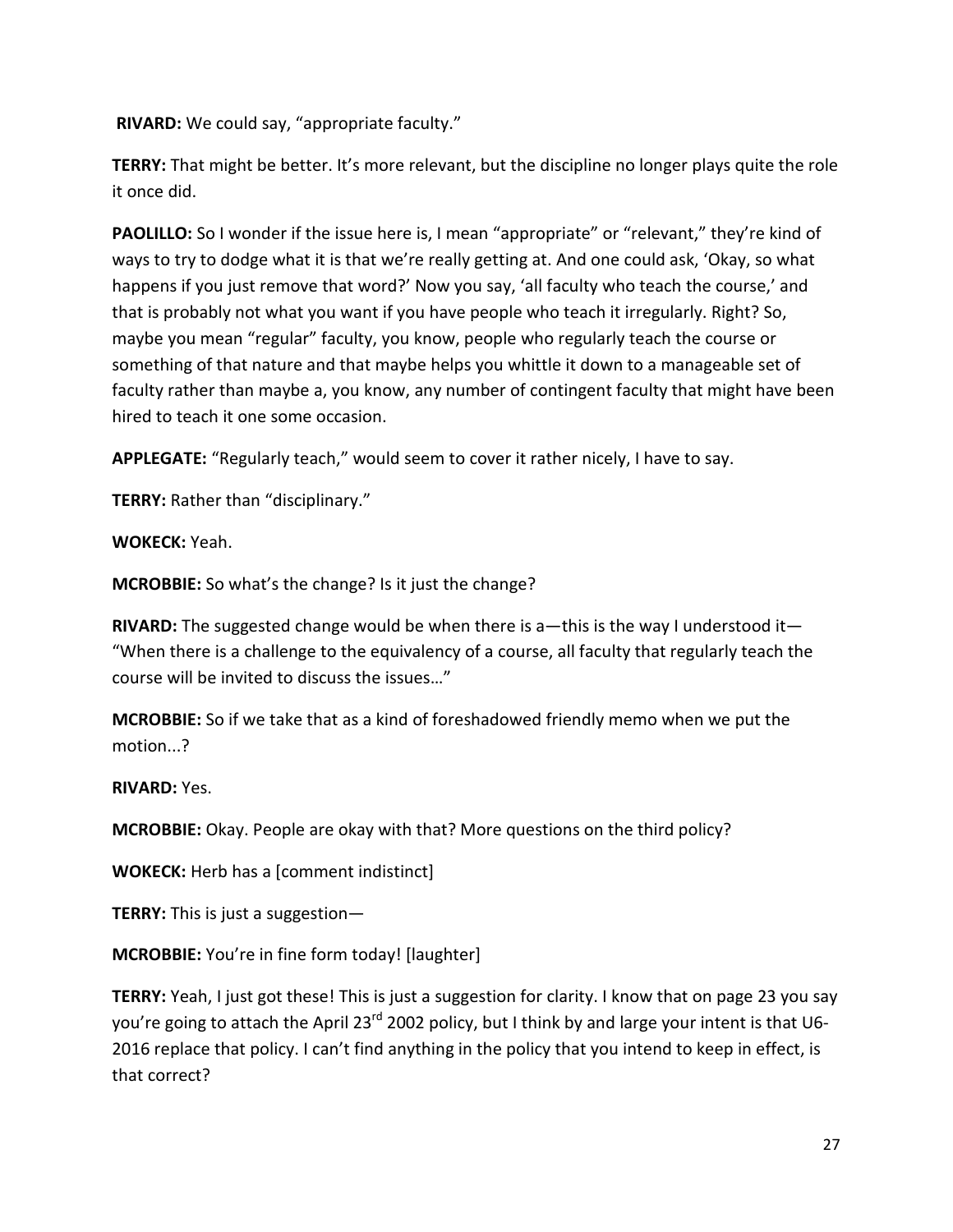**KINCAID:** No, that's just a history section, so what we've been doing there is for archiving purposes.

**TERRY:** But is the intent of U6-2016 to replace the 2002 policy?

### **APPLEGATE:** Yes.

**TERRY:** Okay. Then I would recommend that the second sentence in the first paragraph of the policy statement be struck. It's true that that's where that language comes from but I don't know why you want to reference a policy you have, in effect, repealed.

**RIVARD:** You're on page 19, yes?

**TERRY:** It's page 19, yeah. I'd strike the second sentence "Campuses wishing to adopt an MCI course will follow, blah, blah, blah," because you're telling them to follow something that in effect you want to repeal. So I would just strike that second sentence from that paragraph and then go ahead and attach the 2002 document for historical purposes, but you've eliminated possible confusion that you still rely on the March 2002 statement.

**MCROBBIE:** Any objections to that, again as a shadow friendly amendment? Anybody? Okay. Further questions? Any further questions on policy three or one or two? Anybody? Alright. TJ, how would you—this is an action item, so these have to be voted on—do you want to do them all together or do you want to do them individually? What do we—what would we be expected to do on this, Craig?

**TERRY:** We have to make a choice between action one and two—option one and two.

**WOKECK:** It has to be separate.

**MCROBBIE:** That's right, it has to be separate, alright.

**RIVARD:** I have one other question, right?

**MCROBBIE:** Yes, go ahead.

**RIVARD:** These policies when they were first brought forward went through campuses and whatnot, so I'm assuming that they would not have to go then back through the campuses again.

**APPLEGATE:** No, the UFC would decide—

**RIVARD:** —whether—

**APPLEGATE:** —for everybody, right.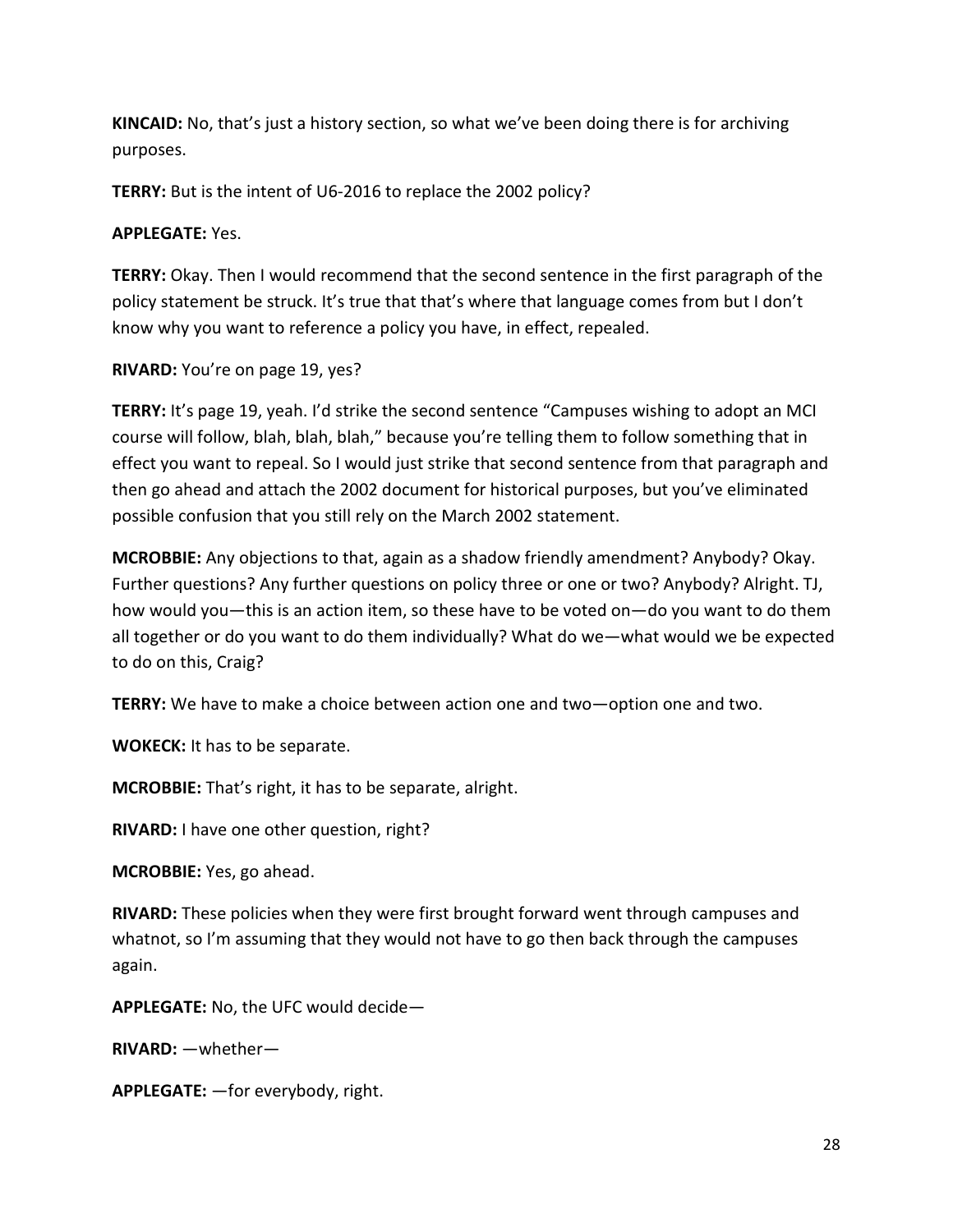**MCROBBIE:** Okay, so then let's see, you're recommending—

**APPLEGATE:** Option 1.

**MCROBBIE:** —option 1 and so the motion would be—

**APPLEGATE:** I move adoption of the proposed ACA-56, option 1.

**MCROBBIE:** Option 1, okay. Alright, sorry – second?

**KRAVCHUK:** Second.

**MCROBBIE:** Second. Thanks Bob. Alright we have a motion in front of us. Any discussion on that motion? Any discussion? Alright, there being none I'm going to put that motion first, all those in favor? [Aye] Against? [silence] That is adopted. So now we move to the policy ACA-55, anything you want to say? Can I have a motion—sorry—first to adopt that?

**APPLEGATE:** I move adoption of ACA-55.

**MCROBBIE:** And a second?

**KRAVCHUK:** Second.

**MCROBBIE:** Okay. TJ, anything you want to say on that? Anything additional?

**RIVARD:** Uh, no.

**MCROBBIE:** Any discussion on that motion? Ok, I'll put that down. All those in favor? [Aye] Against? [silence] That motion has been adopted, sorry, that policy is adopted. Move to policy ACA-81.

**APPLEGATE:** I move adoption of policy ACA-81, Master Course Inventory, with two changes I believe. The first is on page 19, to strike the second sentence of the policy statement.

**TERRY:** To be clear, the one beginning, "Campuses wishing…"

**APPLEGATE:** Right, "Campuses wishing…" and ending with "…which reads:" And then the second change would be, where's it hiding, on page 20 in the second solid bullet at the end of the line add the words "regularly teach" between, actually it should be "who regularly teach" the course.

**RIVARD:** My apology.

**FROEHLICH:** Yes, and omit the word "disciplinary."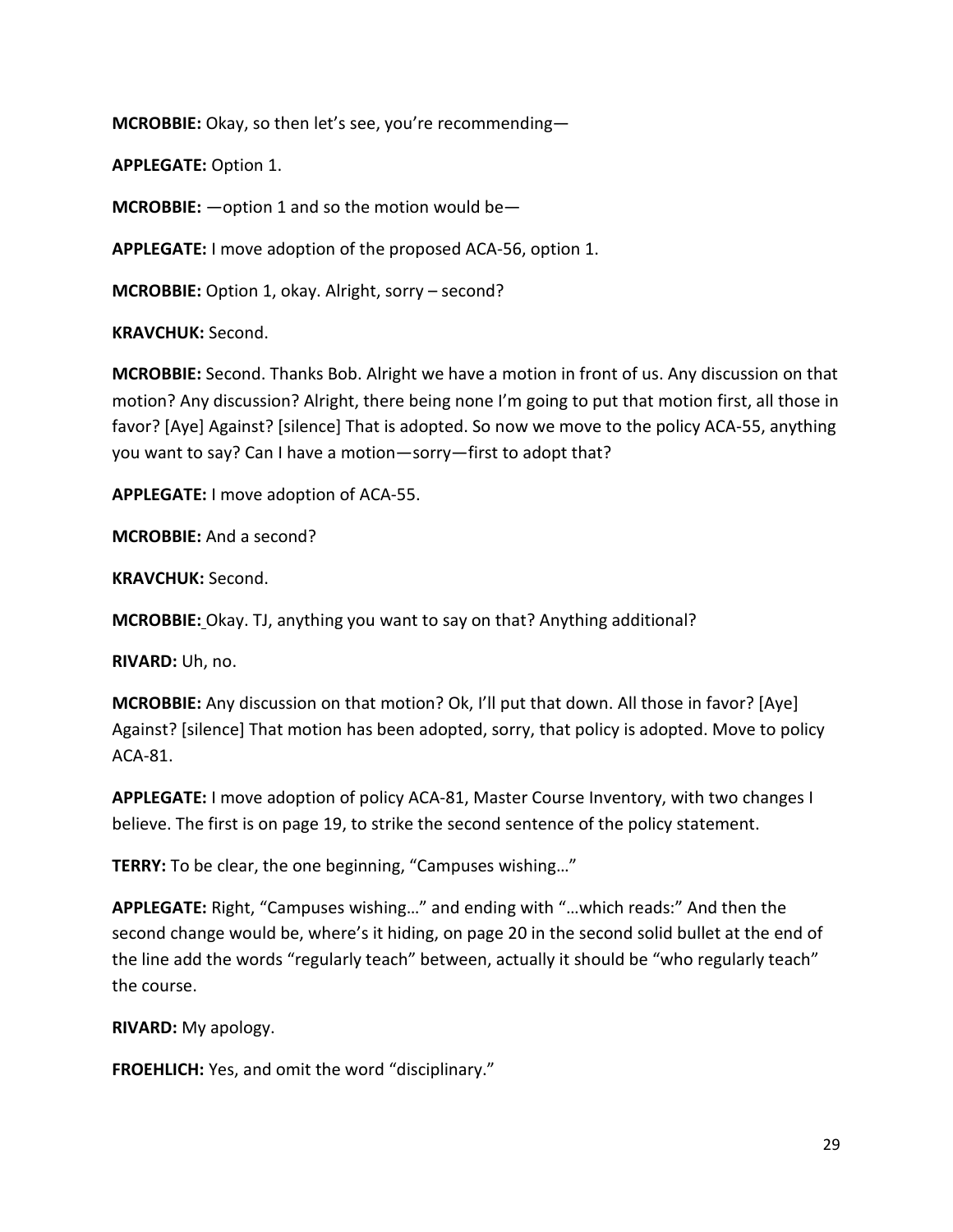**APPLEGATE:** Yes, and omit the word "disciplinary."

**MCROBBIE:** Okay, you're moving that, John?

**APPLEGATE:** Yes, I'm moving that.

**MCROBBIE:** —that policy—or that couple of revisions.

**KRAVCHUK:** Second.

**MCROBBIE:** Thanks Bob. Any discussion? Any final discussion on that? Okay, there being none I'll put that motion. All those in favor? [Aye] Against? [silence] Alright, that is carried. Thank you, TJ.

**RIVARD:** Thank you .

**MCROBBIE:** Thanks everybody.

**APPLEGATE:** Thanks to everyone on the committee.

**MCROBBIE:** Yes thank you to everybody on the committee, too, for a lot of very detailed work. Alright, we, let's see, move to agenda item 10, sexual misconduct. That's going to be Emily Springston.

# **AGENDA ITEM 10: SEXUAL MISCONDUCT REPORT**

**SPRINGSTON:** Thank you for having me. I think what you all have is in an annual report and I had some slides but I think they track pretty closely to the annual report so we can just go through those, unless you have [comment indistinct]. So I'm here to talk with you about a year ago that I was before you talking about the sexual misconduct policy that was adopted and you all asked for an update so I'd like to share with you what's been accomplished over the past year, what are our challenges, what are we doing, and answer any questions you might have. The annual report is really the tool that we used this past year to talk about the work in the prior academic year. This report we published in the fall which puts—we really saw this as an educational tool for students who ask lots of questions, faculty and staff who ask lots of questions, parents, prospective students, so we saw this as one vehicle by which to get more transparency information out there to our campuses and others interested. We talk about the structure and purpose of the student welfare initiative. We talk about the overview of what the student process looks like, what happens when a report comes in and how that tracks. There's a lot of information for people to understand about what that looks like when the university receives—and I'm using quotes, "a report"—and what in fact even a report entails. We also used the annual report for the first time to publish data on the number of reports coming in and then what that data looks like if they go through to an investigation and an outcome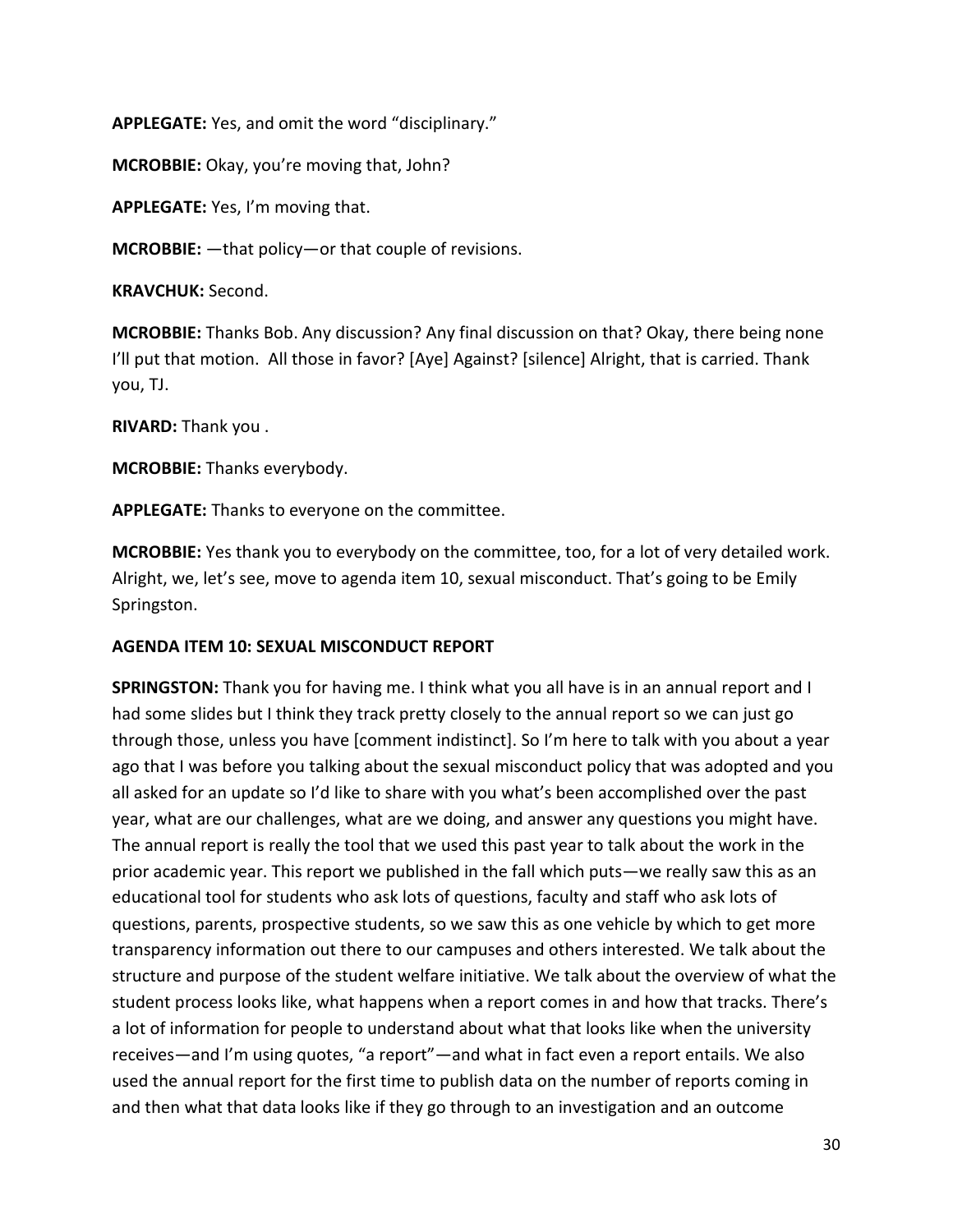process and I'll walk you through some of that. And then also we wanted to highlight some of the work that's been going on. There is a lot of work to be done. But there's also a lot that's been accomplished and we wanted to give a nod to what's going on on the different campuses and let people know that there is a lot of work going on. And one of the things that's not in the annual report but that I like to talk to everyone about is the work on our initiative, the work in our office—in the Student Welfare Office—which is really working with everyone on the ground on each of the campuses under this structure that we've developed, is both response to specific reports and incidents but also prevention. And both are as important as one another. We won't see this issue really improve unless we can get out in front and do education training and prevention. One of the first things that we did and you'll see it on page 5 of your report is create flow charts. We heard from our students that they wanted to understand this process better. We've put these on our websites. We use these in trainings and we pass them out on occasion. We also use them when we meet one on one with students to walk them through about processes. There's actually two flow charts in order to make it clearer. One is what happens when the university learns of an incident or potential incident of sexual misconduct. And I used quotes to say "report" because, as you know, as we broaden the scope of who a responsible employee is and who needs to report something to the university—and we rolled out significant training on that his year—all of us who are responsible employees have an obligation to report over to Title IX any knowledge of sexual misconduct or any reason to believe sexual misconduct. And again our bucket of sexual misconduct is very broad; any gender-, sex-based discrimination which includes sexual harassment, sexual assault, stalking, dating, domestic violence, sexual exploitation. So it's a big bucket of what we're talking about. What we see is—a good thing—is we see lots of reports coming in because Title IX has instructed us—this is really broad—and so if faculty member hears a student having a conversation, they reference they've experienced something over the weekend, that creates a report even though that student may not have intended or have formalized a report, that becomes a report into one of our offices. What we then do is we funnel that, whether it comes through faculty, whether it comes through IUPD, comes through Dean of Students' Office, however it comes in it gets funneled to people on each campus designated to receive those reports which are deputy Title IX coordinators as well as student conduct offices primarily on our larger campuses. We work hand in hand with those individuals as a report comes in to assess it, see what it means, what it looks like, do we have any information, and then to outreach. The outreach is back to the individual who the report came in, who may have been harmed, whether they made the initial report or not. And we try and take care in making that outreach, particularly if they didn't seek us out in the first place, to work with whoever kind of has brought it to our attention to try and smooth that communication and say we understand something may have happened to you, we're inviting you to come meet with us and engage, learn about our processes, but first and foremost it's to make sure they're okay. Because when I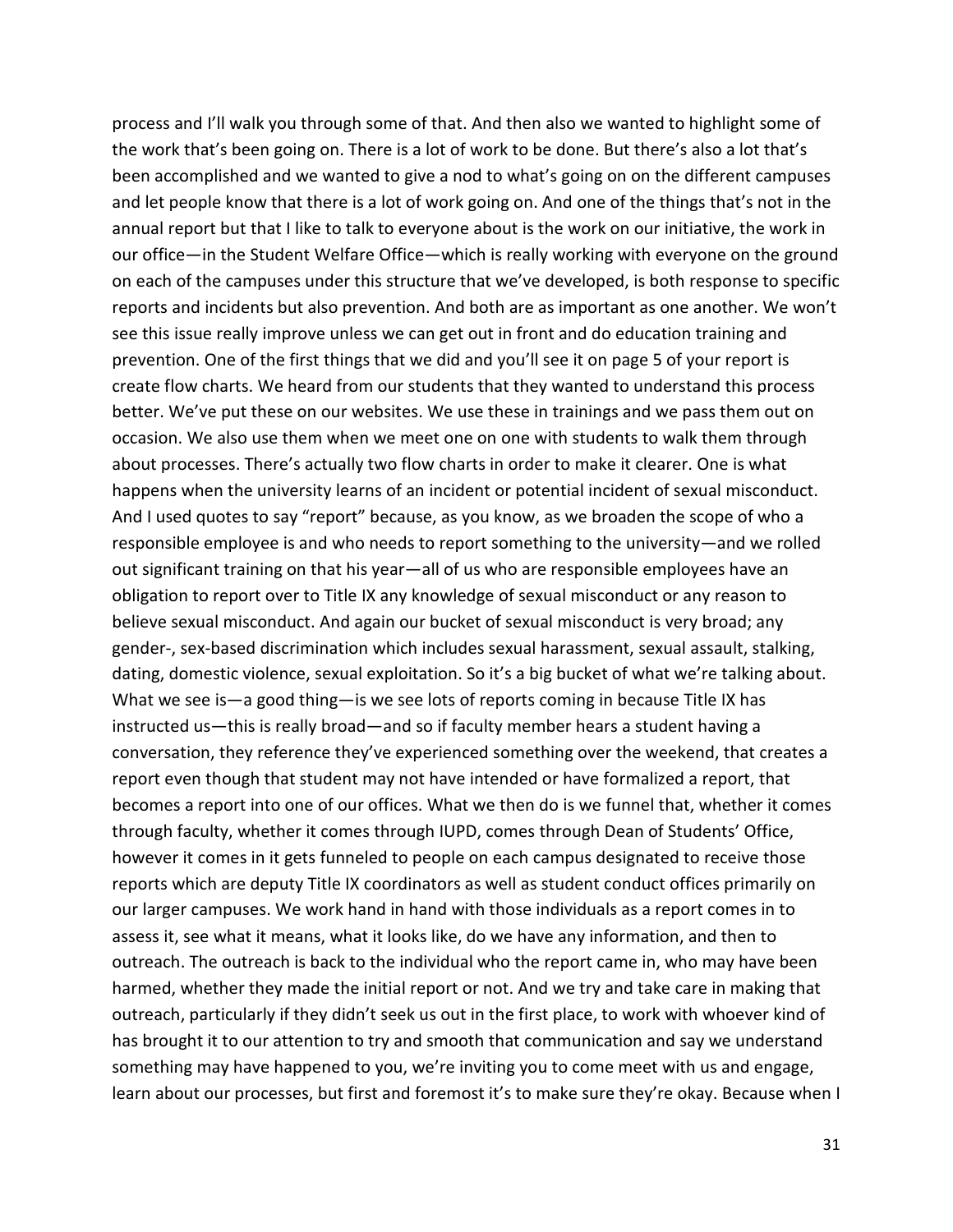say how we respond to reports, investigation and discipline is one piece of that but there's a larger response effort is making sure that student is connected to the people who can help them continue and succeed and work through some of the challenges. So that's what we try and spell out in terms of what does response look like. Who knows this? What are you doing when this information that comes in university? And we try and take real care in being transparent, helping students understand what that looks like as well as faculty and staff. If the report relates to a member of our community, so another student is accused or staff or faculty, then we look at what an investigation might need to entail. Many students do not want us to do anything with that information and then we balance that. We figure out what is it do we know, what little bit more can we figure out if the student is not engaging us and are we okay with not doing anything or can we defer to the wishes of that student and just help them—kind of help them—but not do a more formalized investigation and outcome. So with our report on page 6 what's important to know and what's hard about sharing this data is that the data includes any and all types of reports that come into us. We give account to that but we don't know when a report comes in whether that's something that the university even has jurisdiction over or whether it relates to something that happened to the student irrelevant to the university, it's just we're here to help them and deal with it. So we wanted to, and I don't know whether anyone is actually going to read all of the text, but we really wanted people to understand the different types of reports and where those go and why the numbers break down into different categories, so those that are dismissed either because it was a third party report and we looked into it and it was not something there that rose to the level of sexual misconduct or it was even mislabeled to begin with. There's also situations where we receive a report but it's anonymized so we can't do anything more and there's not enough for us to even figure out more. There are reports that come in that, as I mentioned, the person who is identified to have harmed or engaged in harassment or misconduct is not affiliated with the university. So again it's the care for on the student's side but we can't put that through a disciplinary or look at that side of it. If we can connect up, and sometimes we'd get reports of students from other schools or things like that, we certainly work through channels that are available to us to let other institutions be aware of that. There's also under the category of unknown respondents either the complainant, is what we identify as a person who may have experienced it, is unwilling to share that information with us. On occasion they don't know and again we're talking about all sorts of sexual misconduct, so whether it's harassing behavior and they're not aware of that individual's name, or assault and we do have assault situations where the students are not able to identify who has done this to them. I want to be clear in that because I occasionally hear people still reference to notion of a stranger sexual assault, and it is extremely rare that we see assault of someone dark at night jumping out of the bushes, that stereotype. When a student says that they don't know, what that traditionally looks like is in a social setting they may have met them that evening. They don't know enough to tell us about who that individual was. Sometimes we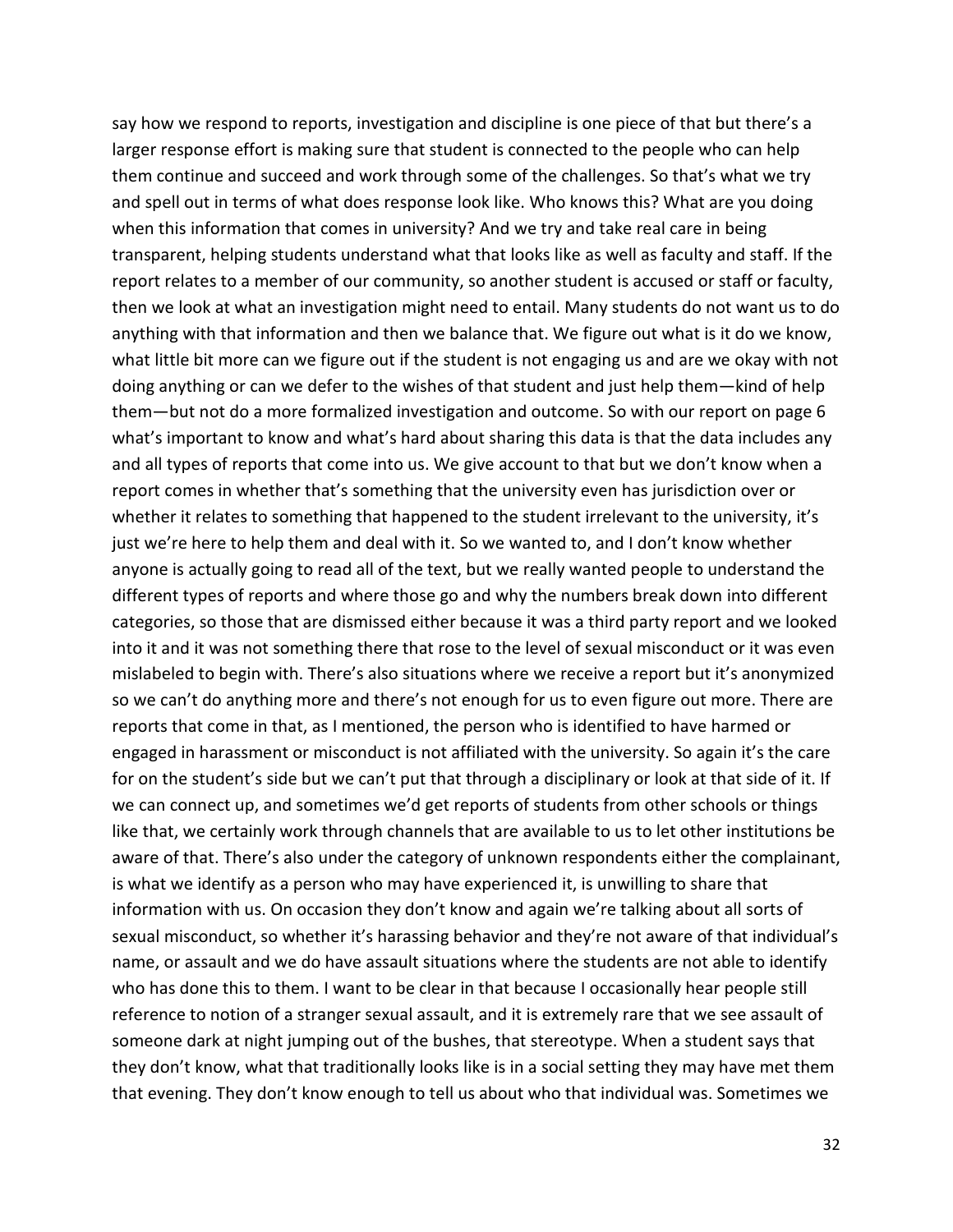can piece it together and get back. It's figured out. But that's an interesting term that we're discovering with our students, is what does "stranger" really mean to them? And what does it mean to us when we analyze this information? On all of these categories, the student's not limited in the time frame to come forward and seek our help and make a complaint. So if a student is not willing at the particular point, we leave the door open for them at a later point but also we explain that our ability to take certain actions may be limited or evidence may not be as available to us for those sorts of things. Other reasons for not moving forward; again, the complainant may not want to engage and we may have analyzed it and decided that's okay. We won't move forward in this situation. And then we have the cases that do move forward. So the data that I wanted to share with you is—starts on page 7. So using, for example, to start— Bloomington—we do have the highest number of reports incoming [sneeze in background] are on the Bloomington campus—bless you—followed by IUPUI. Bloomington last year had a total of 252 reports of any sort of sexual misconduct that came in through these channels. And then you can see the breakdown on that page between the different types of sexual misconduct alleged, and then those different categories that I just walked through. So you can see for sexual harassment it's a significant number, sexual assaults, which includes unwanted sexual touching to the range of completed penetration/rape. 26 of those cases moved forward through a disciplinary process. If you turn to the next page, we call this our tree chart. This is the one that the media when they ask for questions are typically looking for. It is how many cases did we have that went through a process, how many students accused, per se, what did those findings look like? To remind you, we have investigators that meet with the students, notify the accused student who is referred to as a respondent of the allegations. All parties are given the opportunity to tell their story, to identify witnesses. That gets compiled and gets handed off to a hearing panel, a three-person panel, who makes a decision as to whether there's evidence by the preponderance of standard evidence to find that the respondent is responsible for the charges or not responsible. You can see the breakdown there by the different categories. Of note, for Bloomington, the five "not responsible" —those are five cases of sexual assault. So we had 21 findings of responsibility in that category and five "not responsible." And you can see the type of sanctions that have been applied. The sanction for deferred suspension to be clear, those are not completed penetration allegations. Those are allegations of unwanted sexual touching. So there's some variation in the type of the sanctions you'll see. IUPUI follows on the next couple of pages with a total of 84 reports, similar breakdown. But I also want to bring attention—we see it on all our campuses—in fact increasingly—is the incidences of dating and domestic violence between our students and the stalking-type behavior, which is significant and particularly concerning this dating violence because we may be seeing physical violence and it is harder to judge. That is different—from my perspective—a different type of potential threat than the sexual assaults. These are individuals that are still interacting with one another and so we put some heightened triage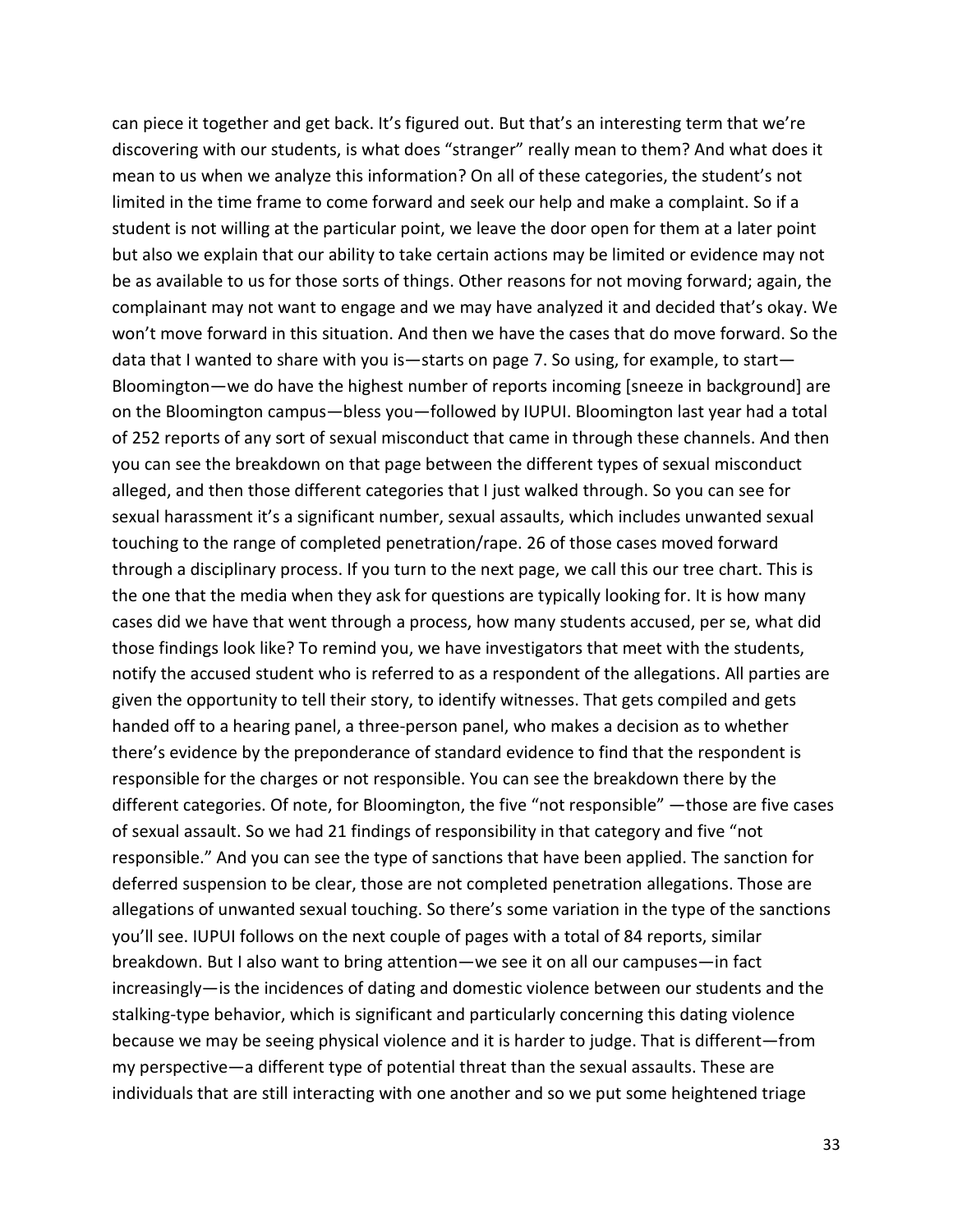efforts on those cases to assess safety and also work very carefully with those individuals on their comfort levels and their safety plans to make sure that any actions the university's taking make sense for the safety concerns of those students. And sometimes we walk very carefully in terms of when we move forward versus not. And then you can see the breakdown for IUPUI cases on page 12. Similar, you can see the ranges of sanctions, similar outcomes in terms of the numbers of findings versus no findings and the no finding—I will say that one of the things over the past year that we in assessing how all this work was done and then trying to get some more co-ordination consistency across our campuses, we were not doing a good job at tracking. Luckily, IUPUI and Bloomington had a little bit more reports and experience to go on, so utilizing the simplicity tracking system has been really beneficial at IUPUI and we've got some sessions for others to learn what they're doing. We put some additional data points to be tracked on all our deputies and campuses so this is kind of the barebones tracking that we did over the past year. In years going forward we hope to have even better data—whether we'll share all of it publically will be another thing—but we're adding additional data points that we've asked everyone to track—for example, the on and off campus, the gender of all the individuals involved, their affiliation with different student organizations, things like that that we need to track better that was a little too difficult to get over this past year. So hopefully that will be better going forward. And then the pages that follow, our regionals have fewer reports and similar to our other larger campuses, many of those reports—the other individual is not also at the university—so a lot of work to help the student find and connect with community resources off campus, a lot of work with IUPD as well. But you can see the breakdowns there. This report did not break down and reflect on data on reports incoming as to staff and faculty. It wasn't the focus of this report. I know some campuses report that out separately. Following the data, unless there's questions on that I'll jump ahead, and then I—go ahead.

**TERRY:** The tree charts—are those categories mutually exclusive? And in other words, was there no case where both responsibility for sexual harassment and whatever were adjudicated?

**SPRINGSTON:** That's a great question and I hope I'm getting this correct. I knew it in the moment when we did them. I'm fairly certain because you do have charges where there will be several categories. My understanding is it's the most severe charge is the one that's reflected here. So where it's not reflected, you won't see a double counting—

**TERRY:** Okay.

**SPRINGSTON:** —you'll see it reflected in the most severe charge.

**ORME:** Question. How widely distributed is the report, do parents and students see it?

**SPRINGSTON:** It's a great question. It's up on our website, when we released it we put it out there—we put it out on the website. We talked about it. We refer people to it all the time. One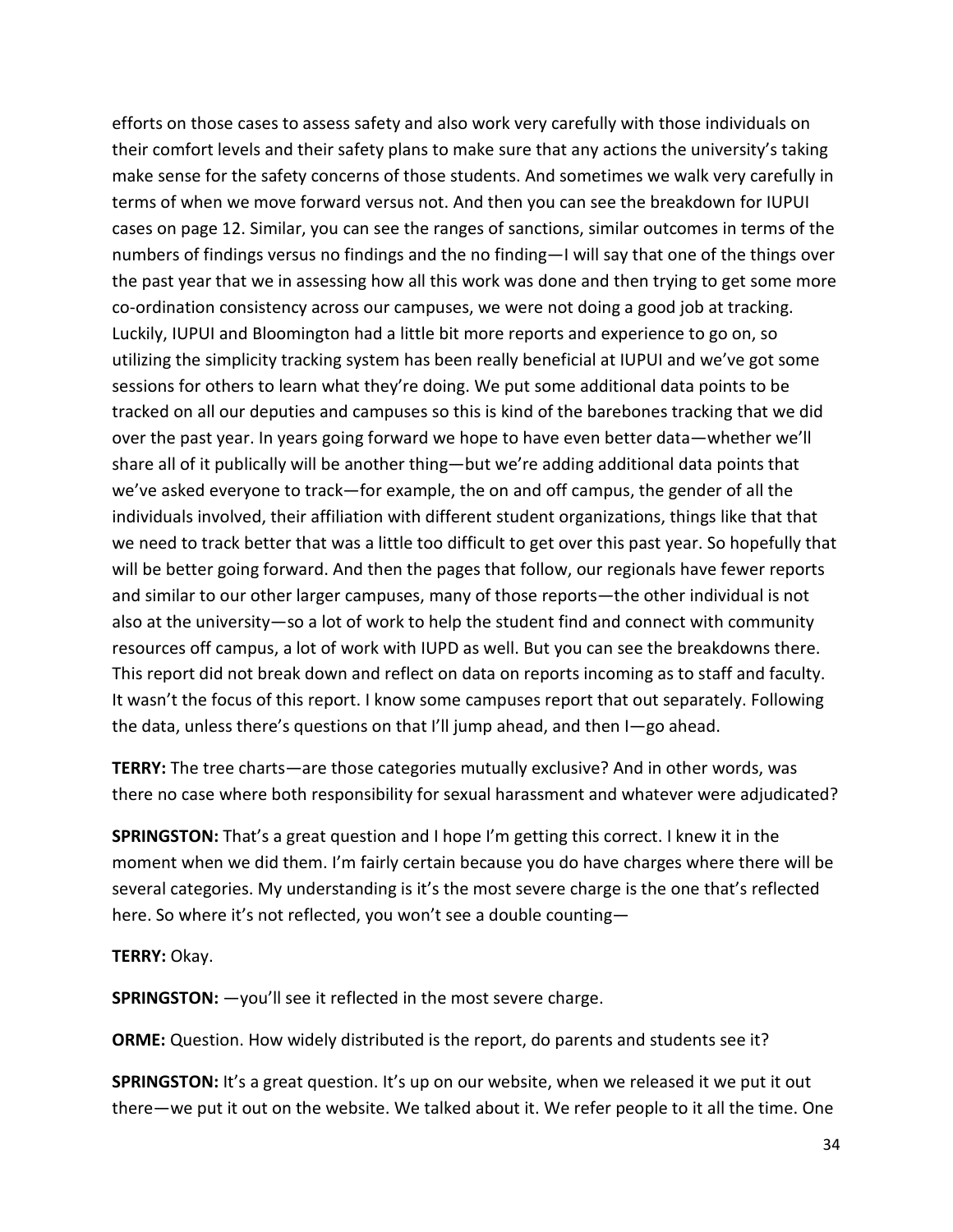of the things we struggle with is; what is it that people are reading? What will they listen to? And we've heard feedback that is sometimes frustrating in terms of people still discovering what's online or what we've talked about. So it's out there and available, but certainly we're always taking suggestions of where we can get that out there.

**ORME:** Well just as a follow-up, and then the reason I ask about [clears throat] —excuse me parents and students is that not all parents and students may understand the meaning of your categories.

### **SPRINGSTON:** Right.

**ORME:** So I suggest that you might want to put definitions of those categories in the report at some point.

**SPRINGSTON:** We did, and—are you referring to the behavioral categories?

**ORME:** The pie chart categories.

**SPRINGSTON:** Right, the types of conducts?

### **ORME:** Mmhmm.

**SPRINGSTON:** That's a great suggestion. So on our website all those things are defined. We also have something that we developed which is a top ten—this sits on our website too, but we've gotten good feedback on this so we're doing lots of printing of this for campuses, but... It includes the flow charts, it includes the key categories of conduct defined. And then this top ten policy, we made this in response to students too who asked to post the policy around, and we thought you really don't want us to post that big policy out and about, but we thought if we could condense it to the key pieces so that's another piece in the way we try to get this information out there.

**ORME:** It just strikes me that if I'm reading this as a parent, you know, it would be useful to me to know what the pie chart represents in terms of definitions.

**SPRINGSTON:** Yeah. Okay.

# **ORME:** Thank you.

**SPRINGSTON:** Thank you for that. So some of the trends in responding to these cases that I wanted to share with you, we've seen over this year an increased reporting, mostly across the board. We've seen a steady increase in numbers even prior to this. This is the first year that we felt comfortable tracking and reflecting the data for all our campuses, and we're seeing an increase. We—I believe—we believe that that increase is not because of an increase in actual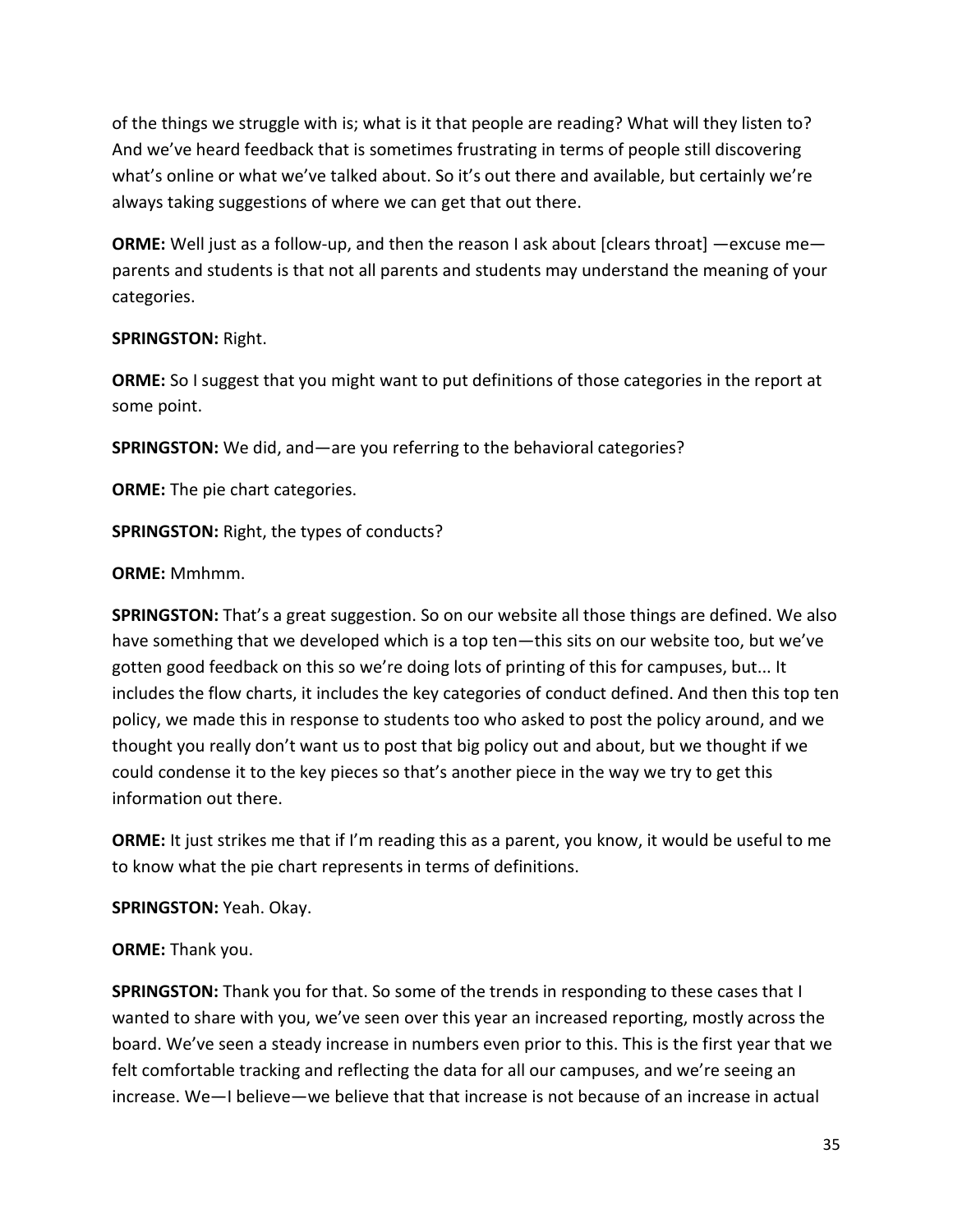incidents, but an increase in reporting. One of the ways, primarily, through responsible employee is that any time people are aware—and I thank everyone for this—is they're picking up the phone and calling us. And we talk through whether that even is a reporting obligation, too, we're often doing. So increase awareness, also of our students, we're hearing anecdotally more awareness among them of where to go, where to get help and helping one another and our online and visual messaging, but I think there's lot of room to improve on that. In the processes we're seeing increased legal representation, primarily on the respondent's side, and that's primarily in Bloomington. And that—it slows down our process a little bit. They are every student's entitled to an advisor and we try and create a process that's helpful for the attorneys to understand, but they often want to see that that looks like a civil or criminal process that they've been involved in. So—and every case is a little bit different—so fielding the new questions and the new challenges that come across our plate and working closely with the office of general counsel it creates some inefficiencies and every case poses something new that we didn't have come across out plate before. But as I mentioned the response is not just that investigation process and the hearing, there is so much going on in addition to that; the outreach, the resources, the coordination among the different people on campus to help that student and/or to look at safety issues and larger things and additional training. And our office is in regular consultation with each campus on that. I want to turn and talk briefly about assessment and feedback. You may know that Bloomington conducted a campus climate survey on sexual misconduct, specifically last fall—fall of 2014. The public report on that, which also sits on our website, was released this past fall in 2015. In the weeks coming starting in March each campus will be rolling out their own climate survey and we've been working very closely with the assessment individuals on each campus. It's a little team of the assessment individual, the deputy and often the key student affairs individual who have looked at the survey instrument with us. We've made tweaks. We've made it personalized so that the student receiving it is going to read it as a student at the specific campus using the language of your specific campus. We've tried hard to make that feel more personalized. And we'll start rolling that out—each campus is on a slightly different calendar—starting in March. What we did was we took the Bloomington survey that had been created by a research team and made some improvements to it. For example, that category of "stranger" that we asked students about, we tried to get a little bit more clarity in the way we asked that question to see if the data could be more helpful to us on the back end. And then in the coming year we'll be looking at the data that's come in. I share a concern, I know our campuses share the concern, about how many students are really going to engage in this survey. And so we're hopeful. We worked with social media last week to ramp up social media attention to the issue. And students will receive three email invitations over the course of the survey, hoping that they'll engage in it. Other ways that we try and get feedback from our students; we've conducted focus groups over the past year, both student and employee, through the Rape Prevention Education Grant from the Indiana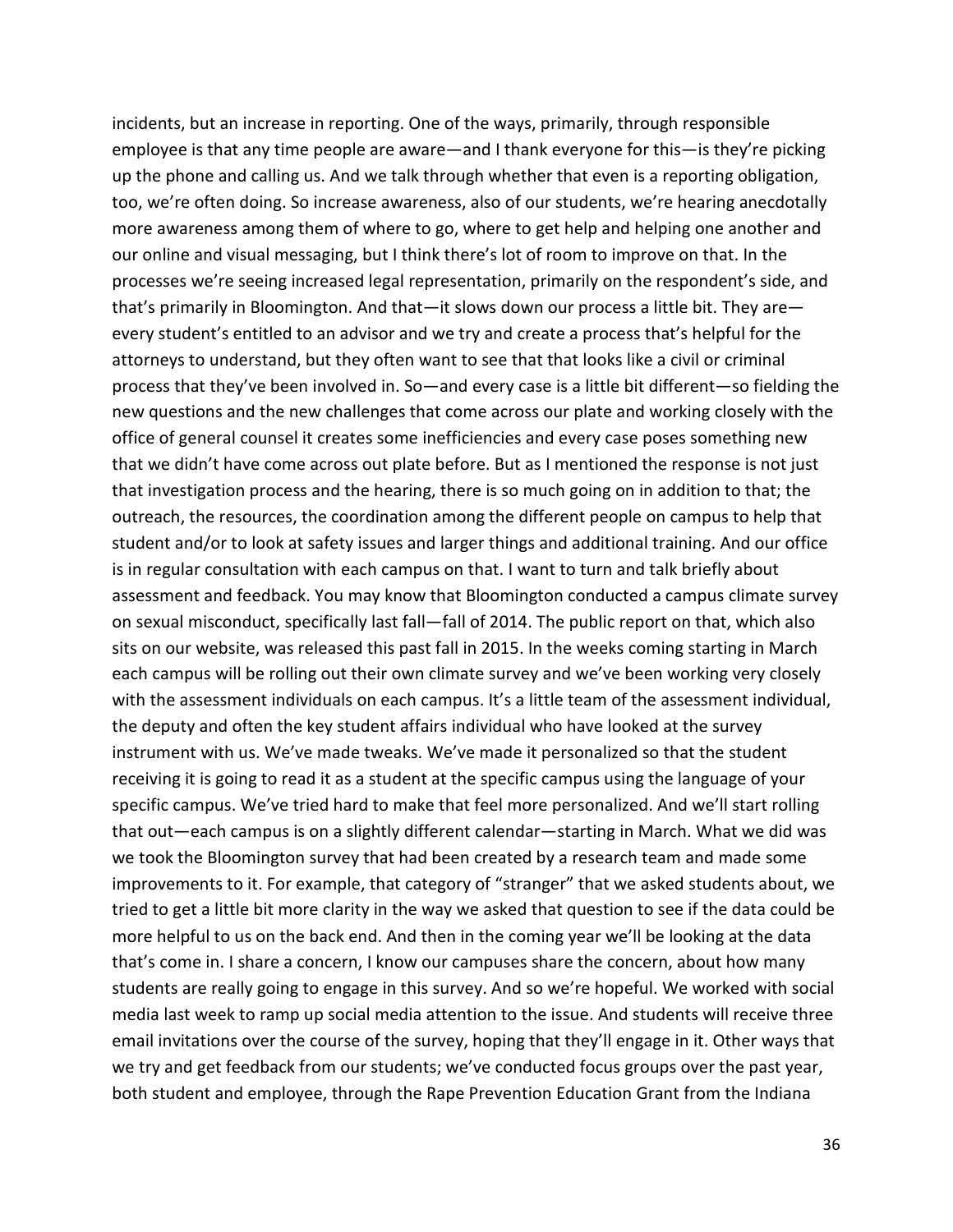State Department of Health. One of our individuals is conducting needs assessments and basic campus action plans on each of our campuses for prevention efforts. And we're always receiving in any which way feedback from students, good and bad, that helps us inform our process. On prevention efforts, and a lot of the work over the past year was highlighted in here in terms of what each campus is doing, and primarily through funding from the grant I mentioned we've been able to hold a number of conferences—statewide conferences—and we've invited peer institutions and other community individuals as well as law enforcement. It's on a student leaders conference in the fall, students from each campus came along with some key student affairs individuals and helped on engaging students, develop them as leaders on this particular topic. We also held a conference—a statewide conference—for employees. We have three conferences coming up for the coming year for social norm prevention. One focused on non-traditional students, commuter type students, that will happen in August. We are working to continue to look at the items that we use to reach all students with the online, vended modules that we use, while also recognizing that those have their limitations and so we're looking in the coming year to assess the online module. We have a year left on the vended products. We want to look at those and see what else is out there. Some of these vendors are getting more sophisticated in understanding that you can't speak to an eighteen year old in the same way you can speak to a graduate student or an international student. So those are some of concerns that we're looking at. We are increasing our offerings of bystander intervention trainings. We recently held a "train the trainer" for all campuses to go back out and try and increase the number or individuals who can hold and conduct bystander intervention training programs. Again, those are one of the promising prevention—primary prevention—efforts is bystander education programming. We've also ramped up employee training and you may have seen or you will still see an email reminder coming to you if you haven't taken already, but we have an online module for all employees. Luckily—or thankfully—we've received good feedback on that, that it did answer questions that employees needed to know. They felt they were better informed about how to do this process. We've tried to supplement that. Some campuses, the deputies and others, are able to get to every staff and employee for additional in-person training on our larger campuses. We can do more targeted departmental training. And we also use that to address issues that come to our attention more broadly where we can do some targeted training for maybe climate and atmosphere issues. And I'll turn to prevention challenges—just briefly mention that a little bit of what I already said is we have the obligation and the need to reach and inform all our students. To engage all our students is a significant challenge let alone to reach them. So we're looking at those online modules and the orientation in those ways, but the challenge and a constant feedback of a onesize-fits-all approach does not work within our campuses and among our campuse—show varied and different our students are and their frustration if they hear a certain message and it just does not feel like we're speaking to them or it's resonating with them. So that's a balance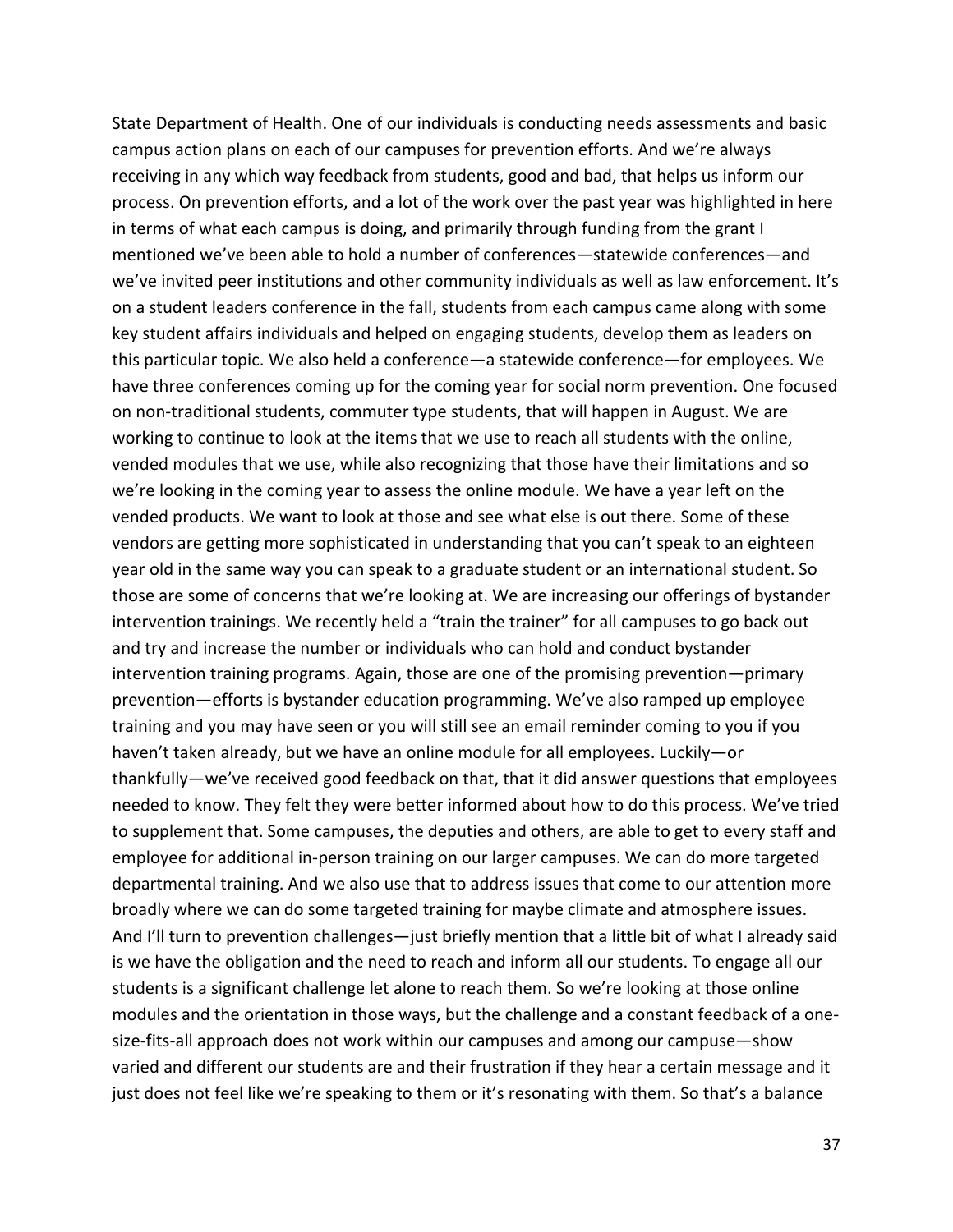in trying to figure out how to spend our resources, what do we still need to do in a uniform way, but what can be do more uniquely. Obviously we're competing with other educational needs and time constraints in getting in front of students and we're at the very early stages of understanding the effectiveness of prevention efforts. There's a lot of discussion out there and every day there's just lots of vended products, lots of different prevention strategies. It's almost too much, because it's just sort through it and figure out what is it that the university wants to invent some time and energy on. One thing I've seen in this co-ordination is—that is helpful—is even though we're still figuring it out, we've been able to utilize the experiences that someone on one campus has done to share that and explain how it's doable on another campus. And so there's a lot of sharing of ideas and resources and I think we're building on that momentum and we're building on the core individuals who feel and are engaged and responsible for the efforts. That's helpful. The only other thing I was going to mention is in terms of Department of Education's Office for Civil Rights, they're still undergoing the compliance review for Bloomington. Every so often we'll see a resolution agreement come out with another institution and we keep our eyes on that to see what that entails. We think we're fairly well positioned because the key items that they identify in those resolution agreements are things that we have. We have our non-discrimination policy. We have a uniform comprehensive policy. We disseminate all the policies and procedures, our student and employee training. We have kind of the baseline pieces there, conducting the climate surveys and our system for documenting and tracking complaints and reports. So we think we're in a good position to meet all of those, despite the fact that we believe OCR will find things to critique us on and find our holes, so... And with that I'll take any questions.

**SPANG:** Given that such a significant number of cases don't move forward—and I assume that often that's because the complainant says, "don't do anything,"—do you have a sense of whether students are more likely to move forward with a complaint against a peer or against a faculty member or an undergraduate versus a graduate student? How do those power differentials play into it?

**SPRINGSTON:** And these all relate to peers…

**SPANG:** Okay, so only peers.

**SPRINGSTON:** So this is what this is reflecting.

**SPANG:** Okay.

**SPRINGSTON:** Right.

**SPANG:** So if a student had a complaint about a faculty member—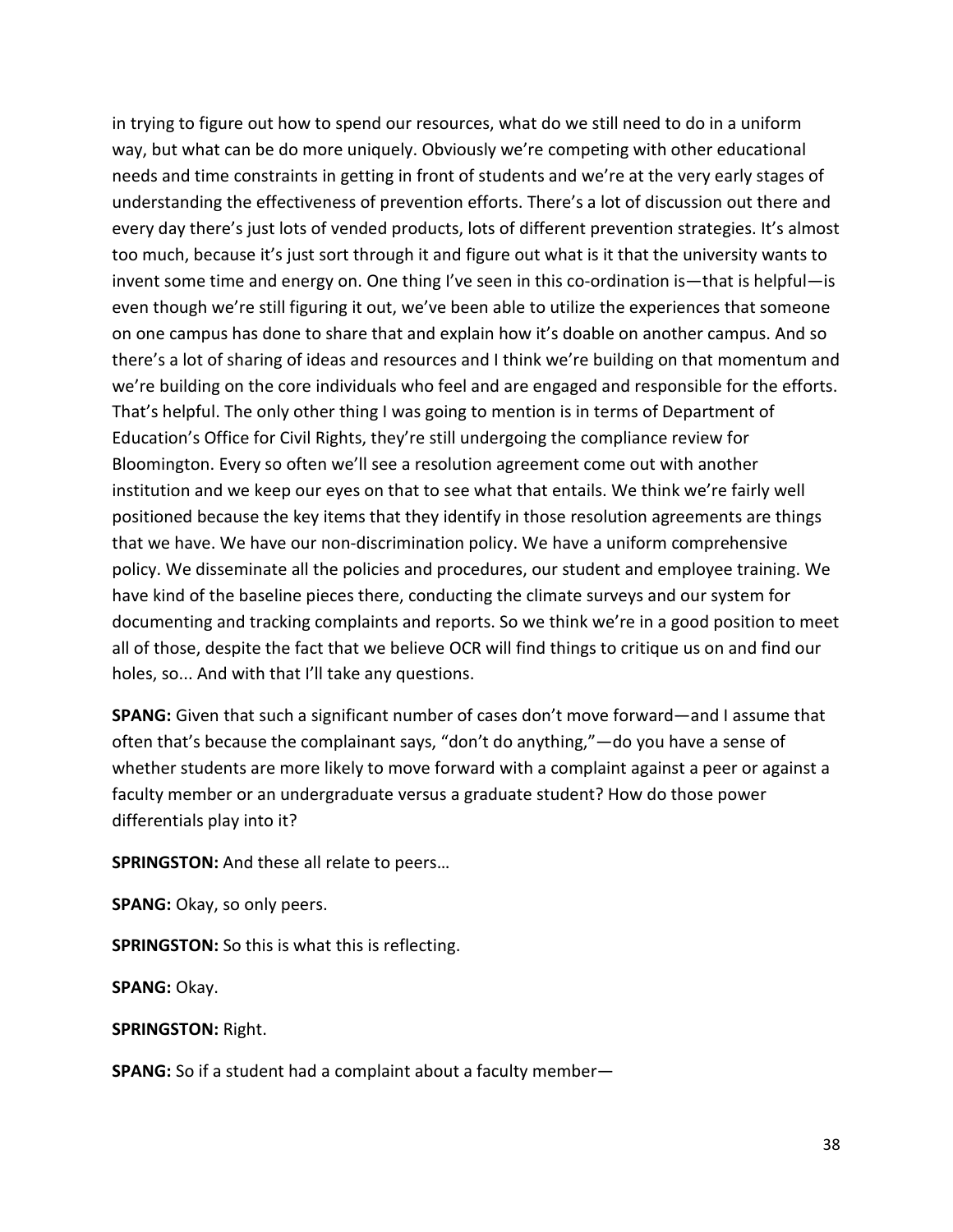#### **SPRINGSTON:** Yes?

#### **SPANG:** —that wouldn't go to your office at all?

**SPRINGSTON:** It would. It would. If it is sexual misconduct, it would be funneled the same way. The individual to investigate and respond may be a different office depending on the campus. For example, at IUPUI and Bloomington, we've got separate student conduct and affirmative action. The deputies handle it differently on the smaller. The deputy [comment indistinct] may be one and the same person, although we did add an additional investigative person in my office, too. It varies. There are—and I think that's what's important is the ability to still meet students where they're at and also address the problems where they are coming into us. We appreciate it when students or individuals come forward to express a concern which they don't like to hear that we might say that actually is not sexual harassment. It is not meeting the floor threshold, but we're glad you came because let's help you figure out how to express to the individual this is unwanted. Let's start that dialogue. Let's get this before it rises to that level. There are certainly the few cases of the student who wants the university to know something but they are extremely nervous when we're talking about faculty. Particularly, our graduate and professional schools is where we're going to see that and so that's a delicate process. And each one presents a little different and we work closely with the deputy of a particular campus. Sometimes the vice chancellor of academic affairs is involved. But that depends on what they're telling us and how adamantly they're saying, "do not use my name," and that's a Catch-22 sometimes that we're in. With the student's side of their peers, it's a whole range. In this climate survey what was fascinating was the number—it was more than 80% of students who choose not to report. When asked why, one of the most significant reasons was, "I didn't think it was serious enough." Again, that's one of those responses that—we're not even sure what that means. What do they mean by, "it wasn't serious enough?" But it is often—occasionally we hear the anecdote of "I'm just seeking help, I'm not intending to get the other person in trouble. I don't want to ruin their lives." That's a common anecdote. Sometimes we're concerned of some retaliation, things like that, and if we're aware of that we address that, too. And some students just didn't intend it to come to our attention. Some students come back a couple of months later and say, "Okay, this is important to me. I realize." And you often can hear that anecdote, individuals realizing that I didn't want to address it at the time, but in hindsight I wish I had done something more about that. So it's so personal and individualized, I think, and also what they've experienced is so varied.

**ORME:** Question?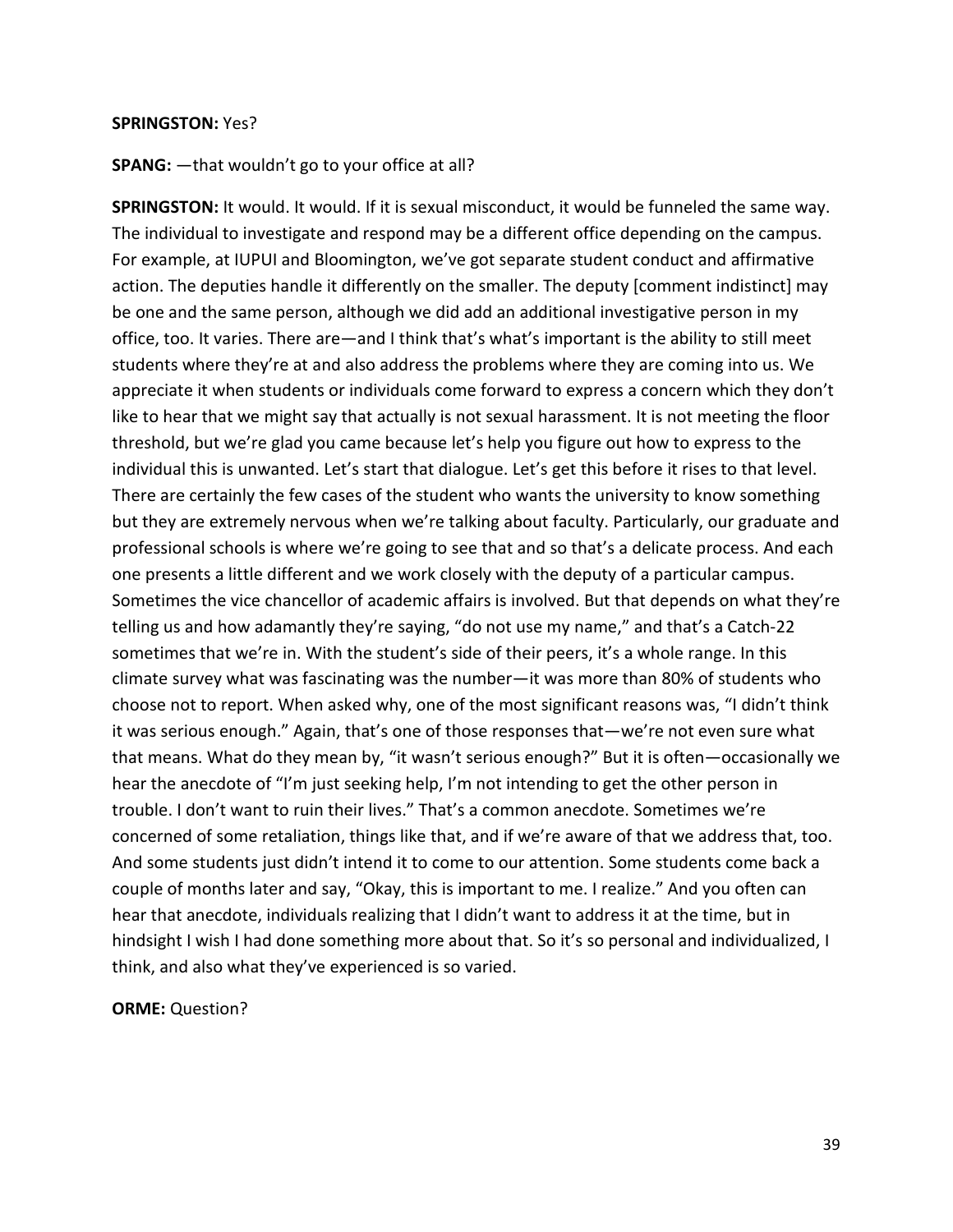**MCROBBIE:** Yeah, go ahead.

**ORME:** If I may piggyback, sort of, on that one. I did note in the report that it says, "This report does not include information reports against university employees." Is there a parallel reporting mechanism?

**SPRINGSTON:** What I've seen is there's not—

**ORME:** I don't mean—I'm sorry—reporting mechanism within the university. I mean a public reporting—

**SPRINGSTON:** Public report, right.

**ORME:** —a parallel public reporting mechanism.

**SPRINGSTON:** Not consistently. Not all campuses do it. I believe IUPUI Office of Equal Opportunity does a report ,and I'm not aware of other campuses doing a report.

**ORME:** Okay.

### **MCROBBIE:** Yes. Herb?

**TERRY:** Well, I kind of wanted to go the same direction. I was on the UFC when we required this report and I think one of the things we were looking for was not only the impact of the report —did it work or not when it came to student issues—but also the impact on faculty and, to some extent, staff. How did it intersect with protections of academic freedom and that sort of thing? So can you give us some feedback on how it worked with regard to faculty and staff?

**SPRINGSTON:** Yeah, we're seeing—well, I'm seeing and again I've only been in the role for less than two years so it's hard—I don't have the—and I don't know how well it's been tracked by different offices. My sense is just compared to last year we're seeing an increased number of reporting with respect to staff and faculty situations. Again some of those are those, you know, things coming in at a good level that we can address them in that way. That's the other challenge with data and what's considered a report versus not, what's a formal complaint, so those are challenges. So I think we're seeing more, and more students speaking up. We're also seeing more externally from granting agencies and such, giving heightened attention to this and saying—I'm trying to remember the most recent one—and saying we're going to independently look at your structures to make sure that you have procedures to address sexual harassment in these different academic areas. Is that…?

**TERRY:** It may be all you can do this year. You know I think the UFC's resolution was that it would be an annual report.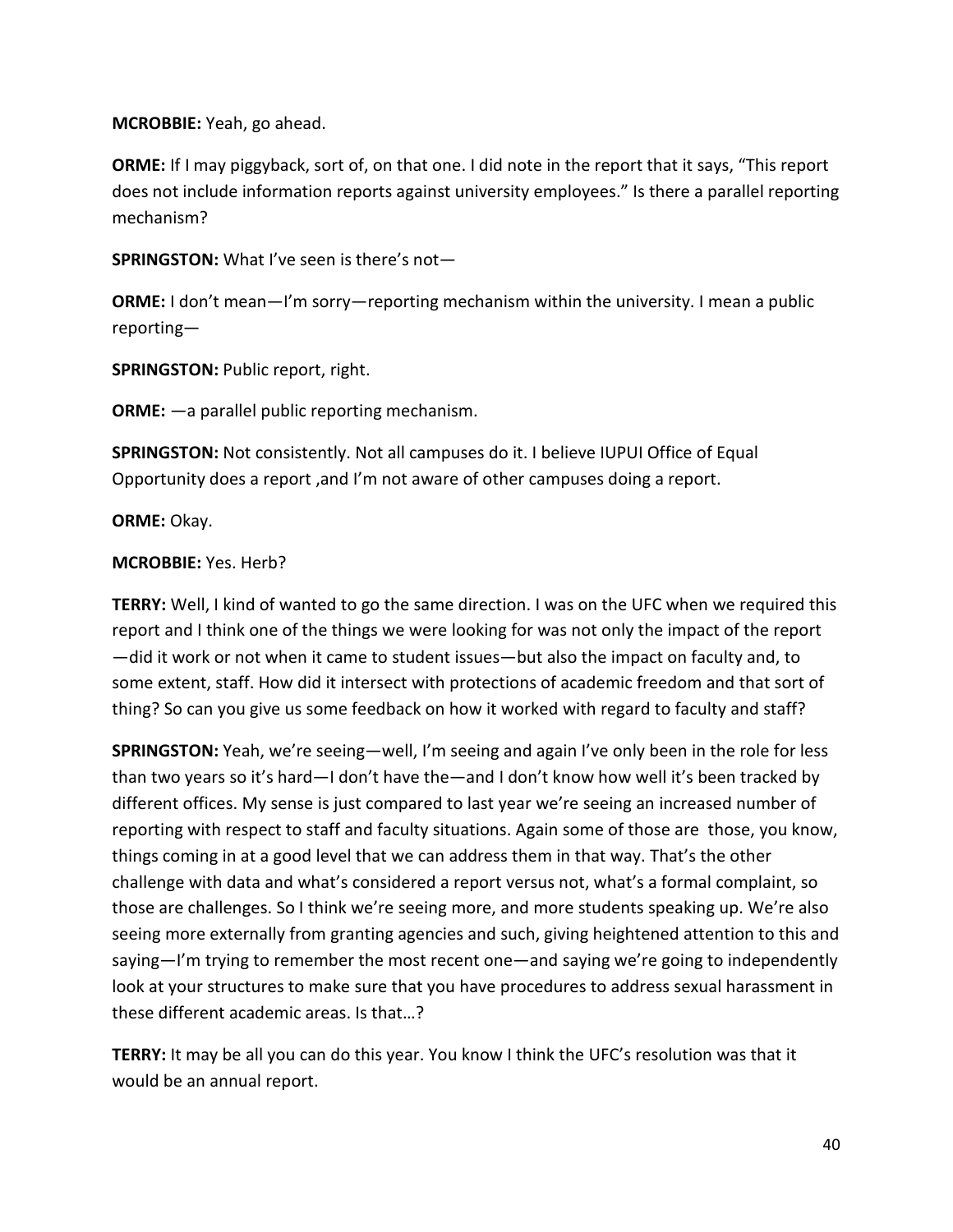**WOKECK:** Yeah.

**TERRY:** And so I'd kind of hope that down the line as you gather more feedback on how it works—

**WOKECK: And** I think just piggyback on that—

**TERRY:** —you can tell us.

**WOKECK:** —that one of the questions was, what's the level of preponderance and we—

**TERRY:** Oh yeah.

**WOKECK:** —in order to be sure that it is working. So we need to find a way of tracking and reporting that is mindful of that.

**SPRINGSTON:** And what is it on the standard of evidence other than that it is applied [comment indistinct]

**TERRY:** I would say the concern on this part of some of the UFC faculty was that the university's response to the non-lawful, but pressured—because they keep saying it's not the law recommendation that it be a preponderance of evidence seemed to some to be unfair.

### **SPRINGSTON:** Mmhmm.

**TERRY:** And so I think we were looking for something that said, "well, here's how that worked." And so far all you can tell us is, "we applied it."

# **SPRINGSTON:** Mmhmm.

**TERRY:** Telling us how it worked is very difficult. You can't very well ask these panels what would your outcome have been if you'd applied the clear and convincing evidence standard. Frankly, I think this is—in the end—going to be settled by the election. It's going to be settled by the Senate or it's going to be settled by the President or it's going to be settled in another way which I want to ask you about later. It's going to be settled by court action. But if you can come up with anything that says, "here's why we think sticking with preponderance of evidence is a good thing," —despite criticism of it—or, "here's why we don't think that's a good thing and if [comment indistinct] will change its mind we'd go someplace else." That would be useful down the line. But I think it's probably largely out of our hands in terms of what the national standard eventually turns out to be.

**SPRINGSTON:** OCR just had to answer this question to the Senate hearing committee.

**TERRY:** They finessed an answer.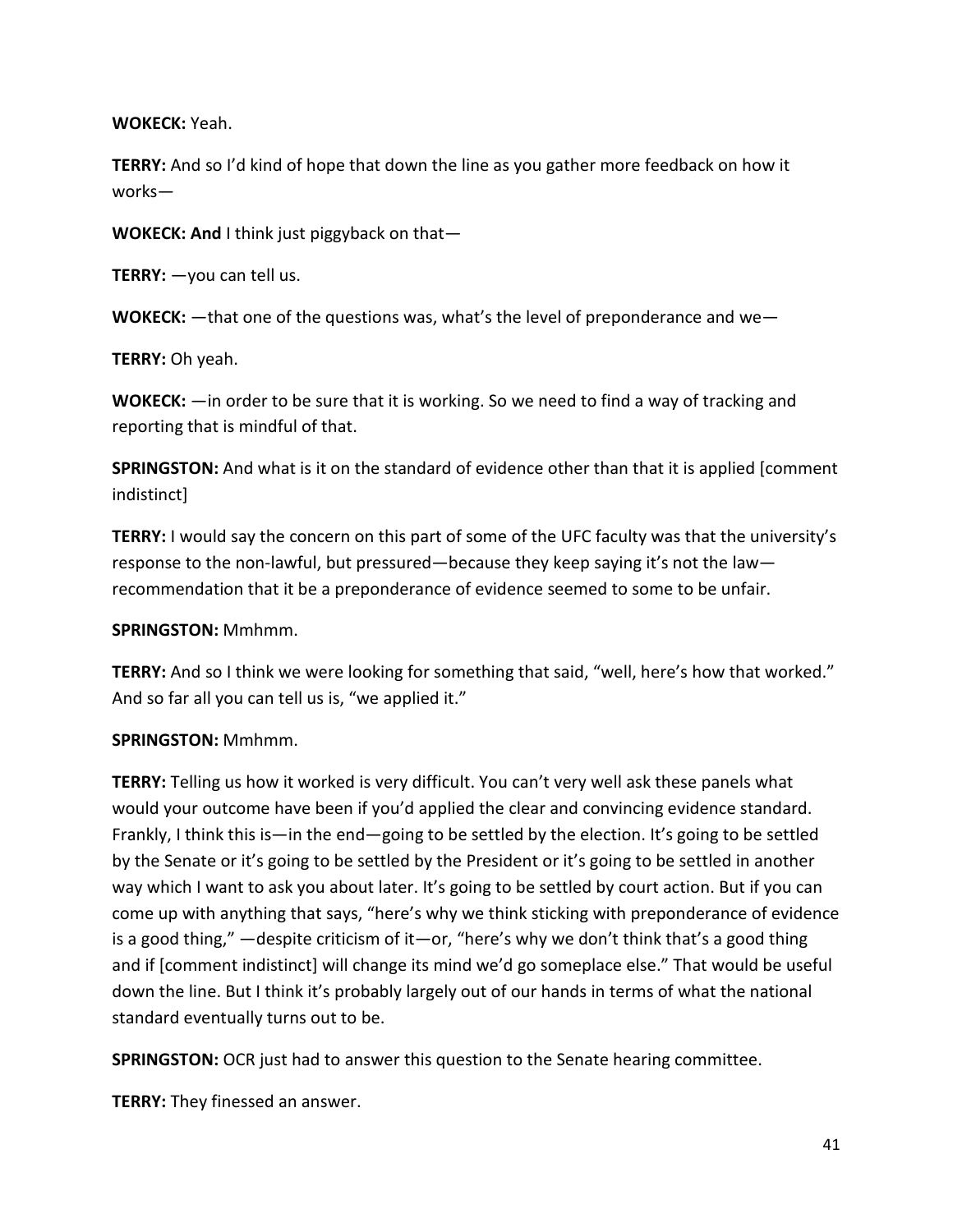### **SPRINGSTON:** Did you see that?

### **TERRY:** Yes.

**SPRINGSTON:** Yeah, okay. I didn't know if you were aware of that. So that was an interesting read and they referred—and which I've seen them refer to before—is that in civil cases this is the standard that's applied to sexual harassment in related civil rights types complaints.

### **MCROBBIE:** Other—yes?

**KRAVCHUK:** I wanted to make an observation if I might, as you might recall regarding the campus climate survey when you presented the material to the faculty council in Bloomington, the question was raised about the response rate and a couple of faculty present challenged the veracity of the results on the basis that the response rate was as I recall something like 23% or something like that.

### **SPRINGSTON:** Whittled to 17% once—

**KRAVCHUK:** 17%, that's correct. In order to judge the efficacy of our efforts at prevention we're going to get back up, that's true. Because comparable data of course is going to be required over some period of time. But I would still contend that despite the low response rate, that the report was informative. There were as I recall a couple of hundred people that had reported that they had previously unreported instances of sexual harassment, and as far as I'm concerned what that particular survey did was to reveal that the problem is indeed still quite prevalent, that a couple of hundred people in this 17% reported having suffered at the hands of somebody else unwanted attention. And so it doesn't have to pass scientific muster to be informative or—for that that matter—a policy or administratively actionable standard. We're not talking about publishing it in some academic journal somewhere. We are after all talking about something that is going on in our campuses. And so I would still contend that we should try to get the response rate up so we can judge the efficacy of our efforts over time, but just because we don't doesn't mean we don't have a problem. That was quite—I'm shocked at the high level of reported numbers. I really am. It's something that struck me and I'm just beginning to wonder whether or not I should reevaluate my opinion of American manhood. Sorry, but— I'm a boy scout.

# **MCROBBIE:** Any other questions for Emily? Questions? Yes?

**PANTALONI:** Is there a threshold of behavior beyond which we become less deferential to the complainant, and can you articulate what that norm or standard is?

**SPRINGSTON:** What we say is there are certain factors that we look for, whether we believe there is a heightened threat of safety to them or others. So, examples of those factors are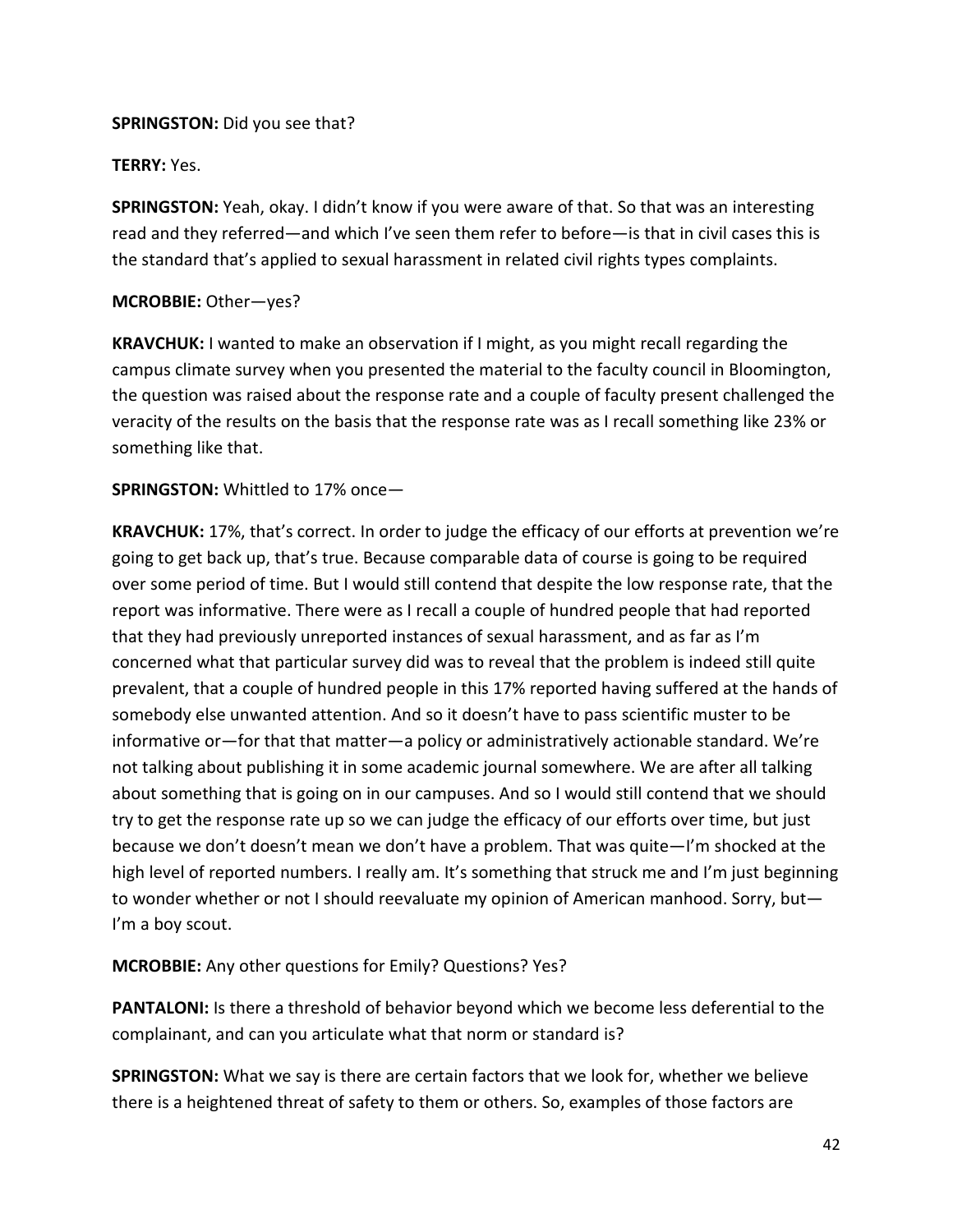weapons, physical violence, multiple perpetrators or a repeat perpetrator—a name that has been reported before, also some tangential things, but the age of the individuals involved, minors obviously, those are the things that we're looking for. Again when we're talking about dating, domestic violence, that's frankly a very hard analysis because those are often the ones that a threat of safety exists, but then we also know that—and we—none of us really are experts on handing those cases the way—so you enlist the help of people who understand what that means to move forward when physical violence is threatened.

**PANTALONI:** Can I ask one more question? So if you have—if in situations where the threshold exceeds, you know—

**SPRINGSTON:** Mmmhm.

**PANTALONI:** —enters into those spaces, if you don't have the co-operation of the complainant, what—

**SPRINGSTON:** How? Yeah, that's a great question.

**PANTALONI:** What, I mean—can witness accounts count in this or-?

**SPRINGSTON:** Right. So that—and frankly that's part of our analysis is, do we have anything to go on?

PANTALONI: Okay.

**SPRINGSTON:** So the less we know, the less we're able to make an informed analysis of those factors in the first place. If, however, something—and it's rare that we have moved ahead because another area of research that I feel is not well understood is who's a perpetrator, who's a potential perpetrator and what's their likelihood of repeating that behavior. There seems to be two bodies of thought on that and we don't have—so we're not able to look at something and say, predict, whether that individual is going to again assault someone else. So if they're not willing to co-operate—and we had a student pose this back to us the other day and we thought, "we finally have a student who picked up on this." This challenge is, if they're not willing to engage, we don't have much of evidence. So if there is other evidence, say they may have already given a statement to the police, and they're just saying, "I'm done. I don't want to keep engaging." Sometimes they'll allow us to move forward, and we just utilize them and they don't have to participate, but that's someone who's okay with us notifying the other individual. It's back at the stage of the individual saying, "I don't want you to say a word about this." And we often know very little to even know those factors which we err on the side of deferring to the individual.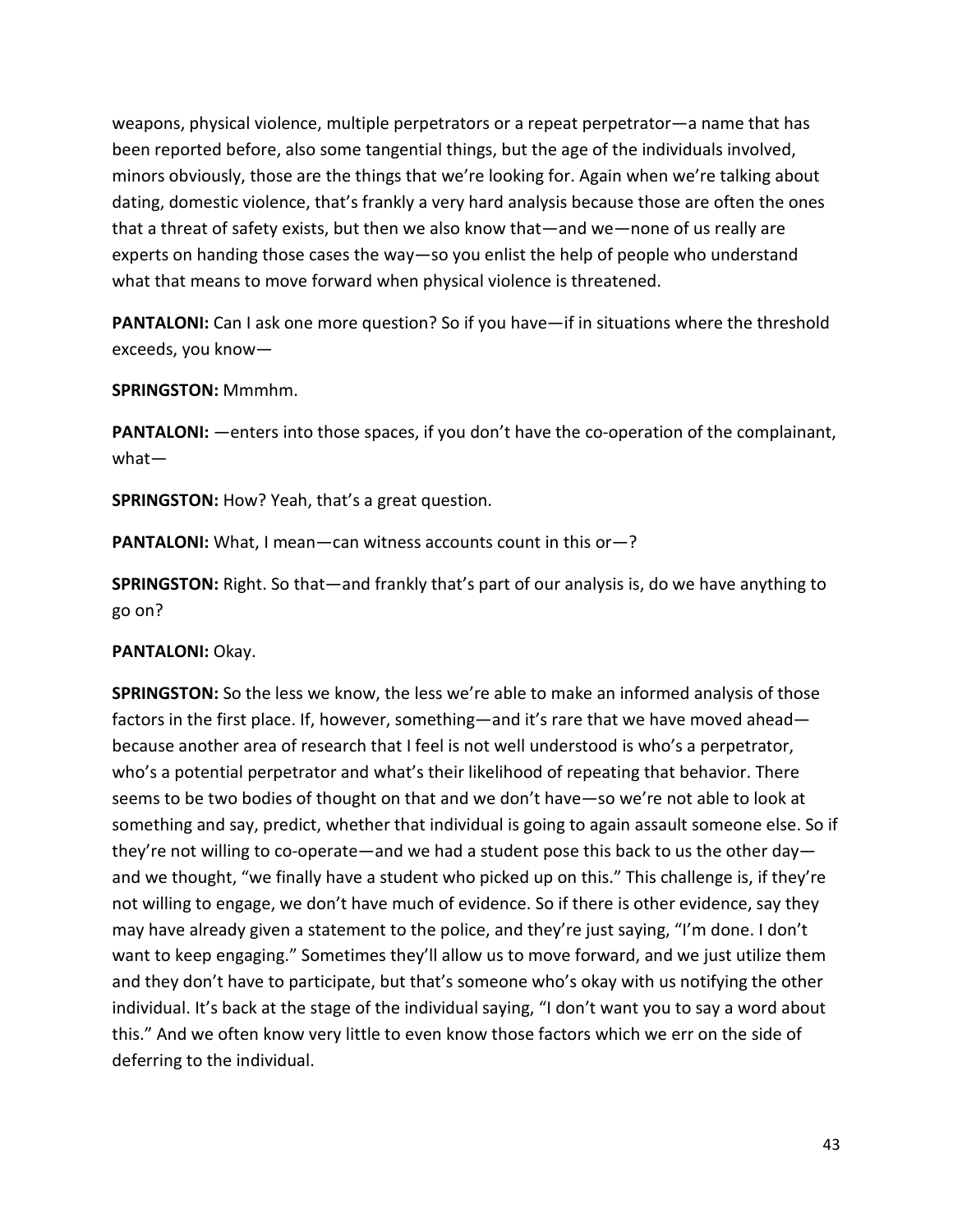**MCROBBIE:** I'm mindful that—while this a very important topic obviously—but I'm mindful of the time that if we stay on time we should probably wind this up soon. Any concluding questions from anyone? Herb?

**TERRY:** One broad question. This was a complex policy. Do you have suggestions for the UFC of things about this policy that we adopted that are not working well or should be changed?

**SPRINGSTON:** I would like to take a review of the policy this summer because of even little statements that may have been a little bit too concrete, or we need a little bit more room. It's not necessarily the policy, but the procedures on the student side, I think as we gain some ground and we can get some stable staffing for some of our investigators I'd like to look at the process and watching what other institutions are doing. Is our approach the most efficient and most useful and appropriate? So the ability to adjust in that area. So I'd like to look at it. I can't think of specific things to say for UFC, but I'd like to be able to engage in that process over summer.

**MCROBBIE:** Any other questions? Other questions for Emily? Thanks very much, Emily. Appreciate all your hard work in this very complex and difficult area and for this very important report that you put together. Okay, let's move onto agenda item 11, and I think Dennis is going to kick this off? Or Dennis and Cathy are going to kick this off together? And Becky, sorry, yes.

# **AGENDA ITEM 11: NEW DIRECTIONS IN ACADEMIC ADVISING**

**TORSTRICK:** Thank you for having us here today. What we want to do is to bring you up to date about some transformations that are going to be happening on our campuses around the issue of academic advising building up to the bicentennial. So this is a sort of a long term cultural change process that we're going to be undertaking. And the first few slides in the presentation are coming from the National Survey of Student Engagement, so I want to sort of situate that for you, and you'll notice no acronyms. The survey which was, as you know, developed here at Indiana University, is a really solid national instrument now that many campuses give that looks at the student's engagement with our campuses and looks at engagement in a lot of different areas. But in terms of advising it only had a few questions on it, and so in 2013 the people at the survey decided that it was time to add a module on academic advising, assessing academic advising, and we were able to administer it on all of our campuses for the first time in 2015. So what it provides us is the opportunity to look across our campuses to see where we're at in terms of what's happening with academic advising. Now in terms of the broader Survey of Student Engagement all of our campuses have peer institutions that they benchmark against. We're not at a place yet where we can benchmark these results, because they academic advising module is an add-on module. Campuses have to choose to offer it and so it's still getting sort of picked up by campuses. So, we hope that in the future as more of our peers pick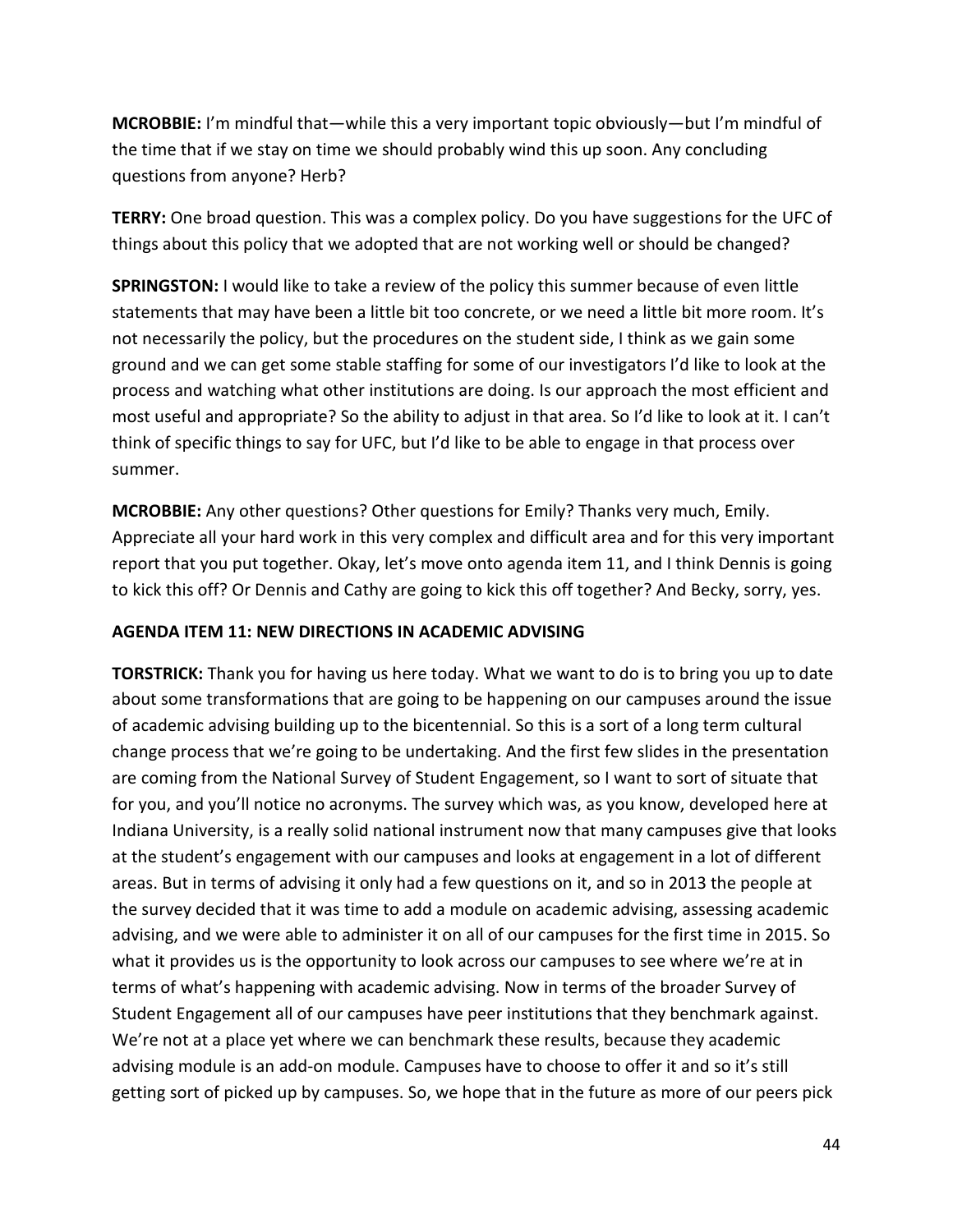this up and start to use it we'll actually be able to benchmark ourselves, not simply internally but also externally. And in terms of what you're looking at here is an all IU picture of what's happening with our first-year students and in many ways this is really good. We're at the quite a bit level, right, for our advisors in terms of helping students, students feel like they're being listened to, they're getting useful information, they know about deadlines, advisors have been available. And we see that when we look our seniors, they're reporting much of the same information, quite a bit of contact, being listened to, being available. Not as much about support options and some other things that as a senior they've already taken advantage of these things so it's not quite as important that advisors are going on about these things with them. And then if you look at how many times have you and an advisor discussed your interests, course selections or academic performance you'll notice that across the board pretty much students are reporting that they're seeing advisors at least two times every year, which is actually really wonderful when you think about the number of students and the number of advisors on our campuses. So that students are clearly getting in for advising at least once each semester to speak with someone face to face. Now, here is the slide that gave us some pause. And this is, how often have students been reached out to about academic progress or performance? And this slide gave us some pause because this is actually really key and essential for retention issues on all of our campuses. When students are struggling they need to be they need that help at the point in which they need it. So being able to be proactive in terms of getting to them at the point they need it, becomes very important. And you'll see that here students are not only reporting that this happens sometimes, and so this is the metric that we want to move. And so we're taking this as a baseline and our goal is that over the next four years is we build to the—to the—

**GROTH:** Could I add one thing, too?

### **TORSTRICK:** Yes.

**GROTH:** One thing, also, in all of our efforts that collectively as a team we often spend a lot of time talking about "at risk" students. But talking to a student about academic performance can also be about talking to students about good performance and also recognizing when students are actually—if they've had an uptick in their performance—how you can recognize that and encourage them to keep going. For many of us, our students are going to be successful and so the glass is way more than half full. So this is not only, I think, in the literature there's so much research that focuses on, in some sense, the negative cases, and we're not going to ignore those. But we're also going to focus on the positive cases as well with our interventions.

**TORSTRICK:** One of the things that our involvement with the Student Success Collaborative through the Education Advisory Board—one of the data pieces that I think surprised a lot of departments is that when they look at the students that are in their department that are, say,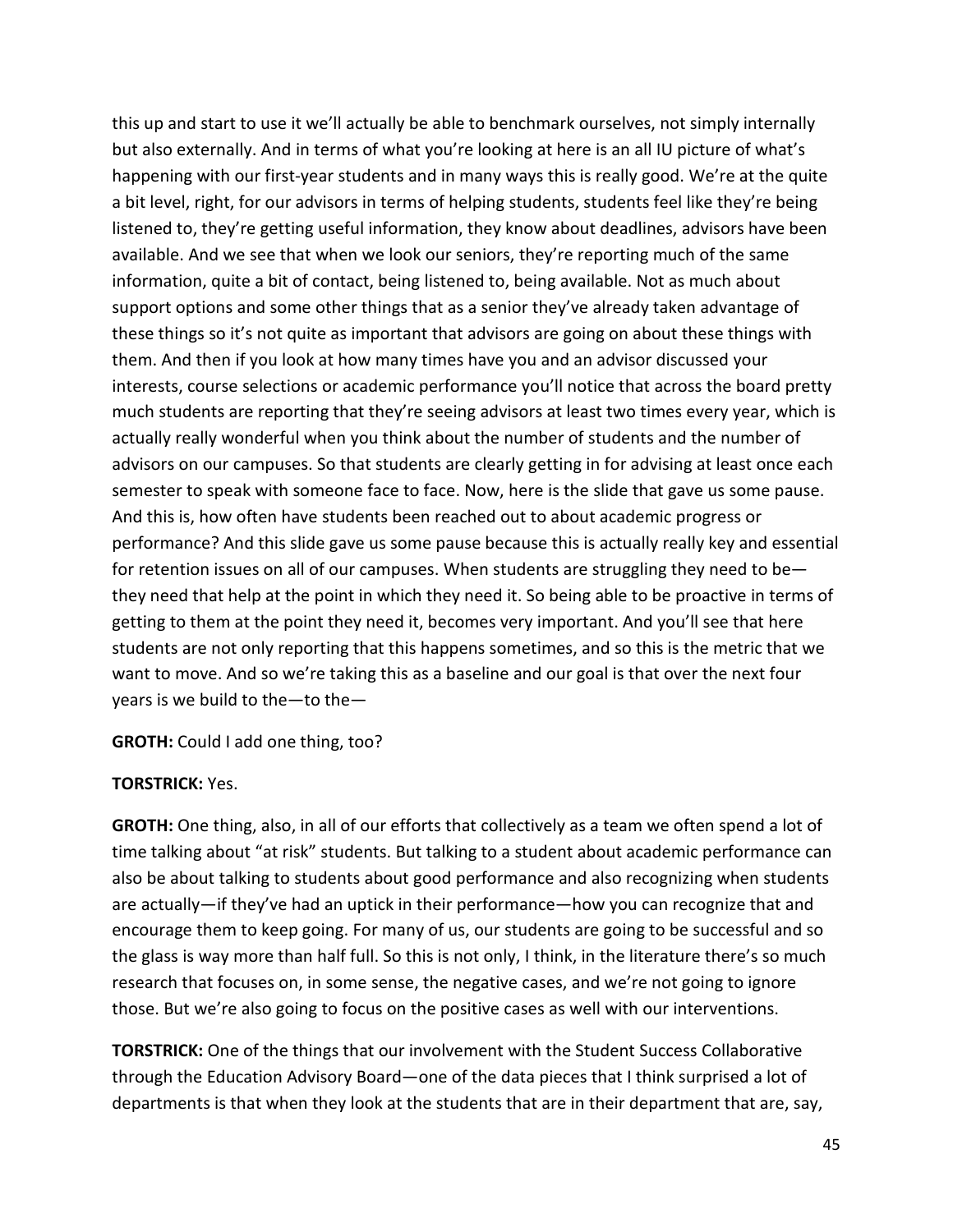at a 3.5 to a 4.0 grade point average, the students you don't think you have to worry about, departments were actually learning that they actually were losing some of those people, right? They were not graduating in that major at the level that they were at the university as a whole. And so Dennis is right, this is an opportunity not just simply to reach out to the students who are struggling but to reach out to all of our students and help push them higher. So the goal here is to—for the bicentennial—to get this number moved forward and so the way we're going to do that is through what we're calling an enquiry based advising model. Now all of our campuses have adopted the NACADA. NACADA's the National Academic Advising Association. And they've all adopted the—the sort of the model that advising is a form of teaching so that we have that deeply embedded on all of our campuses already. What we want them to start doing is to be inquiry minded. So we want them to pay attention to the information we know about students and about what makes students successful and to start actually using that to be proactive and targeted to what students need. So we want to begin to support student success by giving our advisors up to the moment knowledge about learning science. Things like mindset, grit. We want to develop coaching skills on our campuses and are taking steps to do that right now. And other relevant success research as it becomes available. So there's a lot of work going on nationally right now on what helps students succeed. And we want to make sure that we're bringing that into our advising experience. And I'd like to note here that in bringing this in, we're not simply bringing it in for professional advisors, but we have campuses and we have units within campuses where there's significant faculty involvement in advising, as well. And so this is actually an effort to also be sure that faculty advisors are also empowered with the information that will allow them to do a better job working with students. And then the other goal of course is to use our technology to support our advisors so that they have that space freed up, right?—to be able to be there for the student with what they need when they need it. Our advisors are all very well educated people, so in a sense what we're asking them to do is to help us research what's happening with the student experience on our campuses, to look for the patterns, to make us aware of them and then help us use them to good effect to help students. And we have really rich data at IU to utilize in doing this so we've got University Institutional Research & Reporting has been building a number of custom tableau reports, one that's highlighted here is the—what happens with students who take 15 credits a semester under the 15 to Finish initiative. The CBI, the Consolidated Business Intelligence portal has a number of Business Intelligence reports that people can look at the find out what's happening with students on their campus. The Student Success Collaborative is building in new analytics into their platform that will be available we hope within the next three to four months, so that departments will be able to see—to look at course patterning and see how that effects what's happening with students in there. And then we have things like the National Survey of Student Engagement, so a lot of really rich data. And we're beginning to try to figure out how to pull this together in ways that advisors and that others—and we see also a role here for faculty, for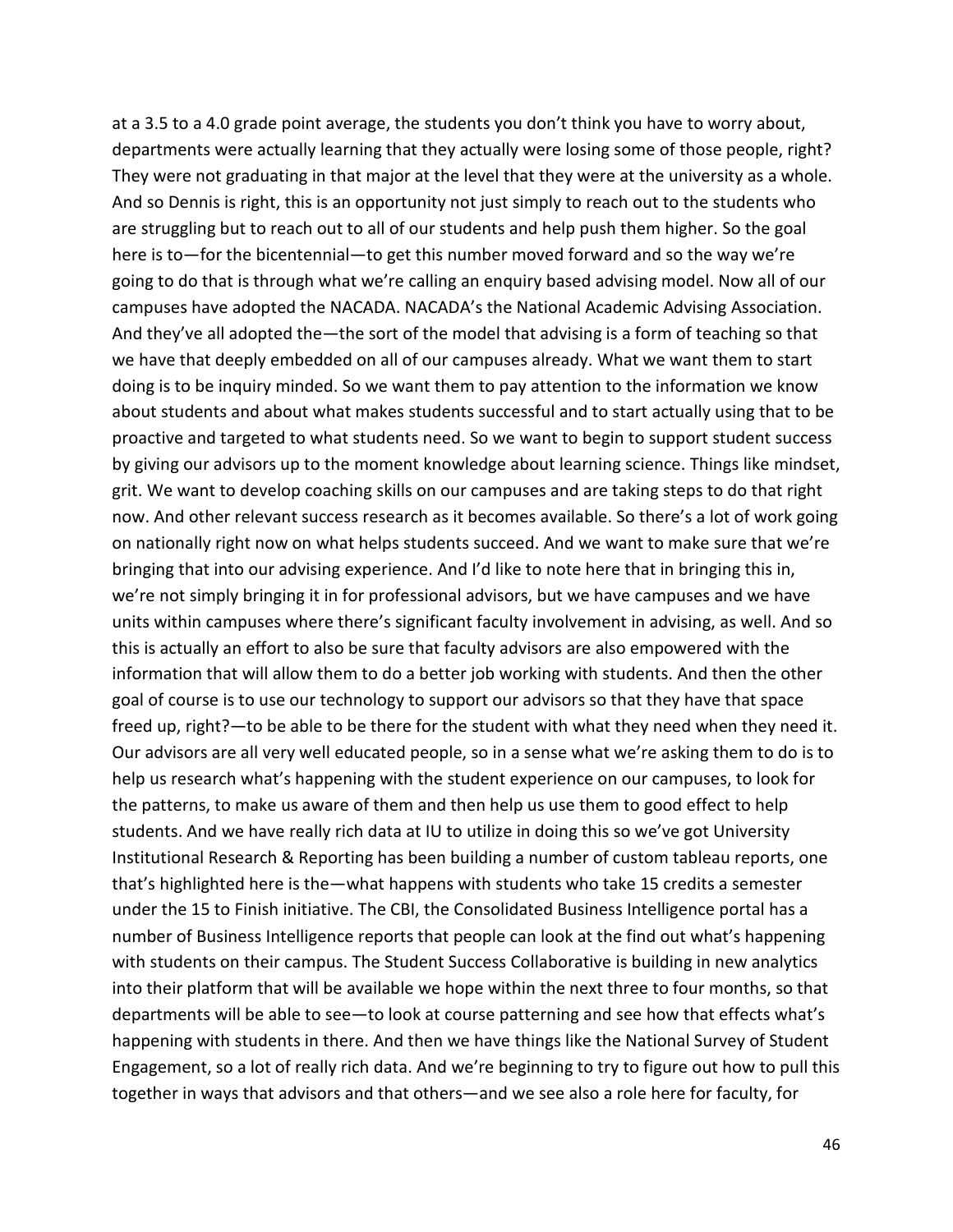department chairs, deans—I mean this is data that we believe can really be put to a lot of really good uses. So I'm going to now turn it over. So that's sort of the background and the intent and I'm going to turn it over to Dennis to talk about the tools.

**GROTH:** Okay, so we have been quite busy for actually more than two years now in developing a range of tools, and what we really refer to as an eco-system of intervention strategies energized by the technology so that students, faculty, advisors are aware of what's going on. And at the heart of all of our tools is a philosophy—and a change in philosophy—and a behavior change we want to have for our students and that is for them to become more planful—for them to be forward looking and not rearward looking. We already know what they did. What we want students to articulate is a plan moving forward and the longer they can articulate the plan the more that we have the opportunity to utilize their plan and help them make sure that they have a good plan. And we can get in advance for students that might be missing something and see what they're missing. For students that are not missing something, we can see opportunities to connect with their planning with other opportunities and experiences on campus. Right now the history has been—and this is really nationally—often the discussion is with advisors is what do you want to do in your career, but okay, then it quickly narrows down to what classes am I taking next semester? To us that's the least interesting conversation to have. We have tools in place to help students know what classes they need to take—but create a plan. Even, I would say—claim a bad plan is something we can work with. The empty piece of paper is really unacceptable moving forward. And this is one tool that we have, the Interactive Graduation Planning System or the IGPS. And the metaphor here is just like the GPS in your car. You want to set a destination, in this case our destination is graduation, and we want then to create a path from where you are today to where you are moving forward here. We can see different classes that the student has taken or has planned in these particular semesters, and this plan is completely extensible. There's no limit to the number of years, of course. Once you get too far, once you get beyond four years, students get, you know, they've crossed the line and we know now, hey, do you realize your past expected graduation time? Or, even, do we realize that your plan puts you past expected graduation time? And why is that and how can we help accommodate your interests in our undergraduate program? We also are working on ways to— again driving on this planfulness—this is what we call our "aspirational resume." The idea is for incoming students, not to put them in a class to learn how to construct a resume, because there are thousands of example resumes that somebody can pull down, but really to create an aspirational résumé. What do you want your résumé to look like at the time you graduate? This isn't, what do you want to be after you graduate? That's a different tool that we'll work on to help visioning there, but here this creates a roadmap in advance and students will fill this out before they come for orientation. On this aspiration résumé includes information about the high impact experience that the students expect to do; when will they do an overseas study? And what country? What kind of leadership opportunities are they interested in? What kind of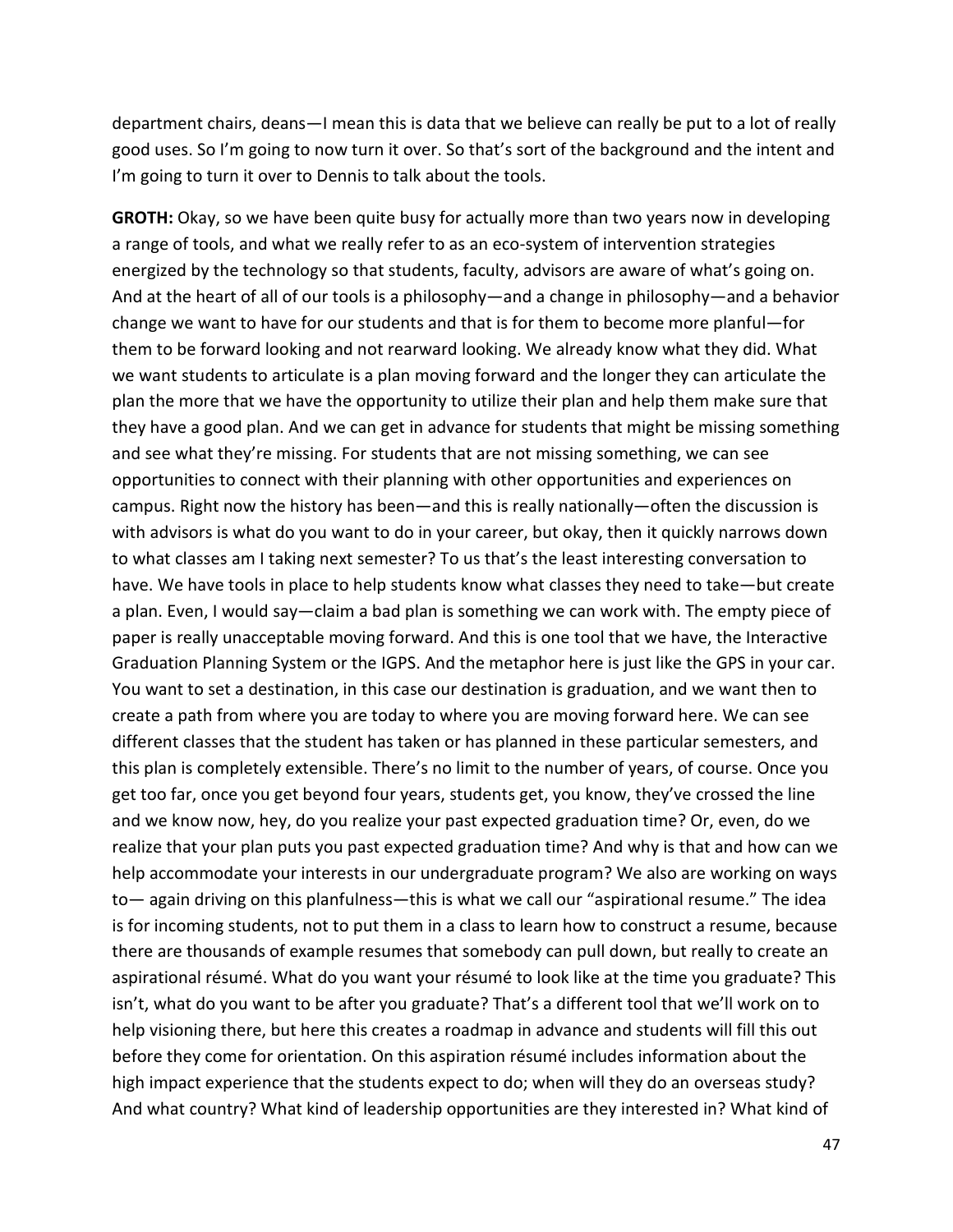internship? All of that information will flow back from a data standpoint. We'll be able to reach out to students then and notice that, Herb, you thought you would be interested in going to China next summer, and there's an information session coming up. And so it's this contribution of information that students can give us that we can then start leveraging back to help give them a more positive and impactful experience. This is fully integrated with our advising systems so when a student does this and actually you yourselves can do an aspirational résumé. If you're a student, and if you have a student record out there and you submit it, it will go to advising records but you can go save drafts. And this is the idea, this is a reflective piece. We can go back, this is pedagogical, we can go back and see to the student, we notice that you didn't mark any high impact experiences, did you not see that we said this is an expectation? Not a hope, an expectation, that you will look at these in terms of your undergraduate experience. We also have the Fostering Learning and Graduation Success system, and this is at the point where students—faculty and the students in their class are able to identify are students attending, are they not attending, are they performing well, are there performance concerns? And this provides input to a range of activations. Advisors can be informed about what's going on and we have a lot of work going on in this area.

**TORSTRICK:** And it has positives.

**GROTH:** Yep, and it has positives as well. And then…

**TORSTRICK:** Want me to take this one?

**GROTH:** Well, I can say this and then I'll it turn over to Kathy when we get the Simplicity. In addition to this, we have our—so we've been looking at some of the academic tools. Across the IU system there are also tools in place to capture and organize the co-curricular activities for our students and CollegiateLink is one of these. So through this, their engagement in leadership, their engagement in different student organizations, and key co-curricular experiences is chronicled here. And it's available for all students on all campuses. Now I'm going to turn over to Kathy to talk about some of our career—

**TORSTRICK:** And one additional piece about CollegiateLink is, it would be a mistake to think that this is simply something to use for student organizations. Academic departments can actually create a space within CollegiateLink for their department and then begin to identify an experience that they want their majors to have outside of academic programming as they go through the university, and the student can then track it and create a co-curricular transcript. So there's actually the ability to create sort of a learning curriculum within CollegiateLink.

**JOHNSON:** Okay, so shifting gears just a little bit, I wanted to talk a little bit about career advising and the intentional integration that I think is really the hallmark of our new approach to academic advising. We really think that there's an integration that needs to happen really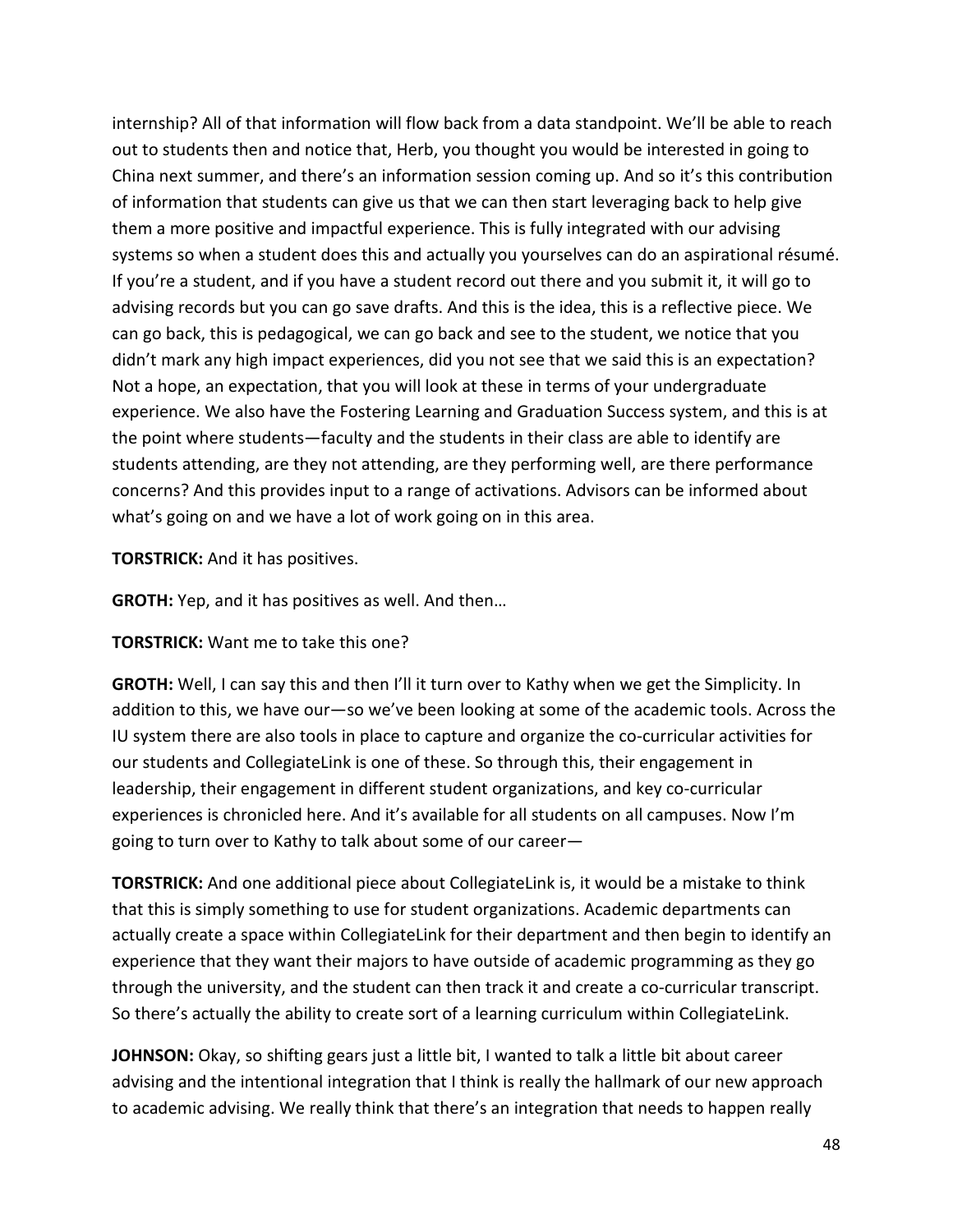from day one through to graduation, and that entails close partnerships between academic and career advisors and integration of the systems that they use. So we remain completely devoted to helping students to take full advantage of their time on their campuses to prepare for graduate schools or for professions. And here are little snapshots of some of the tools that we're using to help advisors accommodate students in meeting these goals. The Student Success Dashboard that Dennis showed a little bit earlier has actually been integrated by the Educational Advisory Board with something called Burning Glass Technologies. And it basically gives academic advisors access to career information that's aligned with majors that the student is interested in pursuing and it gives them regionally specific information about job opportunities, starting salaries as well as foundational skills and competencies that are important for that career. This ordinarily would be information that academic advisors would not be able to access very quickly or readily and it's really, I think, an advantageous tool for students to have access to as well. On the left hand side is a snapshot from our Simplicity platform which has a very ironic name. It's not that simple to set up, but once it is set up it does do a wonderful job of helping to connect students with internships as well as part time jobs on campus and as they approach graduation of course, they can use this to also search for opportunities for employment. On the IUPUI campus we've also been piloting this year a partnership with Indiana Internet which is a statewide database of internship opportunities and we've been able to accomplish a date feed into Simplicity that gives 47,000 students that are in our multi-school environment access to these positions. And we're hoping to learn from this and make this available to other campuses that might be interested in using it as well. We also continue on with our EDGE initiative, which is another acronym. EDGE stands for Exploration Development Graduation and Employment, which really provides a nice holistic approach to helping students to think about career preparation, again from when they attend orientation as freshman, hopefully through to graduation and employment. This is a snapshot from some marketing materials that we've been using to get the word out about an annual conference that will be in its third year this year. That's involved both academic and career professionals from around the IU system. I think this conference has been very beneficial, both for helping us to continuously apprise these professionals of upcoming opportunities and new technologies, but even perhaps more importantly, it's been great for them to be able to network with each other and share information and best practices about their work. And this has been also part of an initiative aimed at developing online modules to help to augment student's preparation for careers. These are modules that have been developed by faculty as well as career professionals. In fact, Becky and I have taken a spin at developing some content for these. It's been a very fun project. The goal is to end up at the end of five years with twelve modules. These are being funded through a grant from the Lilly Endowment. And the purpose of them is to be able to use them flexibly across a number of different contexts. We can use them in first year seminars. We can use them in career courses as well as capstones. We can also assign them in advance of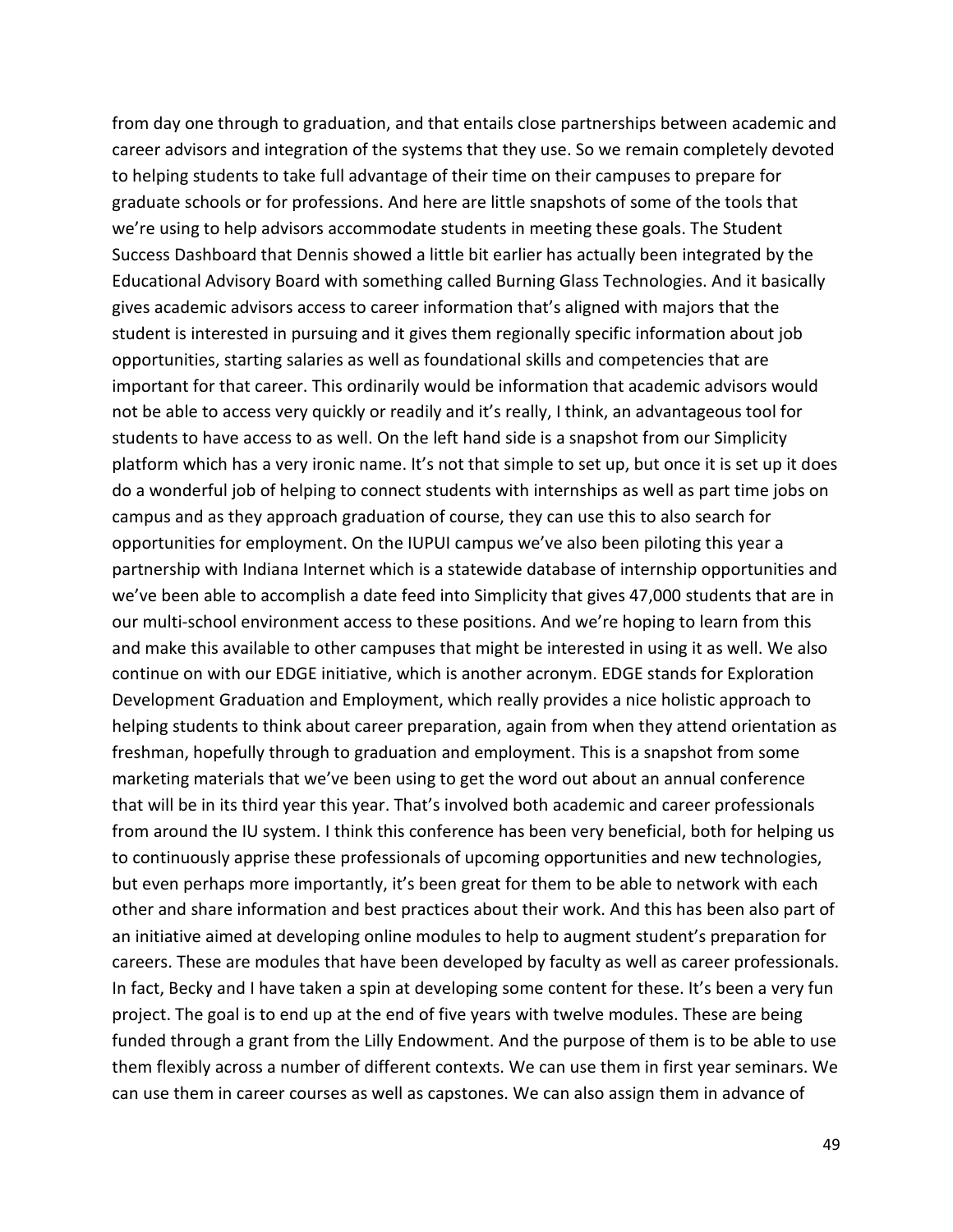students coming to meet with a career advisor, for example. I know that some of my colleagues have said that if they have to teach another student the mechanics of developing a résumé, they'll lose their mind. So you can actually direct students instead to this module. They can take a first crack at developing a résumé and then they can provide feedback and hopefully use their time more effectively. We now have five of these up and running. We had a pilot in the fall semester with just over thirty faculty and staff using these in various courses. We're in the process of harvesting the data and the feedback that they've provided so that we can continuously improve these. And I know Becky has been involved in the next generation of module development. I've been told that by the fall we'll have eight that are up and running. These are wonderful opportunities. If you know of faculty, we're still looking for folks to pilot these, even in the spring semester. I know as a person who teaches a capstone and knows nothing about writing a résumé I would have loved to have access to these. So please do spread the word, we would love to continue to have people piloting these and giving us feedback on them. And I think we're ready for questions.

#### **MCROBBIE:** Questions? Questions, anybody? Yes?

**KAUFFMAN:** [comment indistinct] you talked about trying to increase the number of touches [comment indistinct]. Is that based on data? Is there a correlation between—I assume there would be—how many times the advisors are seeing those students—juniors and seniors—and the rate of graduation? Is that what we're finding?

**TORSTRICK:** We know that if students—we know from some national research that's been done that the more that we can touch students and connect them to the campus—so there's been research done about developing students' sense of belonging, the fact that nudges can make difference. Sometimes that's all a student needs in order to stay focused and be able to be successful. So our sense is that the more that we can get advisors connecting with students, that we will in fact see benefit from that. Now I'm not going to say that it will be, sort of, a huge rosy picture because Indiana University is a very diverse university, and we have students at Bloomington who with very little pushing will graduate. And then I've seen the data from the regional campuses about the kinds of hurdles that our students are up against. I do believe that, and with advisors being able to connect with students better, what will happen is we will gain a much richer, deeper understanding of the obstacles that are there in front of our students which then allows us to act to help them overcome them. So I think that sometimes at the regional campuses we're sometimes working in a mode where we're not really quite sure what's the obstacle or what's the critical response. And so I do believe that by having advisors interacting with students on a more frequent basis we are going to collect better data.

#### **MCROBBIE:** Yes, Herb?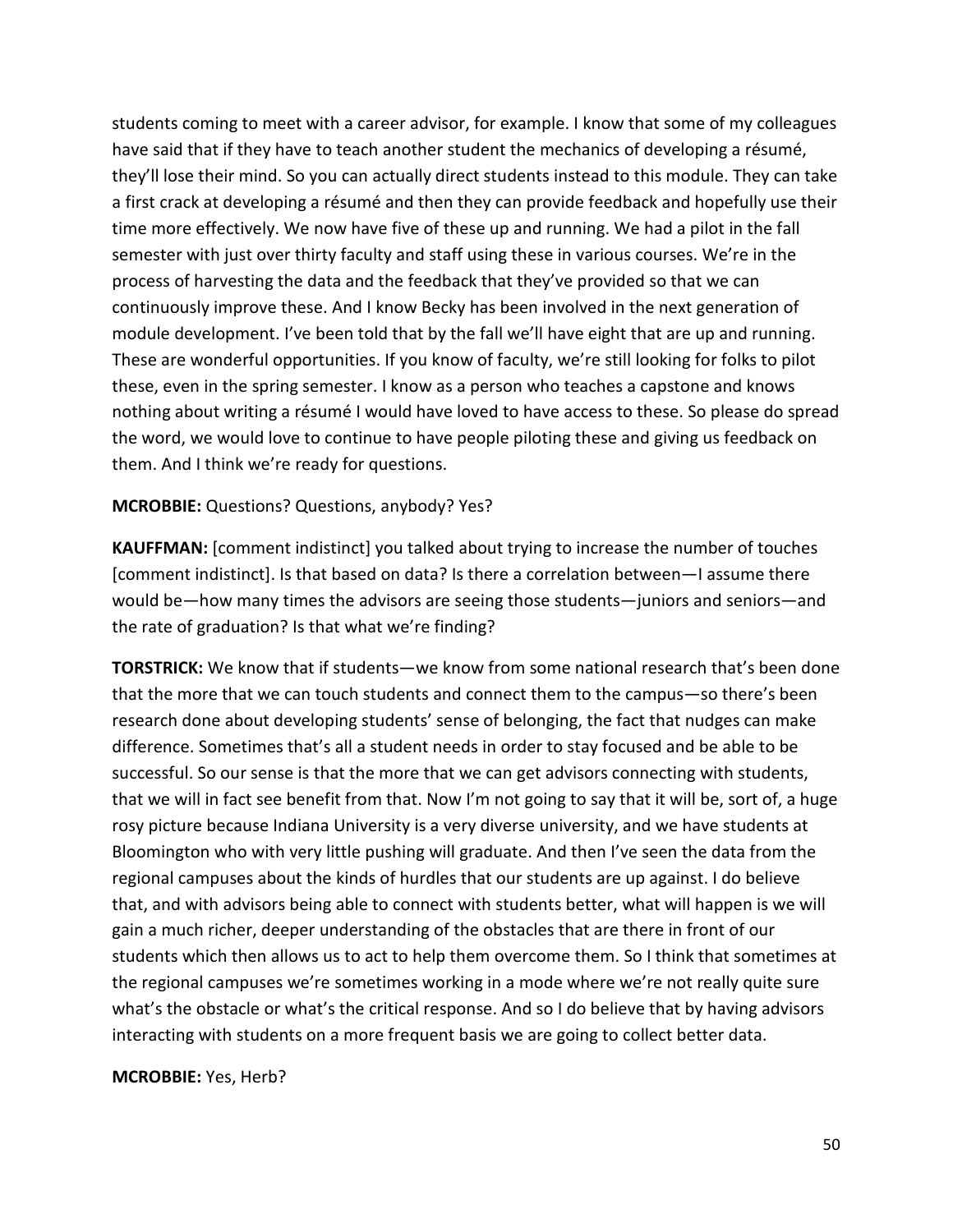**TERRY:** I want to make a report in a sense. I was your representative, the UFC representative, for a year or more of the group that had to respond to the legislative mandate that we create degree maps which obviously had to be integrated with all of this. And what I want to tell you folks is that the faculty were concerned that the wishes of some in the General Assembly and some in ICHE that these requirements would lead to a simplification of our degree requirements and just sort of a one-size-fits-all path to a quick four-year degree were resisted by the members of this group, not just the faculty, but by the administration and others. Between the work of Kathy and Dennis and especially Becky, really was the coordinator of all of our efforts, we met the legislative mandate. Not exactly completely, but we sure came awful close, and were faithful to the things that set, not only Indiana University apart from other institutions in the state, but set the various components of the university which have different functions and different missions, different traditions, preserved much of that. If you haven't figured this out, where we're going is where we will have a great deal of big data on students and their choices and their behaviors and their backgrounds and in an era of big data where I hope ultimately where all of this will lead is that both through in-person advising and through automated systems, we'll end up with pretty well tailored advice to individuals that in a nice way will be preemptive. We'll figure out what we should tell them before they get in trouble rather than once they are and are off-track to graduation. And I just wanted you all to know that from my perspective as your representative on that one small part of this whole process, you have a very good team pulling this together, people who have worked very hard and been very easy to consult with in terms of the interests of faculty.

### **GROTH:** Thank you.

#### **TORSTRICK:** Thanks, Herb.

**GROTH:** Thanks Herb, very much. I would say you're exactly spot-on in terms of what we—first, in terms of the greatness of our team but then secondly, in terms of the ability to provide information and in the era of big data. So we're not really adding that many more advisors around the campus, so we have to work smarter. And that smartness comes from information at the right time in the right context so that we're not sending out blanket messages to everybody but focused messaged to just those students that will make the biggest difference.

### **MCROBBIE:** Questions? Yes, Jan?

**FROEHLICH:** [comment indistinct] professional students have to take national entrance exams, the DAT for the dental school and MCAT for medical school, what I've found often times is that they don't understand when those exams are given early enough in—sometimes they don't know where they're going to go—but often times they do, but even if you do, they don't understand when the exams is given and how much information they're going to have to have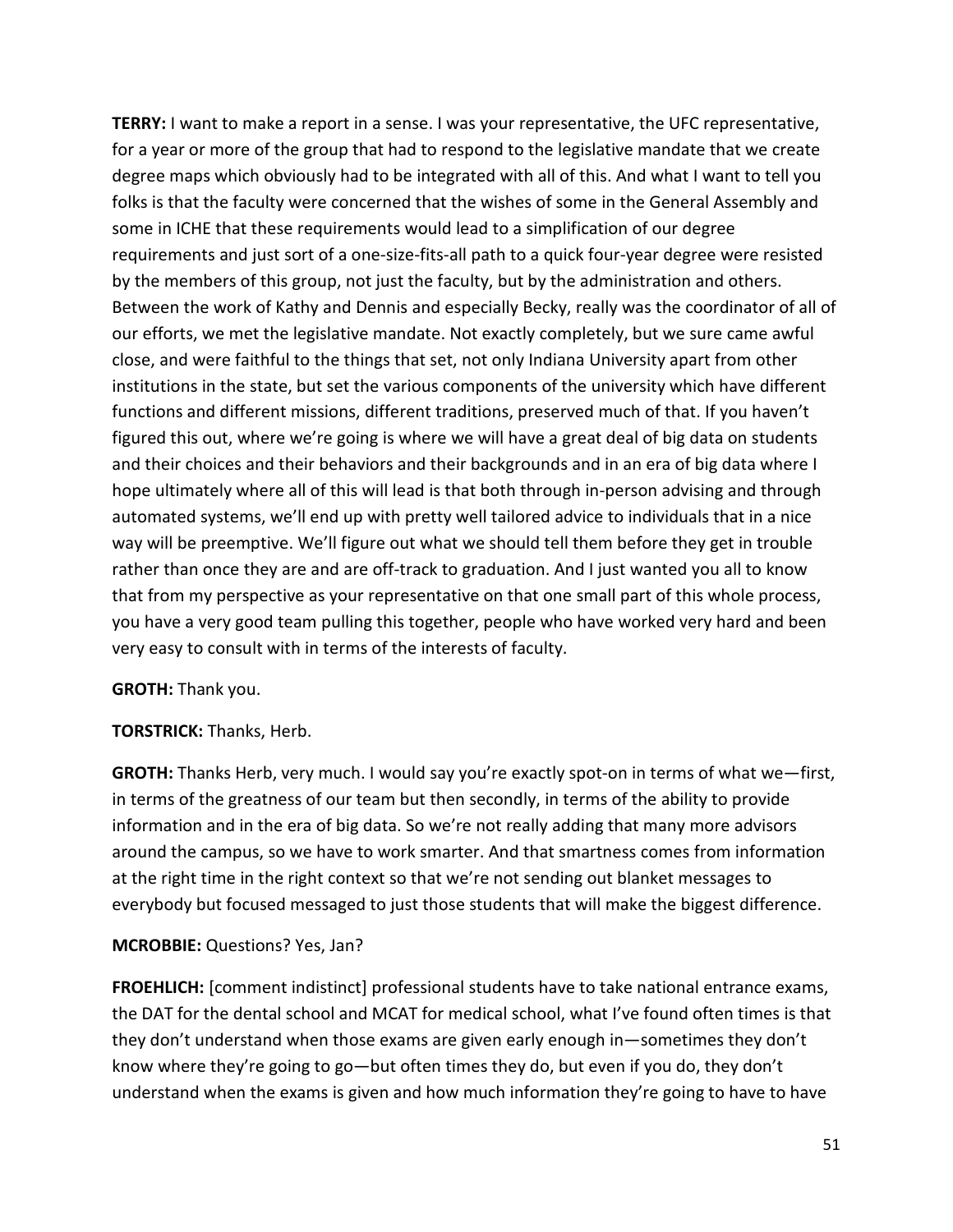taken to be able to do well on those exams. So they find themselves with a dead year, a year between their graduation and when they're going to start a professional school simply because they had to push back when they took MCATS, because they didn't have the courses under their belt to be able to take it at the time that they should have. So I had one of my students put together a flow chart for students that are coming in with a science background and for those non-science. It's surprising how many art people end up in medical school, for instance. So we have two flow charts now of what should be taken in what years to be able to take the last chance at your MCAT before you go to medical school and not have a dead year. So if that would be helpful to you, I'll send it over.

**TORSTRICK:** It would absolutely be helpful because one of the modules we're going to be working on for EDGE—Career EDGE—for the summer is how to get into graduate school and professional schools.

**FROELICH:** [comment indistinct]

**TORSTRICK:** Well, no, but professional school.

**FROELICH:** Only because the timelines are pushed back.

**TORSTRICK:** Yeah.

**GROTH:** But we also the degree map capability and milestone so we can create the degree map exactly for this case precisely.

**MCROBBIE:** Other questions? Other questions? Alright. Thanks very much.

**TORSTRICK:** Thank you.

**GROTH:** Thank you very much

**MCROBBIE:** Thanks, all. Alright, John, agenda item 12.

### **AGENDA ITEM 12: FACULTY 10/12-MONTH METHOD OF PAYMENT OPTION**

**APPLEGATE:** Okay, very quickly. This is just an update on the ten over twelve method of payment. I have this from the office of the CFO. The self-service tool that will be available through OneStart is… no, not OneStart, One.IU, sorry, called Paycheck Modeler should be going live at the end of March. And what it does is allows faculty members—or I guess anyone on a ten-month salary—to model using their own actual payroll information, what it would look like to have that paid over twelve months as opposed to ten—what would be the tax consequences and so on. And then to use what's called the savings tool, which is part of that, to link directly to your direct deposit information. So if what you want to do is to take the modeled information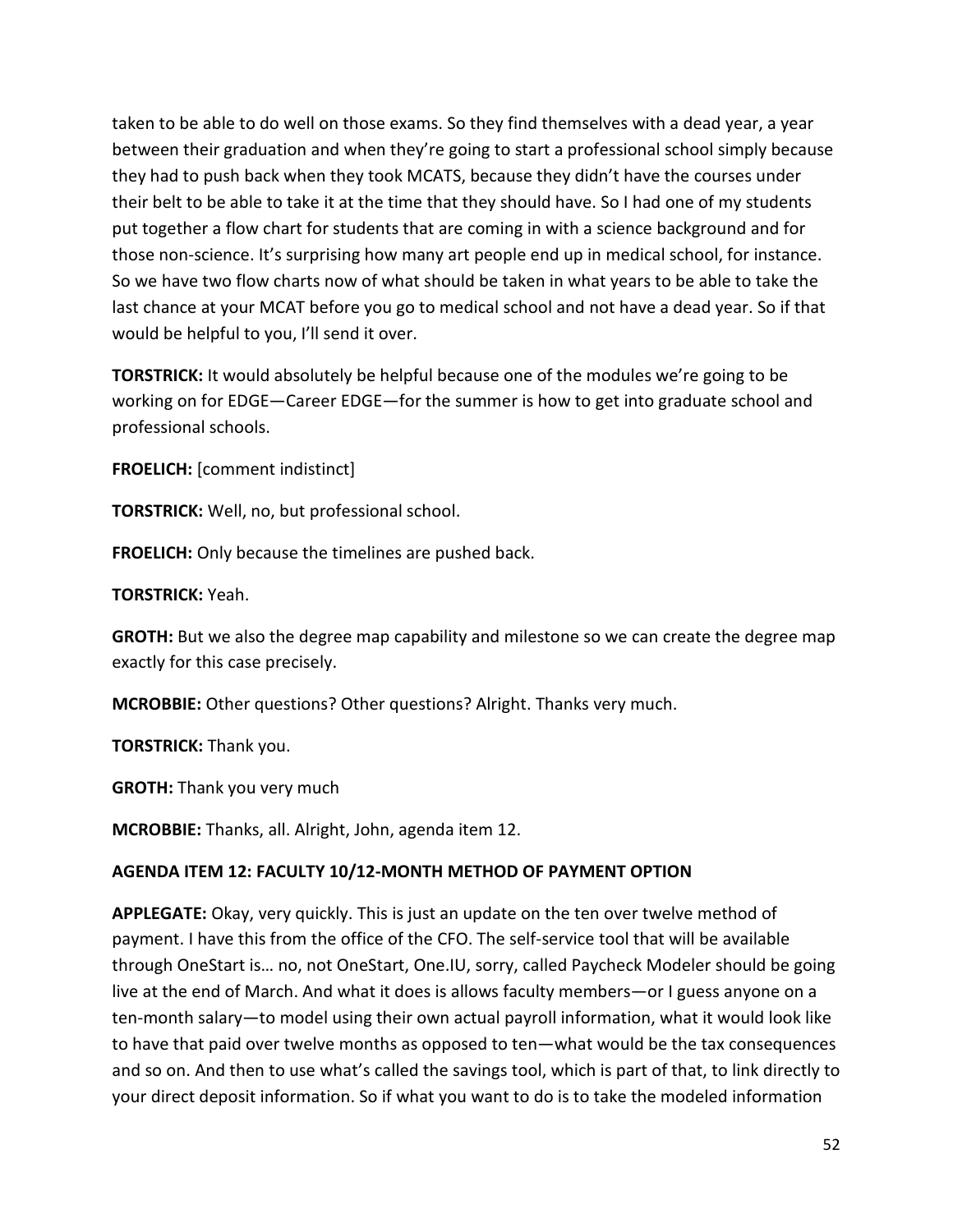that says this is what you would need to save out of each paycheck, and put it in a savings account so that then in July and August you could draw on that instead of having two months where there was simply not a paycheck coming in, you can do that. So it is not the same as having the university in effect do that by paying ten months over twelve months. It allows you to do it yourself in a couple of steps, first modeling it and then directing it to direct deposit. And that should be available at the end of March. It's been pilot tested with about forty faculty and staff members to try to make sure it works and is user friendly. They're probably going to do a soft launch, as they say, to make sure that in drawing this information it does not somehow interfere with the payroll system itself, because we definitely don't want to interfere with the payroll system itself. But once that's stabilized there will be a much broader launch. So that's where that stands.

**OPASIK:** The way you described it, it sounds like taxes and let's say any other health insurance payments would be taken care of before the money's then directed to the savings?

**APPLEGATE:** No, it's just a model. In other words it allows you to hypothesize what it would look like in your particular situation given how many deductions and all of that stuff that you take. And you can use that information either for information to put money away or not, or you can then go to the savings tool which allows you to deposit a certain amount—the amount indicated by the modeling tool—into your own savings account which you could then draw from in the lean months of the ten-month salary structure. One of the complications here is that we've moved from PeopleSoft 9.1 to 9.2. That creates both some of the complication in getting this tool to work—it does provide some further opportunity to pay ten over twelve, but as we've discussed before, there are a lot of compliance, tax, contracts and grants issues with simply paying ten over twelve, that would still need to be resolved.

### **MCROBBIE:** Bob?

**KRAVCHUK:** John, I have two questions.

### **APPLEGATE:** Sure.

**KRAVCHUK:** And one is, would this be an annual election that somebody could decide they wanted to do this maybe once a year in advance of the start of the academic year?

**APPLEGATE:** Since it's simply a modeling and savings tool you could do it any time you want.

**KRAVCHUK:** In terms of actually making the election to go to twelve months, is this—?

**APPLEGATE:** No, there's no election. This avoids any election. You're still paid over ten months. It allows you to do your own savings in advance.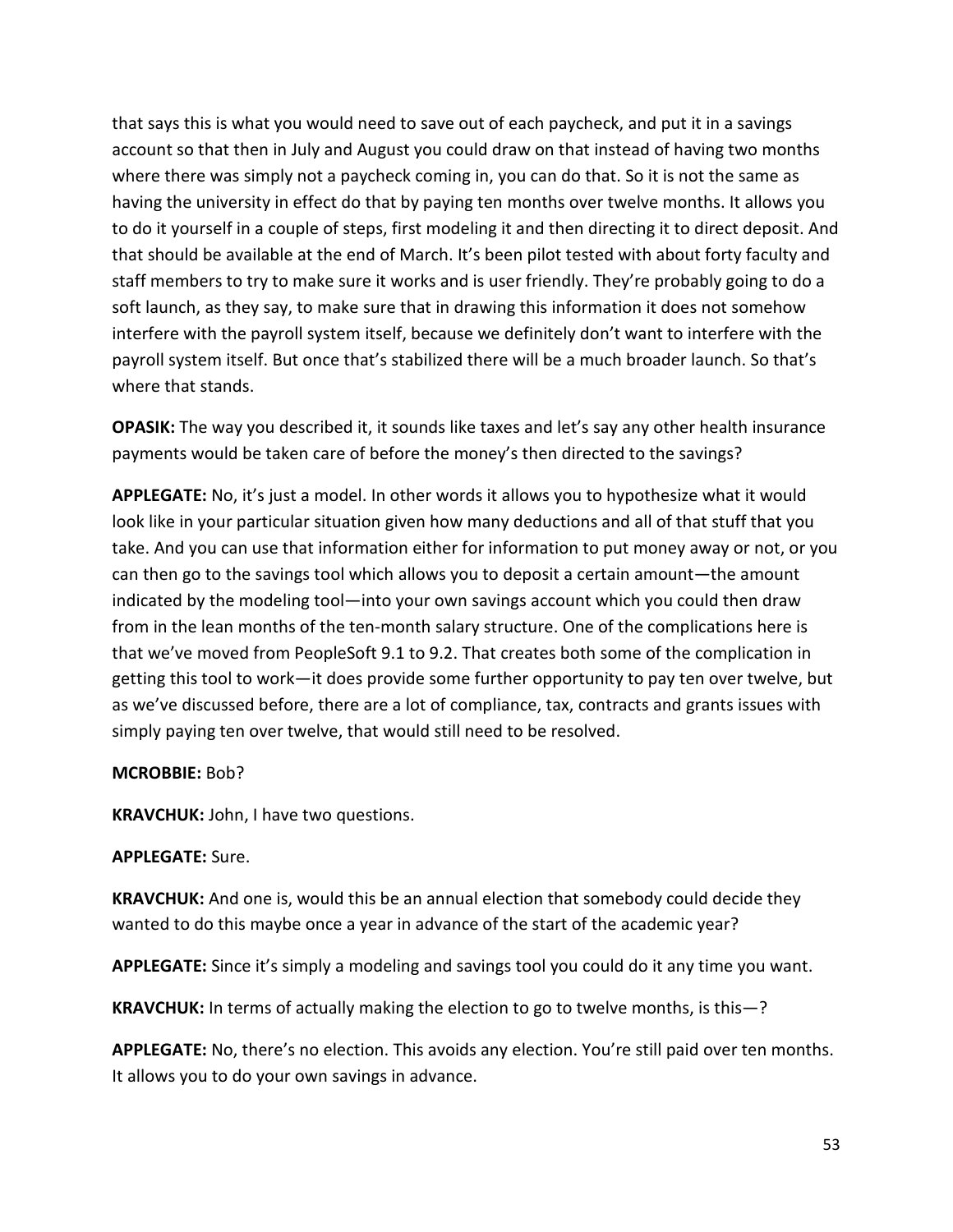**KRAVCHUK:** Oh, I see what you're saying. Rather than switch it over to a true twelve month program—

**FROEHLICH:** It's budgeting.

**APPLEGATE:** Correct. Correct.

**KRAVCHUK:** [comment indistinct] put some money away. Oh, that [comment indistinct] Thank you.

### **MCROBBIE:** Yes, Marianne?

**WOKECK:** If I may, I do want to go on record though that the goal remains to make it available as a tool for everybody—not as a self-service tool—but as one that you have the option to either have ten month paid out over twelve as other universities do. So that remains the goal. This is an interim. So I just want to—

**KRAVCHUK:** [comment indistinct] the ultimate goal then, sorry, the ultimate—this gets to my second question—which is the ultimate goal is if you move your—there has been some development work which has come at some expense. With interest rates expected to rise sometime [comment indistinct] gets around to [comment indistinct] quantitative easing, I wonder if the university might be able to sort of pay for this ex post facto through some interest earnings on the cash flow.

**APPLEGATE:** The interest earnings on the cash fund is an interesting question because it creates, I gather, some of the tax issues you have and some of the fair labor standards issues you have. That is, even though it's elective there is some, at least possibility, that it would be the university taking somebody's money because you're paying people over a longer period of time and then taking the interest on it. This is the reason some faculty members choose not to get paid over twelve months. They would rather have the money themselves.

**KRAVCHUK:** I mean it's going to happen anyway. And if you had a twelve month program, it comes out of a general fund, no CFO worth their salt is going to let a single dollar sit around without investing it even overnight, so you are going to have some return on it.

**APPLEGATE:** Oh, there absolutely will be. And that's why I say that it cuts both ways. In other words, clearly the university if it accumulated this over a work force, would be paying out over a longer period of time so accumulating money and getting interest on it.

**KRAVCHUK:** The money that would be invested overnight would be pretty substantial.

**APPLEGATE:** Oh it absolutely would be, and so the concern would be, is it fair for the university to accumulate that interest on money that is